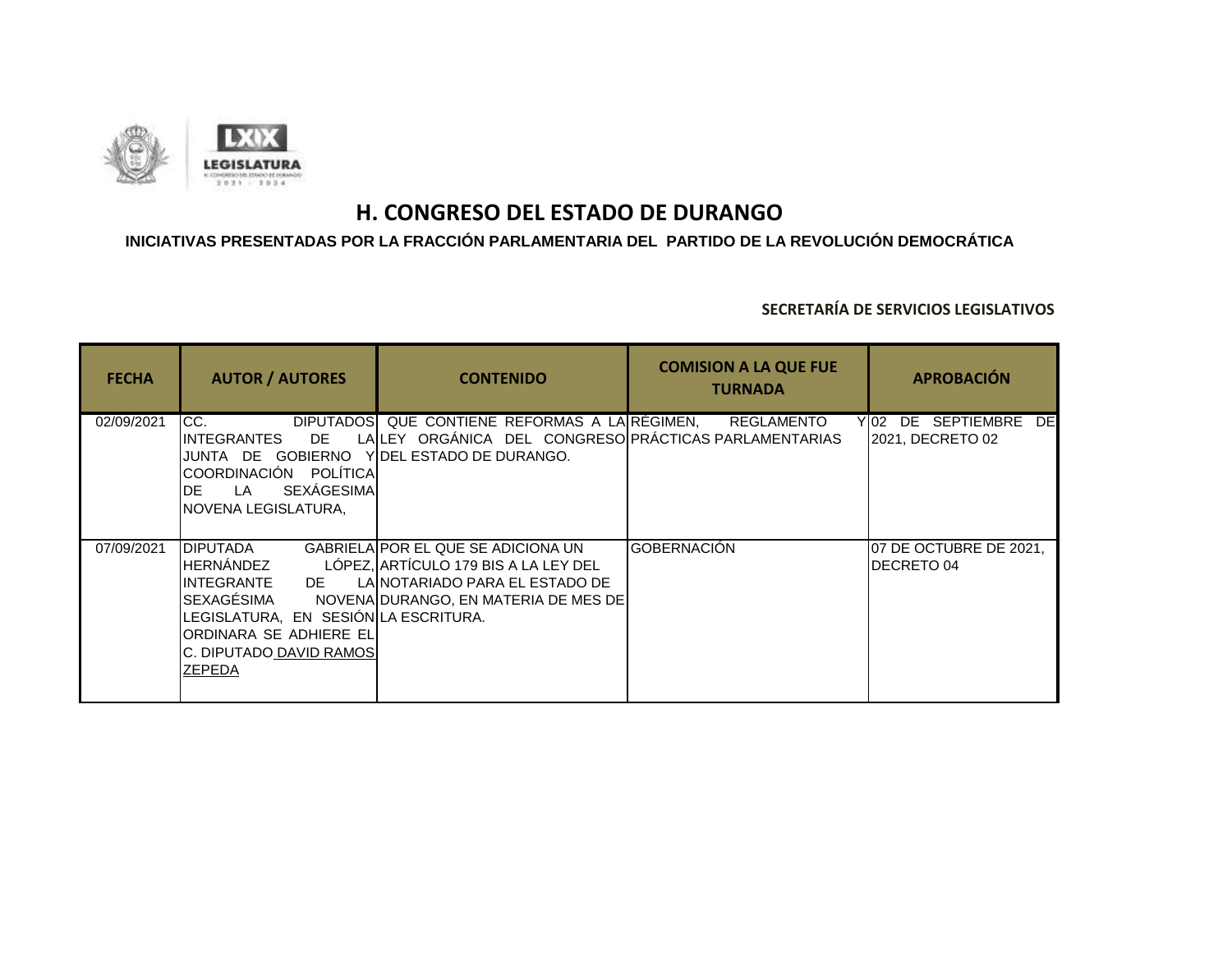

### **INICIATIVAS PRESENTADAS POR LA FRACCIÓN PARLAMENTARIA DEL PARTIDO DE LA REVOLUCIÓN DEMOCRÁTICA**

| <b>FECHA</b> | <b>AUTOR / AUTORES</b>                                                                                                                                                                                                                                                                                                                                                                                                                                                          | <b>CONTENIDO</b>                                                                                                                                                                                                     | <b>COMISION A LA QUE FUE</b><br><b>TURNADA</b> | <b>APROBACIÓN</b>                   |
|--------------|---------------------------------------------------------------------------------------------------------------------------------------------------------------------------------------------------------------------------------------------------------------------------------------------------------------------------------------------------------------------------------------------------------------------------------------------------------------------------------|----------------------------------------------------------------------------------------------------------------------------------------------------------------------------------------------------------------------|------------------------------------------------|-------------------------------------|
| 09/09/2021   | ALCÁNTAR,<br>PÉREZ<br><b>GERARDO</b><br>GALAVIZI<br>MARTÍNEZ,<br>ALEJANDRO<br>NARVÁEZ<br>MOJICA<br><b>I</b> FERNANDO ROCHA AMARO.<br>INTEGRANTES DEL GRUPOI<br>PARLAMENTARIO<br>DEL<br><b>ACCIÓN</b><br>PARTIDO<br>NACIONAL Y LOS CC.<br>DIPUTADOS DAVID RAMOS<br>ZEPEDA Y FRANCISCO<br><b>LONDRES</b><br><b>BOTELLO</b><br>CASTRO, INTEGRANTES DE<br><b>FRACCIÓN</b><br>ILA.<br><b>DEL</b><br>PARLAMENTARIA<br><b>PARTIDO</b><br>LA<br>DE<br><b>REVOLUCIÓN</b><br>DEMOCRÁTICA, | DIPUTADOS JOEL CORRAL QUE CONTIENE REFORMA AL<br>SILVIA ARTÍCULO 190 DEL CÓDIGO PENAL<br>PATRICIA JIMÉNEZ DEL ESTADO LIBRE Y SOBERANO<br>DELGADO, VERÓNICA DE DURANGO, EN MATERIA DE<br>HERRERA, OMISIÓN DE CUIDADO. | <b>JUSTICIA</b>                                | 26 DE ABRIL DE 2022,<br>DECRETO 129 |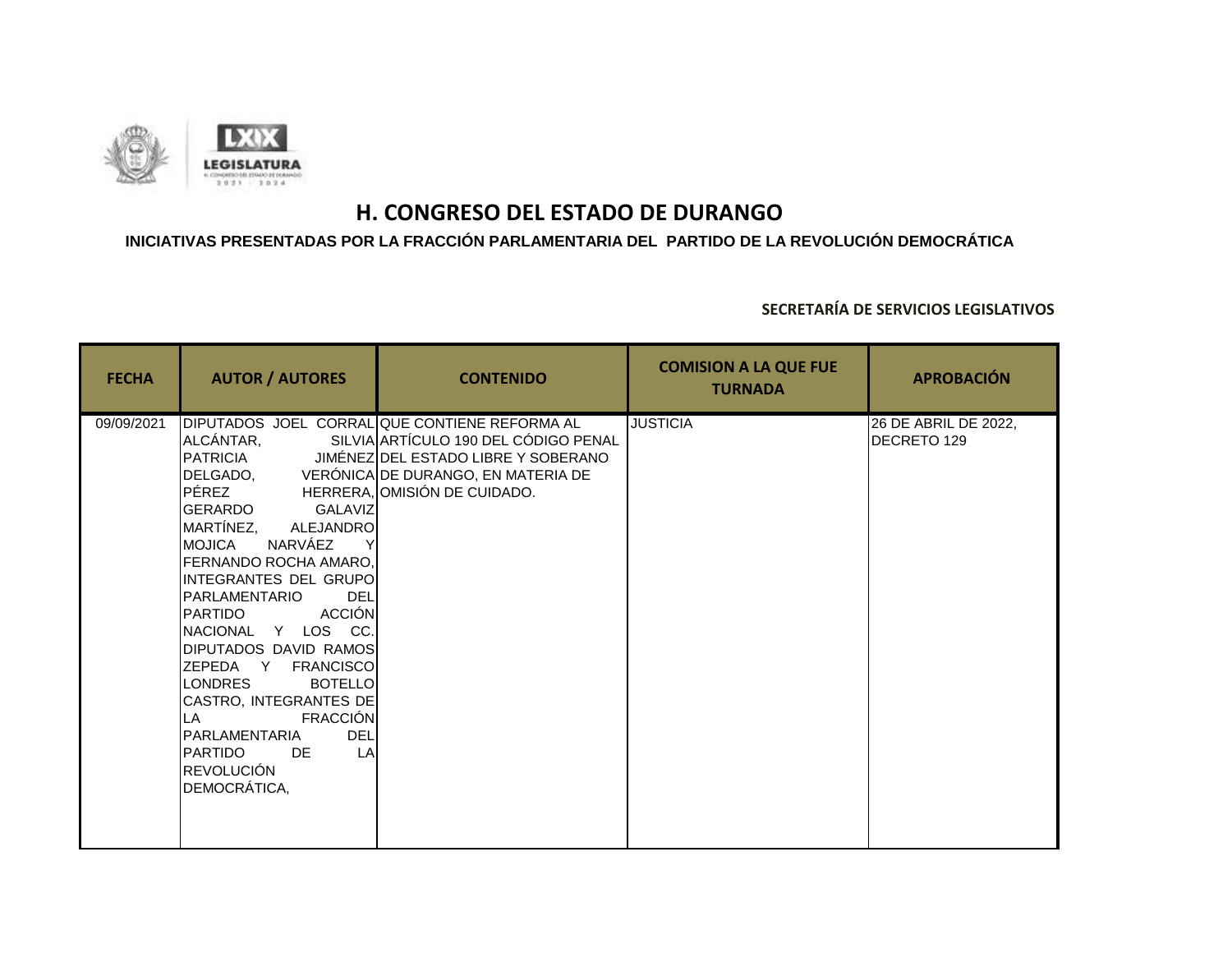

### **INICIATIVAS PRESENTADAS POR LA FRACCIÓN PARLAMENTARIA DEL PARTIDO DE LA REVOLUCIÓN DEMOCRÁTICA**

| <b>FECHA</b> | <b>AUTOR / AUTORES</b>                                                                                                                                                                                                                                                                                                                                                                                                                                                                                                                                                | <b>CONTENIDO</b>                                                                                                                                                                                                                                                               | <b>COMISION A LA QUE FUE</b><br><b>TURNADA</b> | <b>APROBACIÓN</b>                  |
|--------------|-----------------------------------------------------------------------------------------------------------------------------------------------------------------------------------------------------------------------------------------------------------------------------------------------------------------------------------------------------------------------------------------------------------------------------------------------------------------------------------------------------------------------------------------------------------------------|--------------------------------------------------------------------------------------------------------------------------------------------------------------------------------------------------------------------------------------------------------------------------------|------------------------------------------------|------------------------------------|
| 14/09/2021   | <b>DIPUTADA SANDRA LUZ</b><br>REYES RODRÍGUEZ.<br><b>INTEGRANTE DE LA</b><br>SEXAGÉSIMA NOVENA<br>LEGISLATURA, SE<br>ADHIEREN LOS CC.<br>DIPUTADOS: BERNABÉ<br>AGUILAR CARRILLO, LUIS<br>ENRIQUE BENITEZ OJEDA.<br><b>GABRIELA HERNÁNDEZ</b><br>LÓPEZ, ALICIA GUADALUPE<br>GAMBOA MARTÍNEZ, MARÍA<br>DE LOS ANGELES ROJAS<br>RIVERA, RICARDO FIDEL<br> PACHECO RODRÍGUEZ.<br>JOSÉ RICARDO LÓPEZ<br>PESCADOR, JOEL CORRAL<br>ALCÁNTAR, DAVID RAMOS<br><b>ZEPEDA, VERÓNICA PÉREZ</b><br>HERRERA, SUGHEY<br><b>ADRIANA TORRES</b><br>RODRÍGUEZ Y FERNANDO<br>ROCHA AMARO | QUE CONTIENE REFORMA AL<br>ARTÍCULO 82, FRACCIÓN IV INCISO<br>A); Y SE ADICIONA UN ARTÍCULO<br>151 BIS A LA CONSTITUCIÓN<br>POLÍTICA DEL ESTADO LIBRE Y<br>SOBERANO DE DURANGO, EN<br><b>MATERIA DE REQUISITOS</b><br><b>IFUNDAMENTALES PARA LA</b><br>CREACIÓN DE MUNICIPIOS. | PUNTOS CONSTITUCIONALES                        | 31 DE MAYO DE 2022,<br>DECRETO 155 |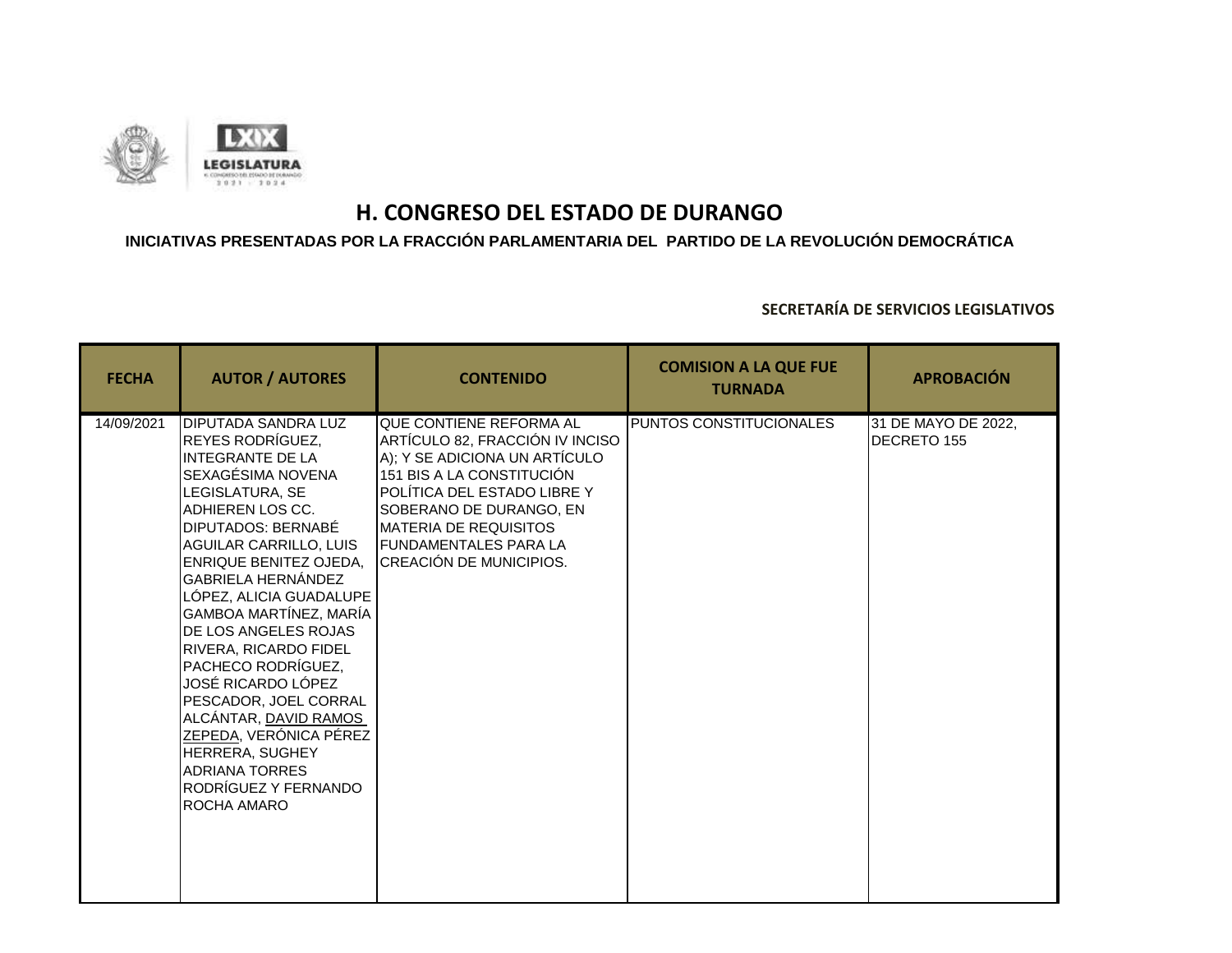

### **INICIATIVAS PRESENTADAS POR LA FRACCIÓN PARLAMENTARIA DEL PARTIDO DE LA REVOLUCIÓN DEMOCRÁTICA**

| <b>FECHA</b> | <b>AUTOR / AUTORES</b>                                                                                                                                                                                                                                                                                                                                                                                                                                                                       | <b>CONTENIDO</b>                                                                                                                                                                                                                                                                   | <b>COMISION A LA QUE FUE</b><br><b>TURNADA</b>   | <b>APROBACIÓN</b> |
|--------------|----------------------------------------------------------------------------------------------------------------------------------------------------------------------------------------------------------------------------------------------------------------------------------------------------------------------------------------------------------------------------------------------------------------------------------------------------------------------------------------------|------------------------------------------------------------------------------------------------------------------------------------------------------------------------------------------------------------------------------------------------------------------------------------|--------------------------------------------------|-------------------|
| 14/09/2021   | <b>DIPUTADA</b><br>ADRIANA<br>RODRÍGUEZ,<br>LA<br><b>DE</b><br><b>ADHIREN</b><br>LOS<br>DIPUTADOS:<br>PÉREZ HERRERA, SILVIA<br>JIMÉNEZ<br><b>PATRICIA</b><br>DELGADO, GERARDO<br>GALAVIZ MARTÍNEZ,<br>ALEJANDRA DEL VALLE<br>RAMÍREZ,<br><b>ALICIA</b><br><b>GUADALUPE</b><br><b>GAMBOA</b><br>MARTÍNEZ,<br>SUSY<br>CAROLINA TORRECILLAS,<br>MARIA DE LOS ANGELES<br><b>JOSÉ</b><br>ROJAS<br>RIVERA,<br>LÓPEZ<br><b>RICARDO</b><br>PESCADOR, DAVID RAMOS<br>ZEPEDA Y JOEL CORRAL<br>ALCÁNTAR | SUGHEY QUE CONTIENE REFORMA A LOS<br>TORRES ARTÍCULOS 11, 14, 15 Y 16<br>INTEGRANTE FRACCIÓN X, DE LA LEY PARA EL<br>SEXAGÉSIMA FOMENTO Y DESARROLLO DE LA<br>NOVENA LEGISLATURA, SE FRUTICULTURA EN EL ESTADO DE<br>CC. DURANGO, EN MATERIA DE<br>VERÓNICA MUNICIPIOS FRUTÍCOLAS. | <b>ASUNTOS FORESTALES,</b><br>FRUTÍCOLAS Y PESCA | <b>PENDIENTE</b>  |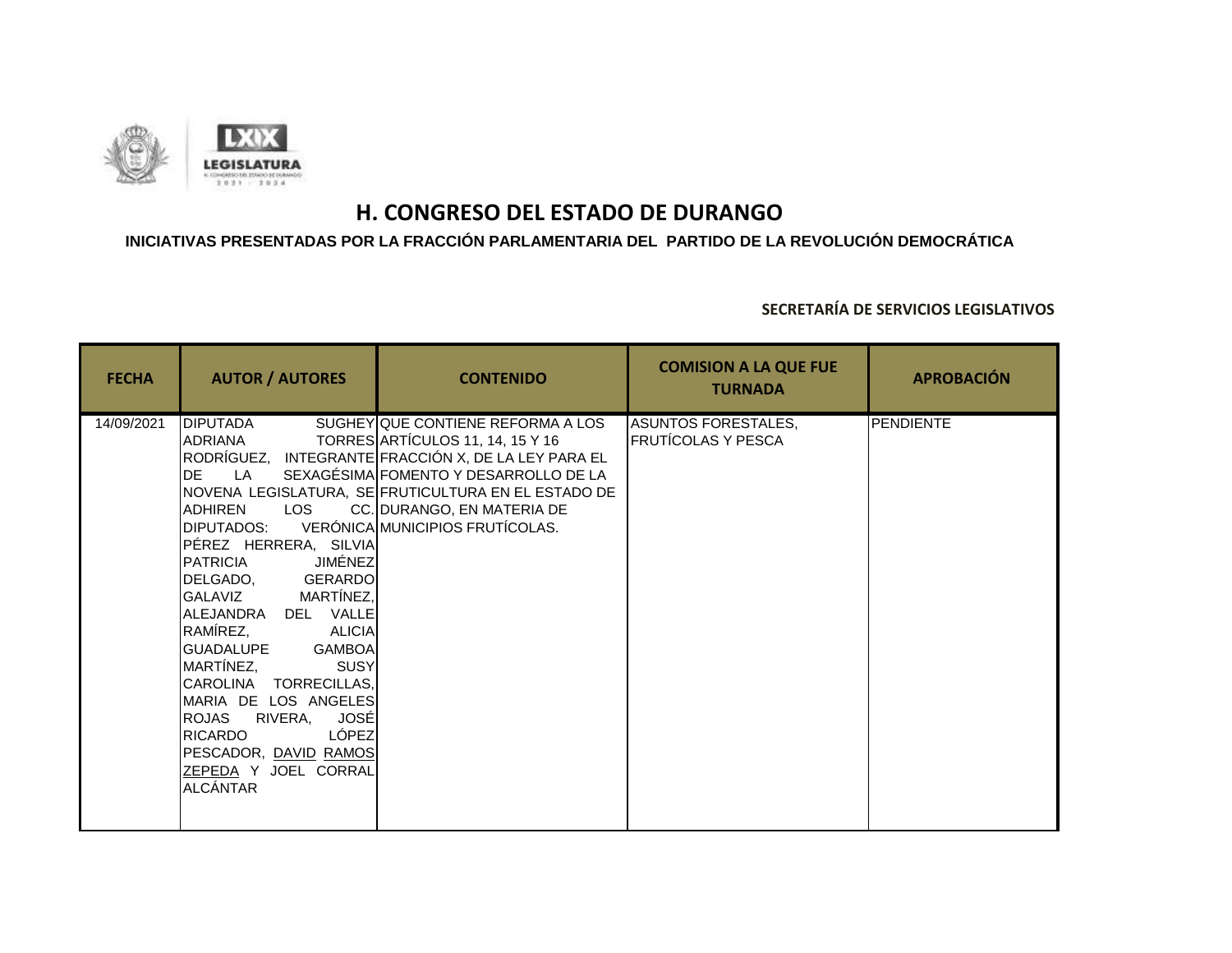

### **INICIATIVAS PRESENTADAS POR LA FRACCIÓN PARLAMENTARIA DEL PARTIDO DE LA REVOLUCIÓN DEMOCRÁTICA**

| <b>FECHA</b> | <b>AUTOR / AUTORES</b>                                                                                                                                                                                                                                                                                                                                                                                                                                                                                                                                   | <b>CONTENIDO</b>                                                                                                                                                                                                                                                      | <b>COMISION A LA QUE FUE</b><br><b>TURNADA</b> | <b>APROBACIÓN</b> |
|--------------|----------------------------------------------------------------------------------------------------------------------------------------------------------------------------------------------------------------------------------------------------------------------------------------------------------------------------------------------------------------------------------------------------------------------------------------------------------------------------------------------------------------------------------------------------------|-----------------------------------------------------------------------------------------------------------------------------------------------------------------------------------------------------------------------------------------------------------------------|------------------------------------------------|-------------------|
| 14/09/2021   | <b>DIPUTADA</b><br>GUADALUPE<br>DE LA<br><b>ADHIEREN</b><br>DIPUTADOS: VERÓNICA TODO RECIÉN NACIDO.<br>PÉREZ HERRERA,<br>ALEJANDRA DEL VALLE<br>RAMÍREZ,<br><b>FERNANDO</b><br>ROCHA AMARO, DAVID<br>RAMOS ZEPEDA, SANDRA<br>LUZ REYES RODRÍGUEZ,<br>EDUARDO GARCÍA REYES,<br><b>OFELIA</b><br><b>RENTERÍA</b><br>DELGADILLO, SILVIA<br>JIMÉNEZ<br><b>PATRICIA</b><br>DELGADO, JOEL CORRAL<br>ALCÁNTAR, JOSÉ RICARDO<br>LÓPEZ<br>PESCADOR,<br>SUGHEY ADRIANA TORRES<br>RODRÍGUEZ, LUIS ENRIQUE<br>BENITEZ OJEDA, SUSY<br>CAROLINA TORRECILLAS<br>SALAZAR | ALICIA QUE CONTIENE REFORMA A LA<br>GAMBOA FRACCIÓN III DEL ARTÍCULO 81 DE<br>MARTÍNEZ, INTEGRANTE LA LEY DE SALUD DEL ESTADO DE<br>SEXAGÉSIMA DURANGO, EN MATERIA DE<br>NOVENA LEGISLATURA, SE OBLIGATORIEDAD DE APLICACIÓN<br>LOS CC. DEL TAMIZ VISUAL Y AUDITIVO A | SALUD PÚBLICA                                  | PENDIENTE         |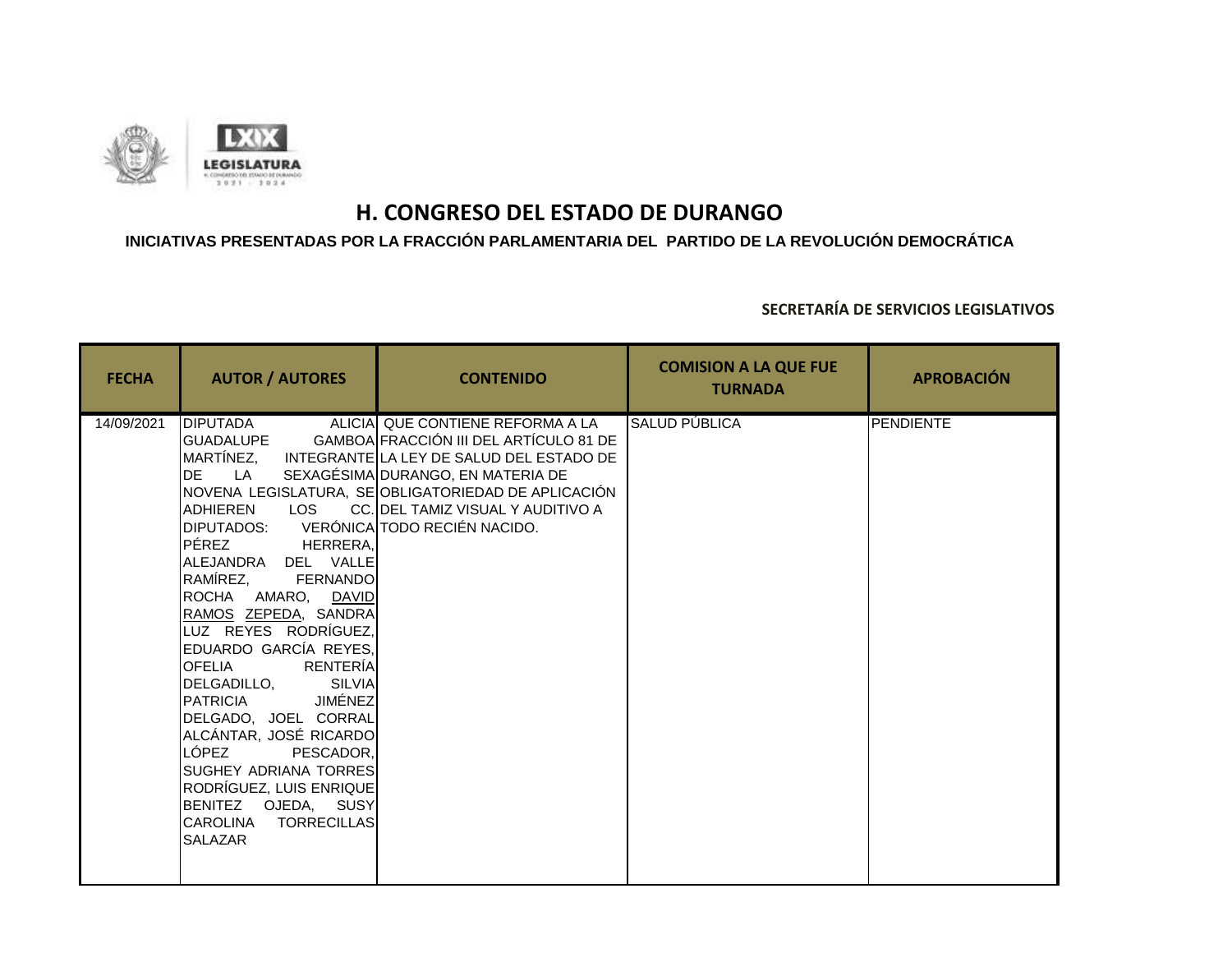

### **INICIATIVAS PRESENTADAS POR LA FRACCIÓN PARLAMENTARIA DEL PARTIDO DE LA REVOLUCIÓN DEMOCRÁTICA**

| <b>FECHA</b> | <b>AUTOR / AUTORES</b>                                                                                                                                                                                                                                                                                                                                                                                                                                    | <b>CONTENIDO</b>                                                                                                                                                                                                                                     | <b>COMISION A LA QUE FUE</b><br><b>TURNADA</b> | <b>APROBACIÓN</b>                             |
|--------------|-----------------------------------------------------------------------------------------------------------------------------------------------------------------------------------------------------------------------------------------------------------------------------------------------------------------------------------------------------------------------------------------------------------------------------------------------------------|------------------------------------------------------------------------------------------------------------------------------------------------------------------------------------------------------------------------------------------------------|------------------------------------------------|-----------------------------------------------|
| 14/09/2021   | ALCÁNTAR,<br>PÉREZ<br>GERARDO<br>MARTÍNEZ,<br>ALEJANDRO<br>NARVÁEZ<br>IMOJICA<br>FERNANDO ROCHA AMARO,<br>INTEGRANTES DEL GRUPO<br>PARLAMENTARIO<br><b>DEL</b><br><b>ACCIÓN</b><br>PARTIDO<br>NACIONAL Y LOS CC.<br>DIPUTADOS DAVID RAMOS<br>ZEPEDA Y FRANCISCO<br><b>LONDRES</b><br><b>BOTELLO</b><br>CASTRO, INTEGRANTES DE<br><b>FRACCIÓN</b><br>LA<br><b>DEL</b><br>PARLAMENTARIA<br>LA<br><b>PARTIDO</b><br>DE.<br><b>REVOLUCIÓN</b><br>DEMOCRÁTICA, | DIPUTADOS JOEL CORRAL QUE CONTIENE REFORMA AL<br>SILVIA ARTÍCULO 147 BIS DEL CÓDIGO<br>PATRICIA JIMÉNEZ PENAL DEL ESTADO LIBRE Y<br>DELGADO, VERÓNICA SOBERANO DE DURANGO, EN<br>HERRERA, MATERIA DE RAZONES DE GÉNERO<br>GALAVIZIEN EL FEMINICIDIO. | <b>JUSTICIA</b>                                | 14 DE DICIEMBRE DE 2021,<br><b>DECRETO 81</b> |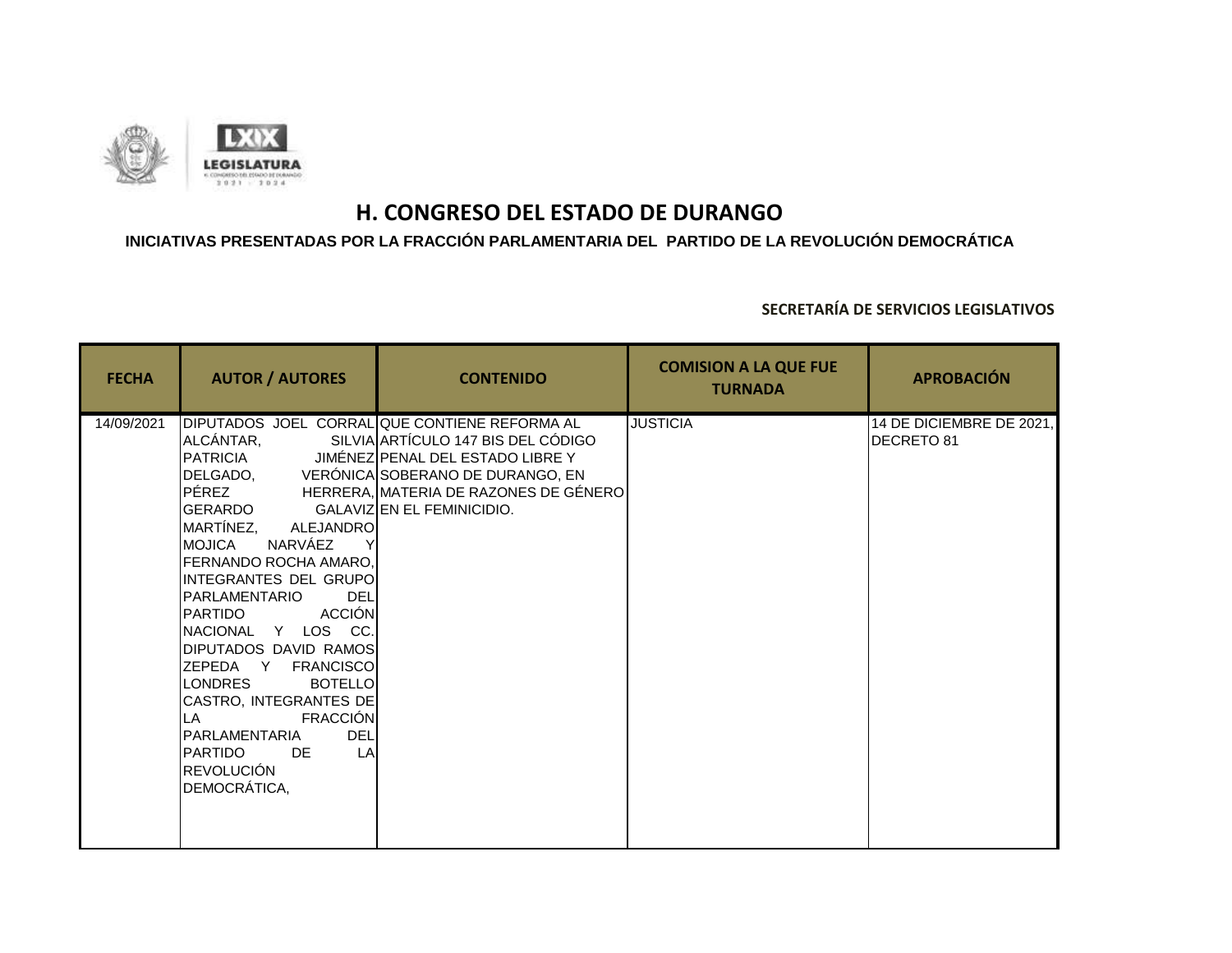

### **INICIATIVAS PRESENTADAS POR LA FRACCIÓN PARLAMENTARIA DEL PARTIDO DE LA REVOLUCIÓN DEMOCRÁTICA**

| <b>FECHA</b> | <b>AUTOR / AUTORES</b>                                                                                                                                                                                                                                                                                                                                                                                                                                                                           | <b>CONTENIDO</b>                                                                                                                                                                                                                                                                                                                       | <b>COMISION A LA QUE FUE</b><br><b>TURNADA</b>     | <b>APROBACIÓN</b> |
|--------------|--------------------------------------------------------------------------------------------------------------------------------------------------------------------------------------------------------------------------------------------------------------------------------------------------------------------------------------------------------------------------------------------------------------------------------------------------------------------------------------------------|----------------------------------------------------------------------------------------------------------------------------------------------------------------------------------------------------------------------------------------------------------------------------------------------------------------------------------------|----------------------------------------------------|-------------------|
| 14/09/2021   | DIPUTADOS JOEL CORRAL<br>ALCÁNTAR, SILVIA<br>PATRICIA JIMÉNEZ<br>DELGADO, VERÓNICA<br>PÉREZ HERRERA.<br><b>GERARDO GALAVIZ</b><br>MARTÍNEZ, ALEJANDRO<br>IMOJICA NARVÁEZ Y<br>INTEGRANTES DEL GRUPO DE LAS NIÑAS Y NIÑOS<br><b>PARLAMENTARIO DEL</b><br>PARTIDO ACCIÓN<br>NACIONAL Y LOS CC.<br><b>DIPUTADOS DAVID RAMOS</b><br><b>ZEPEDA Y FRANCISCO</b><br>LONDRES BOTELLO<br>CASTRO, INTEGRANTES DE<br>LA FRACCIÓN<br>PARLAMENTARIA DEL<br>PARTIDO DE LA<br><b>REVOLUCIÓN</b><br>DEMOCRÁTICA, | <b>OUE CONTIENE REFORMA AL</b><br>ARTÍCULO 13 DE LA LEY DE LA<br>COMISIÓN ESTATAL DE DERECHOS PRÁCTICAS PARLAMENTARIAS<br>HUMANOS DEL ESTADO DE<br>DURANGO Y REFORMA AL<br>ARTÍCULO 149 DE LA LEY<br>ORGÁNICA DEL CONGRESO DEL<br>ESTADO DE DURANGO. EN<br>FERNANDO ROCHA AMARO. IMATERIA DE DERECHOS HUMANOS<br><b>TRANSMIGRANTES</b> | <b>DERECHOS HUMANOS Y</b><br>RÉGIMEN, REGLAMENTO Y | <b>PENDIENTE</b>  |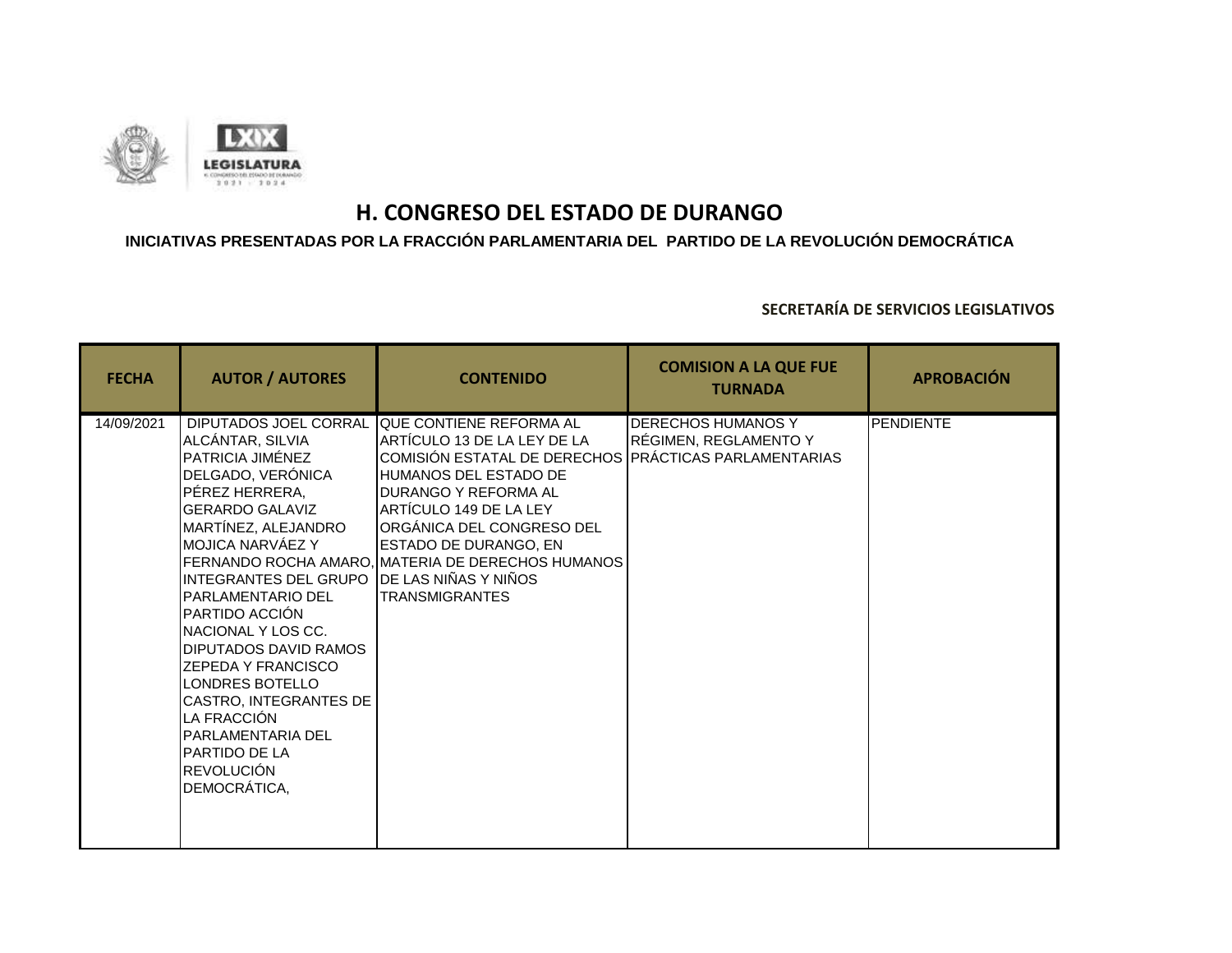

### **INICIATIVAS PRESENTADAS POR LA FRACCIÓN PARLAMENTARIA DEL PARTIDO DE LA REVOLUCIÓN DEMOCRÁTICA**

| <b>FECHA</b> | <b>AUTOR / AUTORES</b>                                                                                                                                                                                                                                                                                                                                                                                                                                                                      | <b>CONTENIDO</b>                                                                                                                                                                                                                                                                         | <b>COMISION A LA QUE FUE</b><br><b>TURNADA</b> | <b>APROBACIÓN</b> |
|--------------|---------------------------------------------------------------------------------------------------------------------------------------------------------------------------------------------------------------------------------------------------------------------------------------------------------------------------------------------------------------------------------------------------------------------------------------------------------------------------------------------|------------------------------------------------------------------------------------------------------------------------------------------------------------------------------------------------------------------------------------------------------------------------------------------|------------------------------------------------|-------------------|
| 14/09/2021   | DIPUTADOS JOEL CORRAL<br>ALCÁNTAR, SILVIA<br>PATRICIA JIMÉNEZ<br>DELGADO, VERÓNICA<br>PÉREZ HERRERA,<br><b>GERARDO GALAVIZ</b><br>MARTÍNEZ, ALEJANDRO<br>MOJICA NARVÁEZ Y<br><b>INTEGRANTES DEL GRUPO</b><br><b>PARLAMENTARIO DEL</b><br>PARTIDO ACCIÓN<br>NACIONAL Y LOS<br><b>DIPUTADOS DAVID RAMOS</b><br><b>ZEPEDA Y FRANCISCO</b><br>LONDRES BOTELLO<br>CASTRO, INTEGRANTES DE<br>LA FRACCIÓN<br><b>PARLAMENTARIA DEL</b><br><b>PARTIDO DE LA</b><br><b>REVOLUCIÓN</b><br>DEMOCRÁTICA, | QUE CONTIENE REFORMA AL<br>ARTÍCULO 107 DE LA LEY<br>ORGÁNICA DEL PODER JUDICIAL<br>DEL ESTADO DE DURANGO Y<br>REFORMAS A LOS ARTÍCULOS 3 Y<br>22 DE LA LEY ORGÁNICA DE LA<br>FISCALÍA GENERAL DEL ESTADO<br>DE DURANGO, EN MATERIA DE<br>FERNANDO ROCHA AMARO, VICTIMIZACIÓN SECUNDARIA | <b>JUSTICIA</b>                                | <b>PENDIENTE</b>  |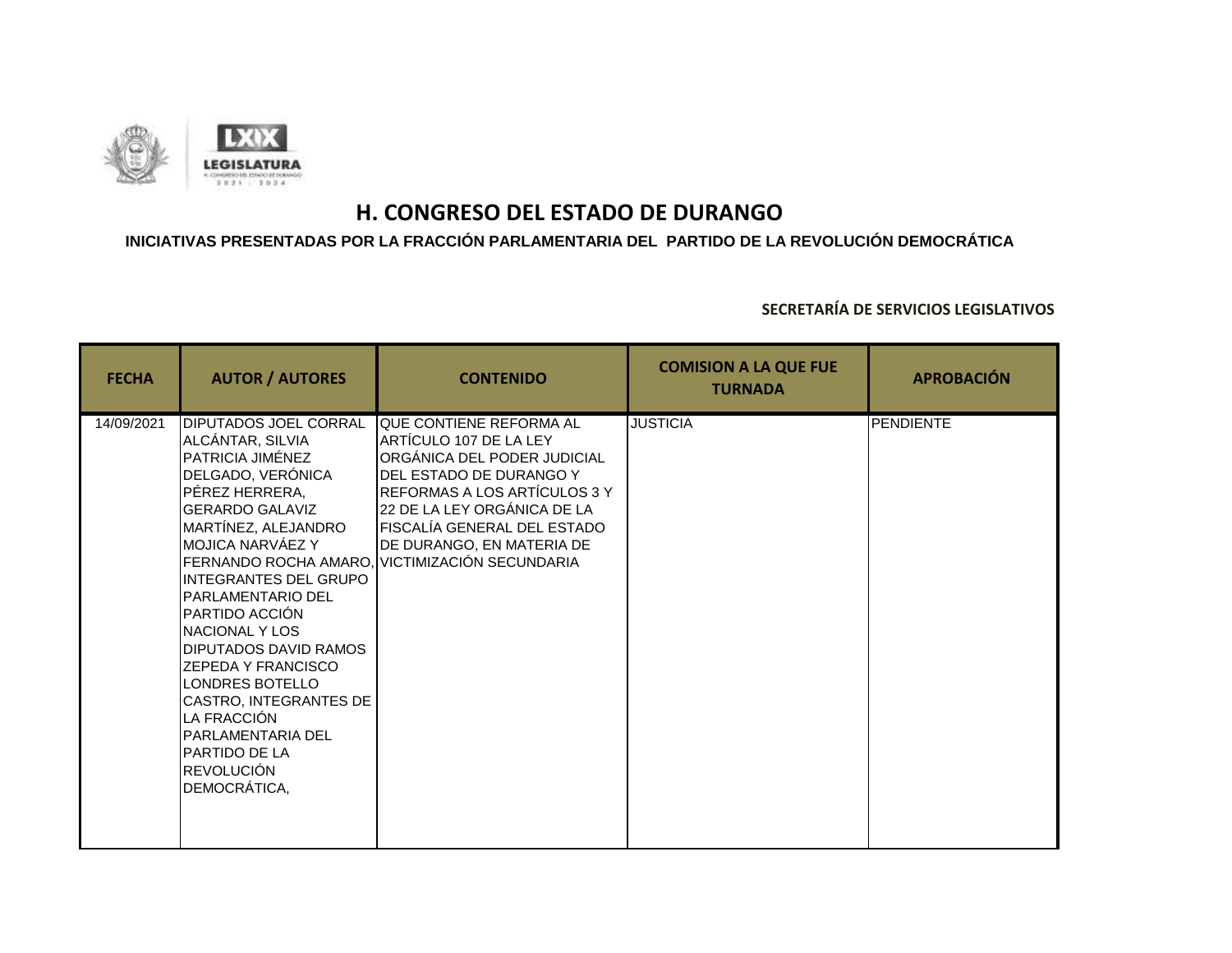

### **INICIATIVAS PRESENTADAS POR LA FRACCIÓN PARLAMENTARIA DEL PARTIDO DE LA REVOLUCIÓN DEMOCRÁTICA**

| <b>FECHA</b> | <b>AUTOR / AUTORES</b>                                                                                                                                                                                                                                                                                                                                                                                                                                                                                          | <b>CONTENIDO</b>                                                                                                                                                 | <b>COMISION A LA QUE FUE</b><br><b>TURNADA</b> | <b>APROBACIÓN</b> |
|--------------|-----------------------------------------------------------------------------------------------------------------------------------------------------------------------------------------------------------------------------------------------------------------------------------------------------------------------------------------------------------------------------------------------------------------------------------------------------------------------------------------------------------------|------------------------------------------------------------------------------------------------------------------------------------------------------------------|------------------------------------------------|-------------------|
| 21/09/2021   | ALCÁNTAR,<br>DELGADO, VERÓNICA MATERIA DE DERECHOS DE<br>PÉREZ<br>GERARDO<br>GALAVIZ<br>MARTÍNEZ, ALEJANDRO<br><b>IMOJICA</b><br>NARVAEZ<br>FERNANDO ROCHA AMARO,<br>INTEGRANTES DEL GRUPOI<br>PARLAMENTARIO<br><b>DEL</b><br>ACCIÓN<br>PARTIDO<br>NACIONAL Y LOS CC.<br>DIPUTADOS DAVID RAMOS<br>ZEPEDA Y FRANCISCO<br><b>LONDRES</b><br><b>BOTELLO</b><br>CASTRO, INTEGRANTES DE<br><b>FRACCIÓN</b><br>LA<br><b>DEL</b><br>PARLAMENTARIA<br>LA<br><b>I</b> PARTIDO<br>DE<br><b>REVOLUCIÓN</b><br>DEMOCRÁTICA, | DIPUTADOS JOEL CORRAL POR EL QUE SE REFORMA EL<br>SILVIA ARTÍCULO 1402 DEL CÓDIGO CIVIL<br>PATRICIA JIMÉNEZ VIGENTE EN EL ESTADO, EN<br>HERRERA. DISCAPACITADOS. | <b>JUSTICIA</b>                                | <b>PENDIENTE</b>  |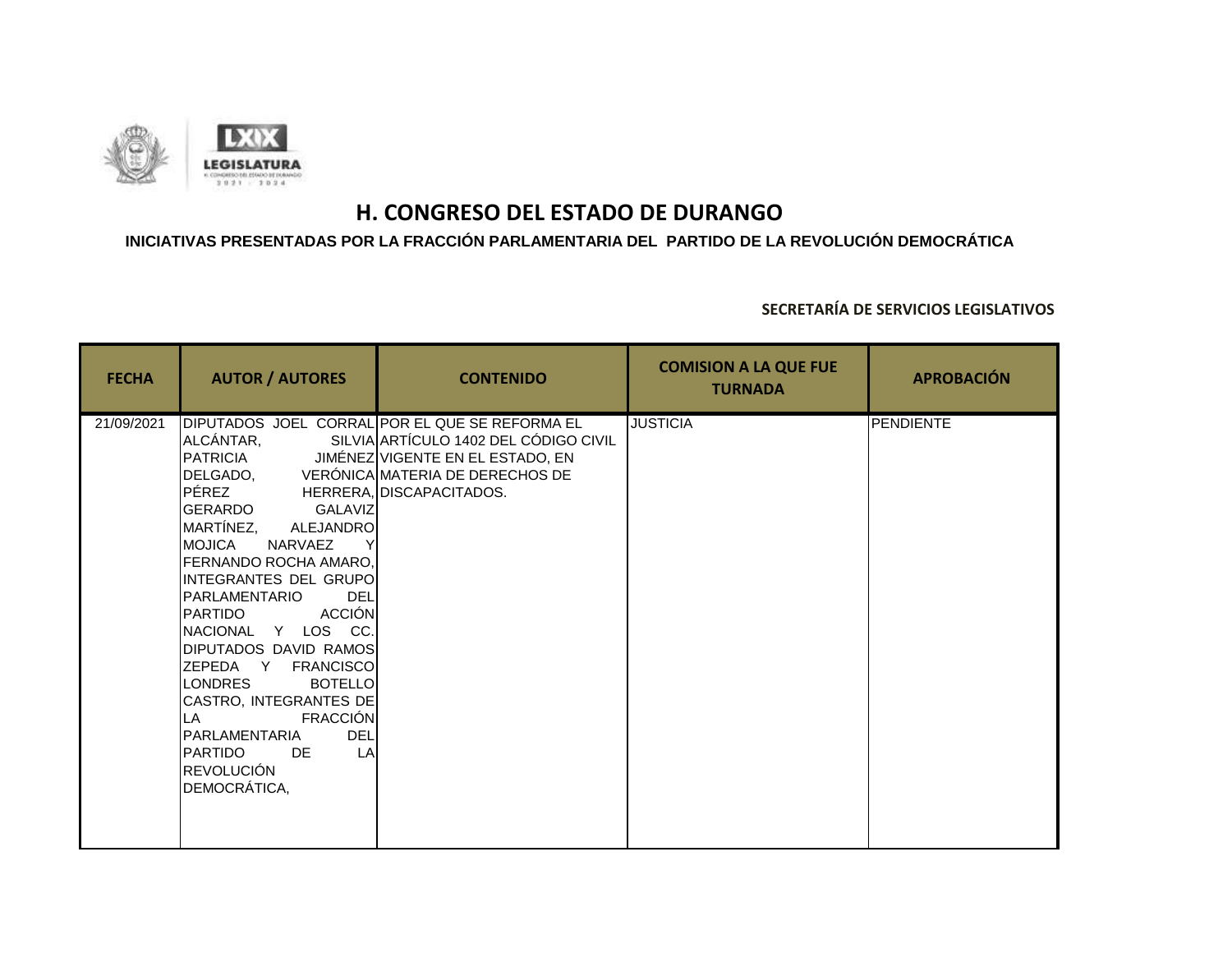

### **INICIATIVAS PRESENTADAS POR LA FRACCIÓN PARLAMENTARIA DEL PARTIDO DE LA REVOLUCIÓN DEMOCRÁTICA**

| <b>FECHA</b> | <b>AUTOR / AUTORES</b>                                                                                                                                                                                                                                                                                                                                                                                                                                                                                      | <b>CONTENIDO</b>                                                                                                                                                                                                             | <b>COMISION A LA QUE FUE</b><br><b>TURNADA</b> | <b>APROBACIÓN</b> |
|--------------|-------------------------------------------------------------------------------------------------------------------------------------------------------------------------------------------------------------------------------------------------------------------------------------------------------------------------------------------------------------------------------------------------------------------------------------------------------------------------------------------------------------|------------------------------------------------------------------------------------------------------------------------------------------------------------------------------------------------------------------------------|------------------------------------------------|-------------------|
| 21/09/2021   | ALCÁNTAR,<br>PÉREZ<br>GERARDO<br>GALAVIZ<br>MARTÍNEZ,<br><b>ALEJANDRO</b><br><b>I</b> MOJICA<br>NARVAEZ<br><b>I</b> FERNANDO ROCHA AMARO.<br>IINTEGRANTES DEL GRUPOI<br><b>I</b> PARLAMENTARIO<br><b>DEL</b><br><b>ACCIÓN</b><br>IPARTIDO<br>INACIONAL Y LOS CC.<br>DIPUTADOS DAVID RAMOS<br>ZEPEDA Y FRANCISCO<br><b>LONDRES</b><br><b>BOTELLO</b><br>CASTRO, INTEGRANTES DE<br><b>FRACCIÓN</b><br>ILA<br><b>DEL</b><br>PARLAMENTARIA<br><b>I</b> PARTIDO<br>LA<br>DE<br><b>REVOLUCIÓN</b><br>DEMOCRÁTICA, | DIPUTADOS JOEL CORRAL POR EL QUE SE REFORMA EL<br>SILVIA ARTÍCULO 306 DEL CÓDIGO PENAL<br>PATRICIA JIMÉNEZ DEL ESTADO LIBRE Y SOBERANO<br>DELGADO, VERÓNICA DE DURANGO, EN MATERIA DEL<br>HERRERA, DELITO DE DISCRIMINACIÓN. | <b>JUSTICIA</b>                                | <b>PENDIENTE</b>  |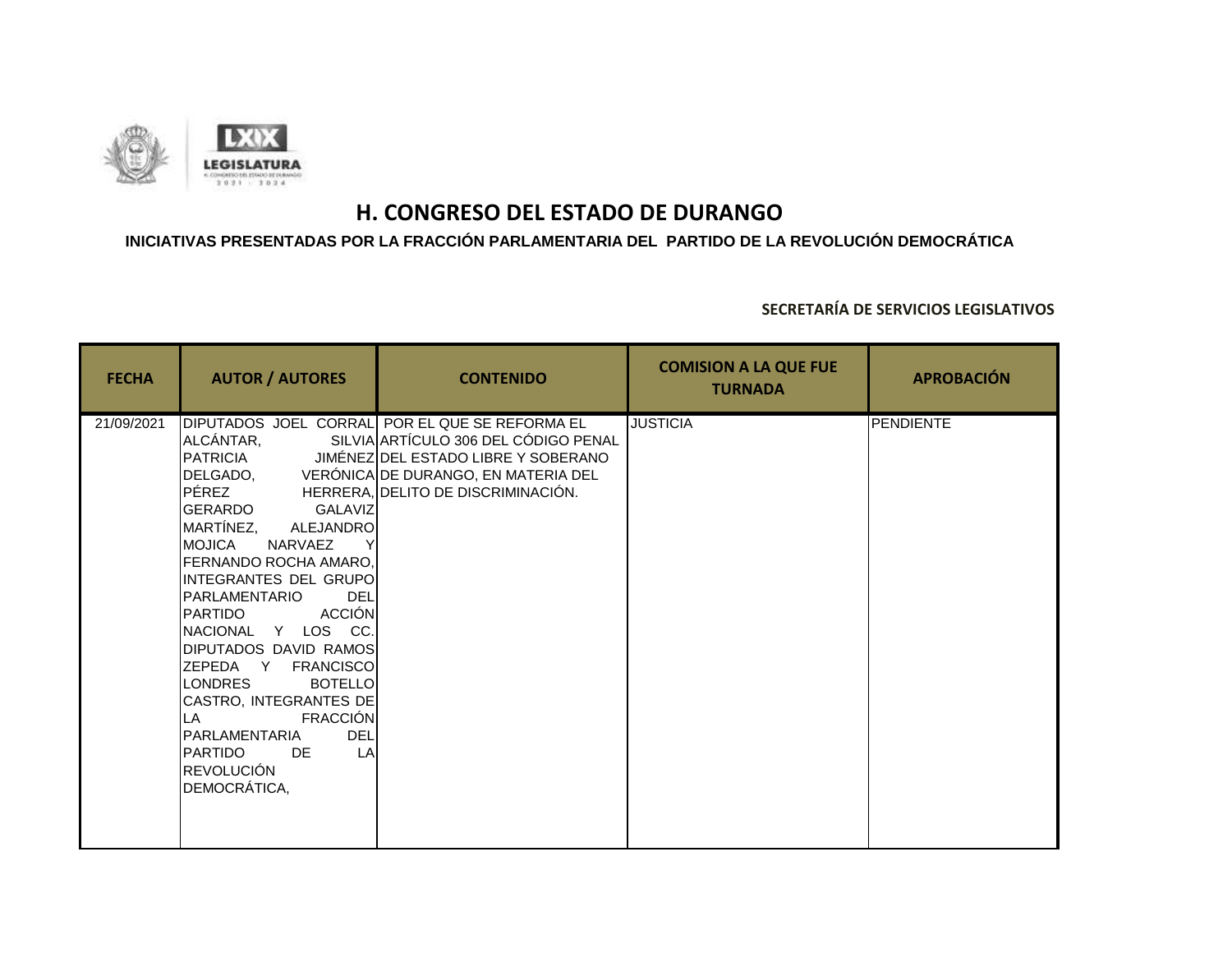

### **INICIATIVAS PRESENTADAS POR LA FRACCIÓN PARLAMENTARIA DEL PARTIDO DE LA REVOLUCIÓN DEMOCRÁTICA**

| <b>FECHA</b> | <b>AUTOR / AUTORES</b>                                                                                                                                                                                                                                                                                                    | <b>CONTENIDO</b>                                                                                                                                                                                          | <b>COMISION A LA QUE FUE</b><br><b>TURNADA</b> | <b>APROBACIÓN</b> |
|--------------|---------------------------------------------------------------------------------------------------------------------------------------------------------------------------------------------------------------------------------------------------------------------------------------------------------------------------|-----------------------------------------------------------------------------------------------------------------------------------------------------------------------------------------------------------|------------------------------------------------|-------------------|
| 21/09/2021   | PACHECO<br>INTEGRANTE DE<br>SEXAGÉSIMA<br>ORDINARIA SE ADHIERENI<br>LOS CC.<br>DIPUTADOS:I<br><b>HERNÁNDEZ</b><br>GABRIELA<br>LOPEZ, SUGHEY ADIRANA<br>RODRÍGUEZ,<br>TORRES<br>DAVID RAMOS ZEPEDA,<br>JOSÉ<br>RICARDO LÓPEZ<br>SUSY<br>PESCADOR,<br>CAROLINA TORRECILLAS<br>SALAZAR, LUIS ENRIQUE<br><b>BENITEZ OJEDA</b> | DIPUTADO RICARDO FIDEL QUE CONTIENE REFORMAS Y<br>RODRÍGUEZ, ADICIONES A LA LEY GENERAL DE<br>LA DESARROLLO URBANO DEL<br>NOVENA ESTADO DE DURANGO.<br>LEGISLATURA, EN SESIÓN (ARTÍCULOS 3,229 Y 229 BIS) | <b>I</b> DESARROLLO URBANO Y OBRAS<br>PÚBLICAS | <b>IPENDIENTE</b> |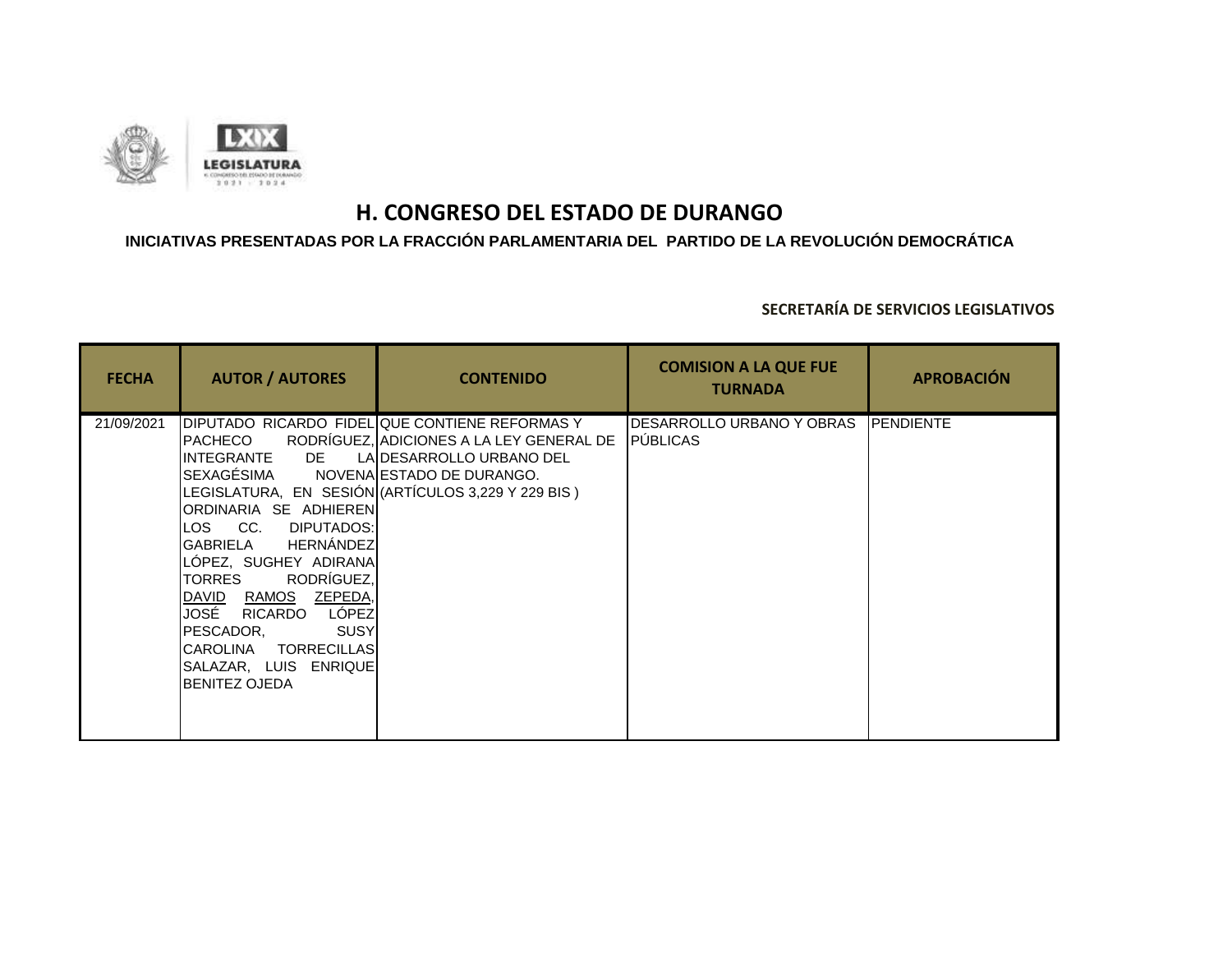

### **INICIATIVAS PRESENTADAS POR LA FRACCIÓN PARLAMENTARIA DEL PARTIDO DE LA REVOLUCIÓN DEMOCRÁTICA**

| <b>FECHA</b> | <b>AUTOR / AUTORES</b>                                                                                                                                                                                                                                                                                                                                                                                                                                                                                                           | <b>CONTENIDO</b>                                                                                                                                                                                     | <b>COMISION A LA QUE FUE</b><br><b>TURNADA</b> | <b>APROBACIÓN</b>                      |
|--------------|----------------------------------------------------------------------------------------------------------------------------------------------------------------------------------------------------------------------------------------------------------------------------------------------------------------------------------------------------------------------------------------------------------------------------------------------------------------------------------------------------------------------------------|------------------------------------------------------------------------------------------------------------------------------------------------------------------------------------------------------|------------------------------------------------|----------------------------------------|
| 23/09/2021   | ALCÁNTAR,<br>PATRICIA<br>DELGADO, VERÓNICA ESTADO DE DURANGO, EN<br>PÉREZ<br><b>GERARDO</b><br>MARTÍNEZ,<br>ALEJANDRO<br><b>IMOJICA</b><br>NARVAEZ<br>IFERNANDO ROCHA AMARO.<br>INTEGRANTES DEL GRUPOI<br>PARLAMENTARIO<br><b>DEL</b><br><b>ACCIÓN</b><br>PARTIDO<br>INACIONAL Y LOS CC.<br>DIPUTADOS DAVID RAMOS<br>ZEPEDA Y FRANCISCO<br><b>BOTELLO</b><br><b>LONDRES</b><br>CASTRO, INTEGRANTES DE<br><b>FRACCIÓN</b><br>LA<br><b>DEL</b><br>PARLAMENTARIA<br>LA<br><b>PARTIDO</b><br>DE<br><b>REVOLUCIÓN</b><br>DEMOCRÁTICA, | DIPUTADOS JOEL CORRAL QUE CONTIENE REFORMAS A LOS<br>SILVIA ARTÍCULOS 2020 Y 2030 DEL<br>JIMÉNEZ CÓDIGO CIVIL VIGENTE EN EL<br>HERRERA, MATERIA DE ACCIÓN POR VICIOS<br>GALAVIZOCULTOS EN INMUEBLES. | <b>JUSTICIA</b>                                | 14 DE DICIEMBRE DE 2021,<br>DECRETO 79 |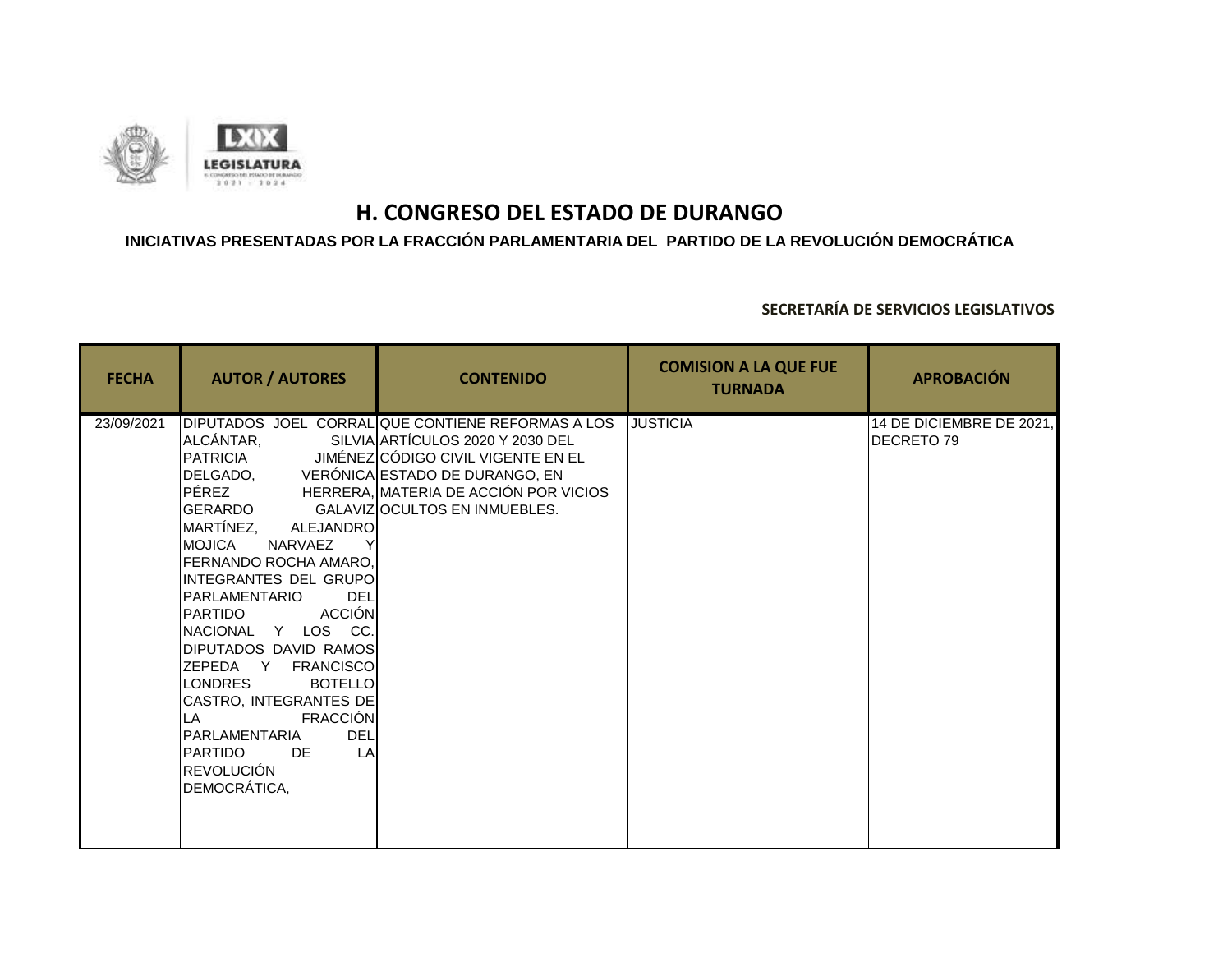

### **INICIATIVAS PRESENTADAS POR LA FRACCIÓN PARLAMENTARIA DEL PARTIDO DE LA REVOLUCIÓN DEMOCRÁTICA**

| <b>FECHA</b> | <b>AUTOR / AUTORES</b>                                                                                                                                                                                                                                                                                                                                                                                                                                                                                                                                                                                                                                                                                                                                                             | <b>CONTENIDO</b>                                                                                                                                                                                                       | <b>COMISION A LA QUE FUE</b><br><b>TURNADA</b>                             | <b>APROBACIÓN</b>                      |
|--------------|------------------------------------------------------------------------------------------------------------------------------------------------------------------------------------------------------------------------------------------------------------------------------------------------------------------------------------------------------------------------------------------------------------------------------------------------------------------------------------------------------------------------------------------------------------------------------------------------------------------------------------------------------------------------------------------------------------------------------------------------------------------------------------|------------------------------------------------------------------------------------------------------------------------------------------------------------------------------------------------------------------------|----------------------------------------------------------------------------|----------------------------------------|
| 30/09/2021   | <b>DIPUTADOS ALICIA</b><br><b>GUADALUPE GAMBOA</b><br>MARTÍNEZ, JOSÉ RICARDO<br>LÓPEZ PESCADOR,<br><b>SUGHEY ADRIANA TORRES</b><br>RODRÍGUEZ, RICARDO<br><b>FIDEL PACHECO</b><br>RODRÍGUEZ, GABRIELA<br>HERNÁNDEZ LÓPEZ, SUSY<br><b>CAROLINA TORRECILLAS</b><br><b>SALAZAR, SANDRA LUZ</b><br>REYES RODRÍGUEZ, Y LUIS<br><b>ENRIQUE BENÍTEZ OJEDA,</b><br><b>INTEGRANTES DEL GRUPO</b><br><b>PARLAMENTARIO DEL</b><br><b>IPARTIDO</b><br><b>REVOLUCIONARIO</b><br>INSTITUCIONAL, EN SESIÓN<br>ORDINARIA SE ADHIEREN<br>LOS CC. DIPUTADOS:<br>MARISOL CARRILLO,<br><b>SANDRA LILIA AMAYA</b><br>ROSALES, ALEJANDRA DEL<br>VALLE RAMÍREZ, SILVIA<br>PATRICIA JIMÉNEZ<br>DELGADO, DAVID RAMOS<br>ZEPEDA, MA. DE LOS<br>ANGELES ROJAS RIVERA Y<br>OFELIA RENTERÍA<br><b>DELGADILLO</b> | <b>QUE CONTIENE REFORMAS A LOS</b><br>ARTÍCULOS 25 Y 27 DE LA LEY DE<br>INCLUSIÓN PARA LAS PERSONAS<br>CON DISCAPACIDAD EN EL ESTADOI<br>DE DURANGO, EN MATERIA DE<br>INCLUSIÓN DE PERSONAS CON<br><b>DISCAPACIDAD</b> | ATENCIÓN A PERSONAS CON<br><b>DISCAPACIDAD Y ADULTOS</b><br><b>MAYORES</b> | 30 DE NOVIEMBRE DE<br>2021, DECRETO 28 |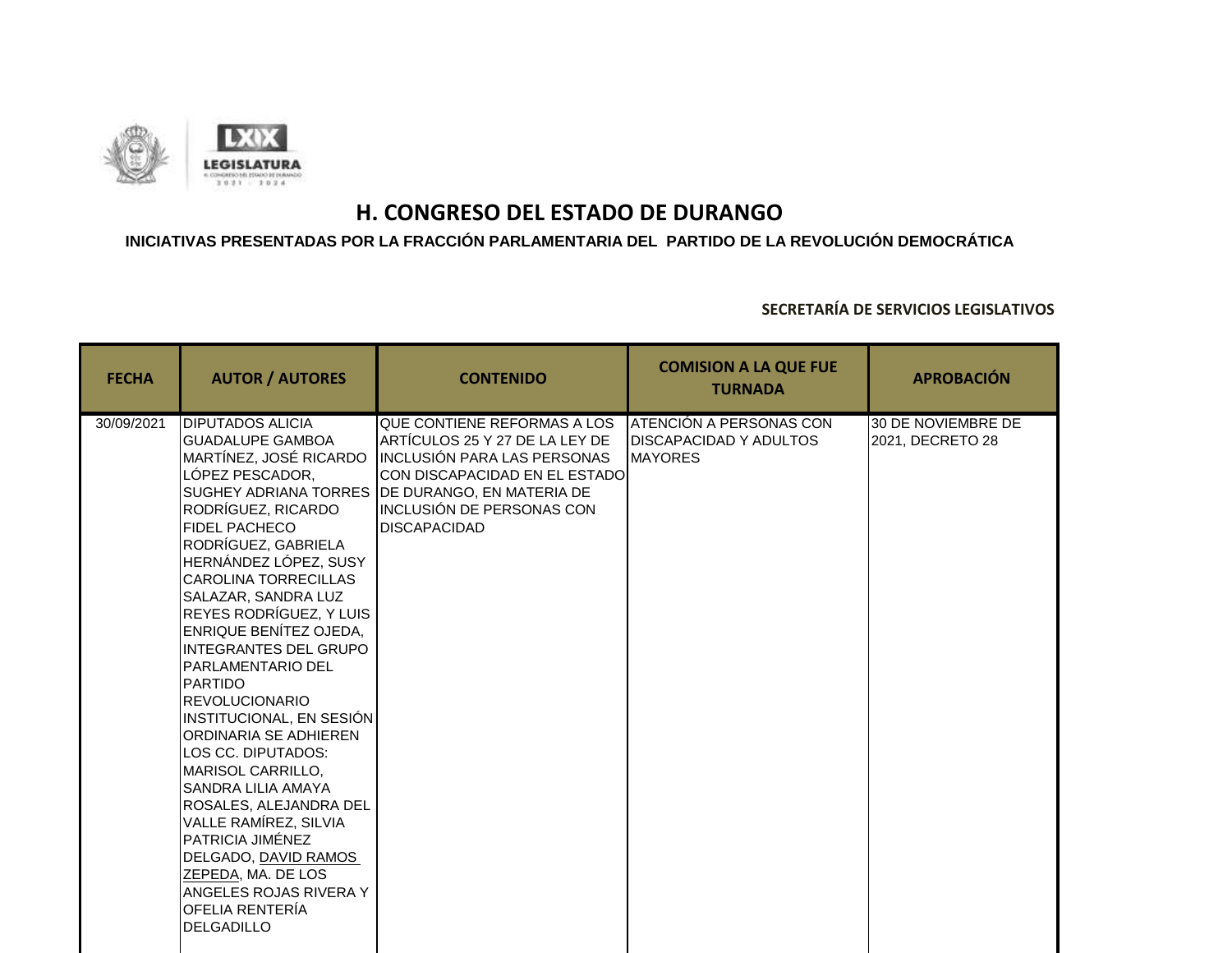

### **INICIATIVAS PRESENTADAS POR LA FRACCIÓN PARLAMENTARIA DEL PARTIDO DE LA REVOLUCIÓN DEMOCRÁTICA**

| <b>FECHA</b> | <b>AUTOR / AUTORES</b>                                                                                                                                                                                                                                                                                                                                                                                                                                                                                                                                                                                                                                                                                                    | <b>CONTENIDO</b>                                                                                                                                              | <b>COMISION A LA QUE FUE</b><br><b>TURNADA</b> | <b>APROBACIÓN</b> |
|--------------|---------------------------------------------------------------------------------------------------------------------------------------------------------------------------------------------------------------------------------------------------------------------------------------------------------------------------------------------------------------------------------------------------------------------------------------------------------------------------------------------------------------------------------------------------------------------------------------------------------------------------------------------------------------------------------------------------------------------------|---------------------------------------------------------------------------------------------------------------------------------------------------------------|------------------------------------------------|-------------------|
| 30/09/2021   | <b>DIPUTADOS JOEL CORRAL</b><br>ALCÁNTAR, SILVIA<br>PATRICIA JIMÉNEZ<br>DELGADO, VERÓNICA<br>PÉREZ HERRERA,<br><b>GERARDO GALAVIZ</b><br>MARTÍNEZ, ALEJANDRO<br><b>MOJICA NARVAEZ Y</b><br>FERNANDO ROCHA AMARO.<br><b>INTEGRANTES DEL GRUPO</b><br>PARLAMENTARIO DEL<br>PARTIDO ACCIÓN<br>NACIONAL Y LOS CC.<br><b>DIPUTADOS DAVID RAMOS</b><br><b>ZEPEDA Y FRANCISCO</b><br>LONDRES BOTELLO<br>CASTRO, INTEGRANTES DE<br>LA FRACCIÓN<br><b>PARLAMENTARIA DEL</b><br>PARTIDO DE LA<br><b>REVOLUCIÓN</b><br>DEMOCRÁTICA, EN SESIÓN<br>ORDINARIA SE ADHIEREN<br>LOS CC. DIPUTADOS SUSY<br>CAROLINA TORRECILLAS,<br>EDUARDO GARCÍA REYES,<br>JOSÉ RICARDO LÓPEZ<br>PESCADOR Y RICARDO<br><b>FIDEL PACHECO</b><br>RODRÍGUEZ. | QUE CONTIENE REFORMAS A LOS<br>ARTÍCULOS 2 Y 7 DE LA LEY DE<br>FOMENTO ECONÓMICO PARA EL<br>ESTADO DE DURANGO, EN<br>MATERIA DE APOYO A LAS<br><b>MIPYMES</b> | DESARROLLO ECONÓMICO                           | <b>PENDIENTE</b>  |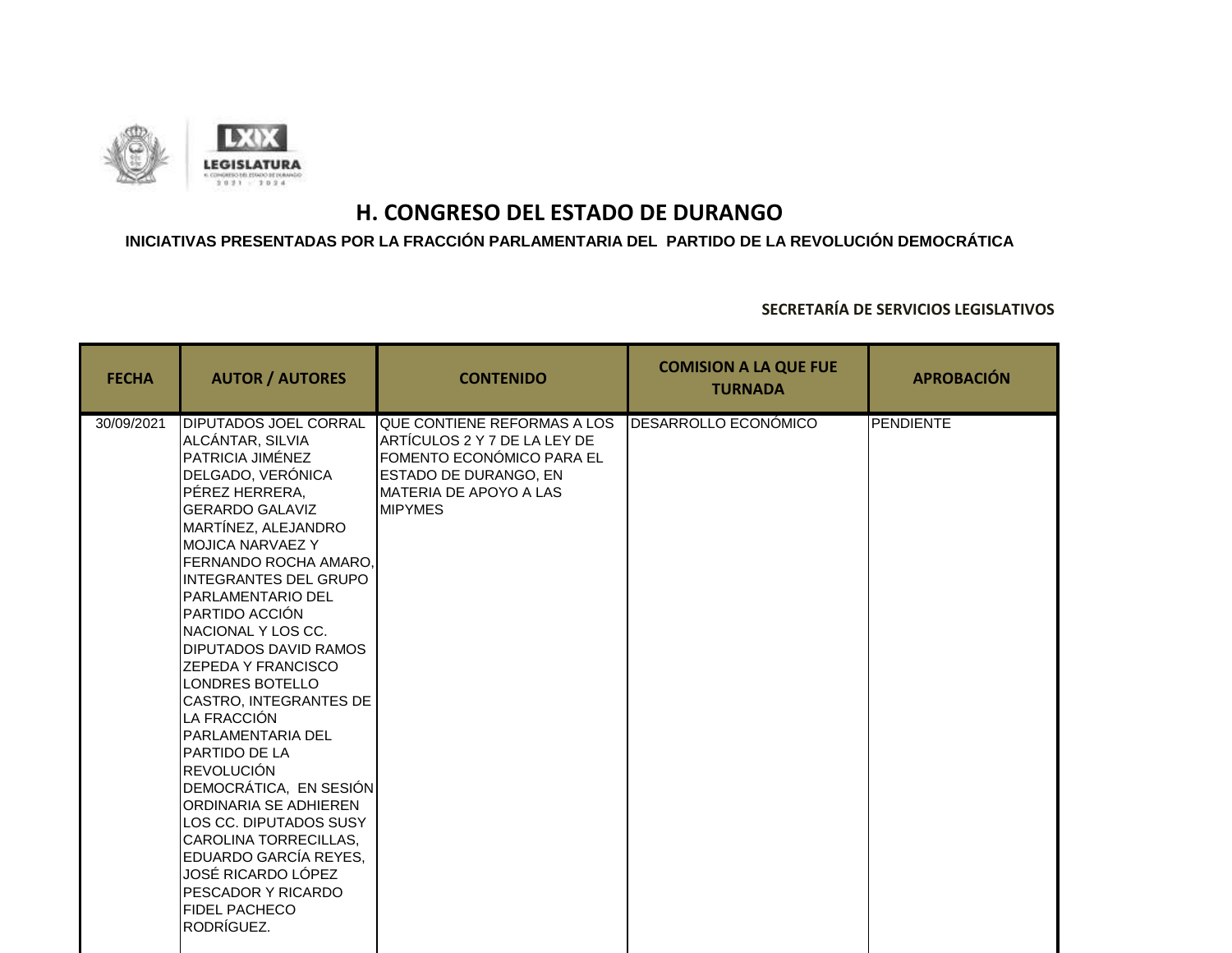

### **INICIATIVAS PRESENTADAS POR LA FRACCIÓN PARLAMENTARIA DEL PARTIDO DE LA REVOLUCIÓN DEMOCRÁTICA**

| <b>FECHA</b> | <b>AUTOR / AUTORES</b>                                                                                                                                                                                                                                                                                                                                                                                                                                                                                                                 | <b>CONTENIDO</b>                                                                                                                                                                                         | <b>COMISION A LA QUE FUE</b><br><b>TURNADA</b>   | <b>APROBACIÓN</b>                      |
|--------------|----------------------------------------------------------------------------------------------------------------------------------------------------------------------------------------------------------------------------------------------------------------------------------------------------------------------------------------------------------------------------------------------------------------------------------------------------------------------------------------------------------------------------------------|----------------------------------------------------------------------------------------------------------------------------------------------------------------------------------------------------------|--------------------------------------------------|----------------------------------------|
| 30/09/2021   | <b>DIPUTADOS JOEL CORRAL</b><br>ALCÁNTAR, SILVIA<br>PATRICIA JIMÉNEZ<br>DELGADO, VERÓNICA<br>PÉREZ HERRERA,<br><b>GERARDO GALAVIZ</b><br>MARTÍNEZ, ALEJANDRO<br><b>MOJICA NARVAEZ Y</b><br>FERNANDO ROCHA AMARO.<br><b>INTEGRANTES DEL GRUPO</b><br><b>PARLAMENTARIO DEL</b><br>PARTIDO ACCIÓN<br>NACIONAL Y LOS CC.<br><b>DIPUTADOS DAVID RAMOS</b><br><b>ZEPEDA Y FRANCISCO</b><br>LONDRES BOTELLO<br>CASTRO, INTEGRANTES DE<br>LA FRACCIÓN<br><b>PARLAMENTARIA DEL</b><br><b>PARTIDO DE LA</b><br><b>REVOLUCIÓN</b><br>DEMOCRÁTICA, | QUE CONTIENE REFORMAS A LOS<br>IARTICULOS 1 Y 2 DE LA LEY DE<br>ADQUISICIONES,<br><b>IARRENDAMIENTOS Y SERVICIOS</b><br>DEL ESTADO DE DURANGO. EN<br><b>MATERIA DE LICITACIONES</b><br><b>I</b> PÚBLICAS | HACIENDA, PRESUPUESTO Y<br><b>CUENTA PÚBLICA</b> | 30 DE NOVIEMBRE DE<br>2021, DECRETO 14 |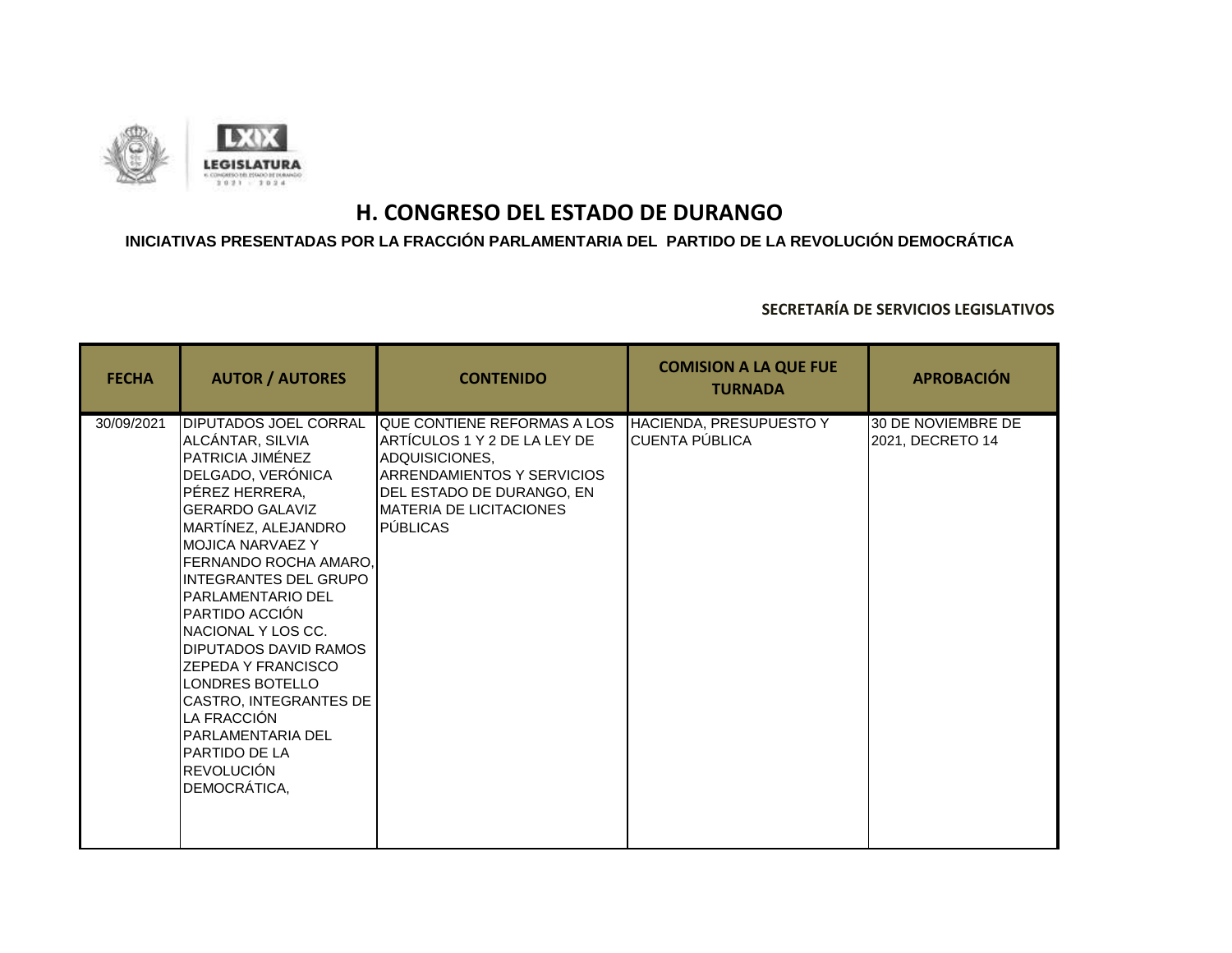

### **INICIATIVAS PRESENTADAS POR LA FRACCIÓN PARLAMENTARIA DEL PARTIDO DE LA REVOLUCIÓN DEMOCRÁTICA**

| <b>FECHA</b> | <b>AUTOR / AUTORES</b>                                                                                                                                                                                                                                                                                                                                                                                                                                                                                                          | <b>CONTENIDO</b>                                                                                                                                     | <b>COMISION A LA QUE FUE</b><br><b>TURNADA</b> | <b>APROBACIÓN</b> |
|--------------|---------------------------------------------------------------------------------------------------------------------------------------------------------------------------------------------------------------------------------------------------------------------------------------------------------------------------------------------------------------------------------------------------------------------------------------------------------------------------------------------------------------------------------|------------------------------------------------------------------------------------------------------------------------------------------------------|------------------------------------------------|-------------------|
| 30/09/2021   | DIPUTADOS JOEL CORRAL<br>ALCÁNTAR, SILVIA<br>PATRICIA JIMÉNEZ<br>DELGADO, VERÓNICA<br>PÉREZ HERRERA,<br><b>GERARDO GALAVIZ</b><br>MARTÍNEZ, ALEJANDRO<br><b>MOJICA NARVAEZ Y</b><br>FERNANDO ROCHA AMARO.<br><b>INTEGRANTES DEL GRUPO</b><br><b>PARLAMENTARIO DEL</b><br>PARTIDO ACCIÓN<br>NACIONAL Y LOS CC.<br><b>DIPUTADOS DAVID RAMOS</b><br><b>ZEPEDA Y FRANCISCO</b><br>LONDRES BOTELLO<br>CASTRO, INTEGRANTES DE<br>LA FRACCIÓN<br><b>PARLAMENTARIA DEL</b><br><b>PARTIDO DE LA</b><br><b>REVOLUCIÓN</b><br>DEMOCRÁTICA, | <b>QUE CONTIENE REFORMA AL</b><br>ARTÍCULO 338 BIS DEL CÓDIGO<br><b>PENAL DEL ESTADO LIBRE Y</b><br>SOBERANO DE DURANGO, EN<br>MATERIA DE EXTORSIÓN. | <b>JUSTICIA</b>                                | <b>PENDIENTE</b>  |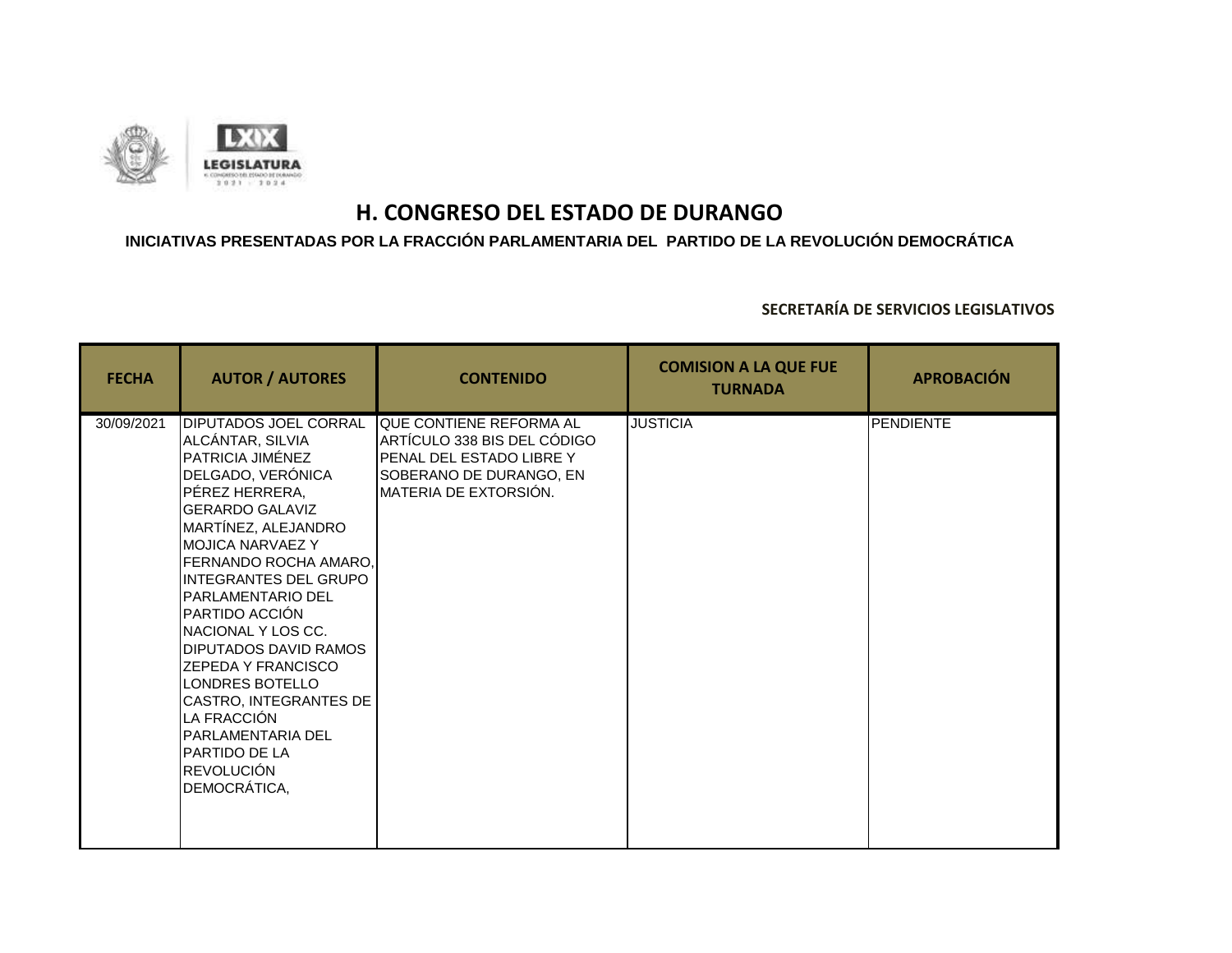

### **INICIATIVAS PRESENTADAS POR LA FRACCIÓN PARLAMENTARIA DEL PARTIDO DE LA REVOLUCIÓN DEMOCRÁTICA**

| <b>FECHA</b> | <b>AUTOR / AUTORES</b>                                                                                                                                                                                                                                                                                                                                                                                                                                                                                                                                                                                                                                                                                                                   | <b>CONTENIDO</b>                                                                                                                                                                        | <b>COMISION A LA QUE FUE</b><br><b>TURNADA</b> | <b>APROBACIÓN</b>                   |
|--------------|------------------------------------------------------------------------------------------------------------------------------------------------------------------------------------------------------------------------------------------------------------------------------------------------------------------------------------------------------------------------------------------------------------------------------------------------------------------------------------------------------------------------------------------------------------------------------------------------------------------------------------------------------------------------------------------------------------------------------------------|-----------------------------------------------------------------------------------------------------------------------------------------------------------------------------------------|------------------------------------------------|-------------------------------------|
| 05/10/2021   | <b>DIPUTADOS</b><br>GUADALUPE<br>LÓPEZ<br>RICARDO FIDEL PACHECO MATERIA DE MALTRATO AL<br>RODRÍGUEZ,<br>HERNÁNDEZ LÓPEZ, SUSY<br>CAROLINA TORRECILLAS<br>SALAZAR, SANDRA LUZ<br>REYES RODRÍGUEZ, LUIS<br>ENRIQUE BENÍTEZ OJEDA,<br>SUGHEY ADRIANA<br>Y.<br><b>RODRÍGUEZ</b><br><b>TORRES</b><br>INTEGRANTES DEL GRUPO<br>PARLAMENTARIO<br><b>DEL</b><br><b>PARTIDO</b><br><b>REVOLUCIONARIO</b><br><b>INSTITUCIONAL, EN SESIÓN</b><br>ORDINARIA SE ADHIREREN<br>LOS CC.<br><b>DIPUTADOS</b><br><b>RENTERIA</b><br><b>OFELIA</b><br>DELGADILLO, FRANCISCO<br>LONDRES<br><b>BOTELLO</b><br>CASTRO, CHRISTIAN ALAN<br>JEAN, SANDRA LILIA AMAYA<br>VERÓNICA<br>ROSALES.<br>PÉREZ<br>HERRERA,<br>ALEJANDRA DEL VALLE Y<br>DAVID RAMOS ZEPEDA. | ALICIA POR EL QUE SE ADICIONA EL<br>GAMBOA ARTÍCULO 190 BIS DEL CÓDIGO<br>MARTÍNEZ, JOSÉ RICARDO PENAL DEL ESTADO LIBRE Y<br>PESCADOR, SOBERANO DE DURANGO, EN<br>GABRIELA ADULTO MAYOR | <b>JUSTICIA</b>                                | 26 DE ABRIL DE 2022,<br>DECRETO 129 |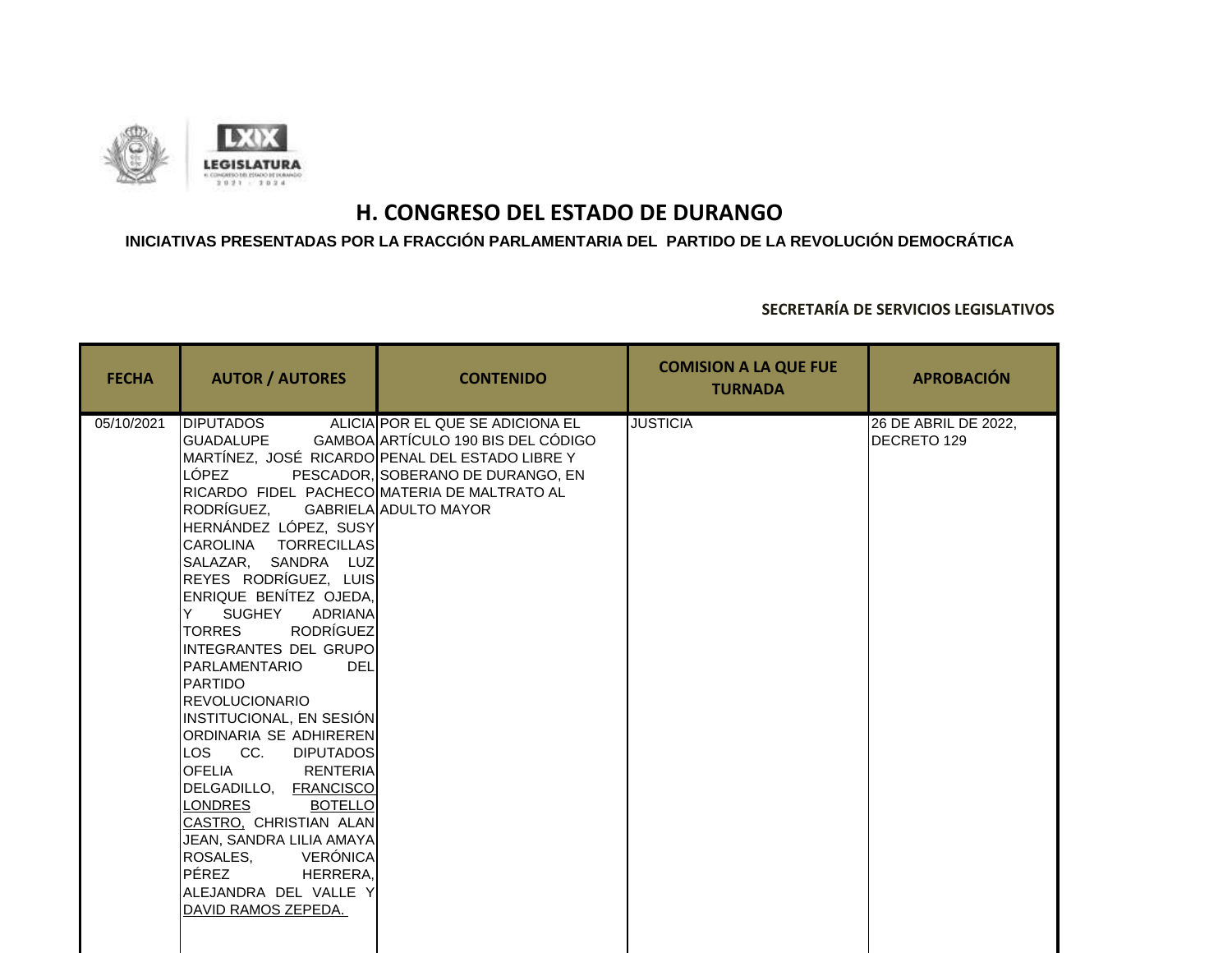

### **INICIATIVAS PRESENTADAS POR LA FRACCIÓN PARLAMENTARIA DEL PARTIDO DE LA REVOLUCIÓN DEMOCRÁTICA**

| <b>FECHA</b> | <b>AUTOR / AUTORES</b>                                                                                                                                                                                                                                                                                                                                                                                                                    | <b>CONTENIDO</b>                                                                                                                                                                                                                                          | <b>COMISION A LA QUE FUE</b><br><b>TURNADA</b> | <b>APROBACIÓN</b> |
|--------------|-------------------------------------------------------------------------------------------------------------------------------------------------------------------------------------------------------------------------------------------------------------------------------------------------------------------------------------------------------------------------------------------------------------------------------------------|-----------------------------------------------------------------------------------------------------------------------------------------------------------------------------------------------------------------------------------------------------------|------------------------------------------------|-------------------|
| 07/10/2021   | LONDRES<br>LA<br>PARLAMENTARIA<br>IPARTIDO<br>DE<br><b>LA</b><br>REVOLUCIÓN<br>DEMOCRÁTICA, LOS CC.<br><b>DIPUTADOS JOEL CORRAL</b><br>ALCÁNTAR,<br>SILVIA<br>PATRICIA JIMÉNEZ<br>DELGADO, VERÓNICA<br>PÉREZ<br>HERRERA,<br>GERARDO<br>GALAVIZ<br>MARTÍNEZ,<br>ALEJANDRO<br>NARVÁEZ<br>IMOJICA<br><b>FERNANDO ROCHA AMARO,</b><br>INTEGRANTES DEL GRUPO<br><b>DEL</b><br><b>I</b> PARLAMENTARIO<br><b>ACCIÓN</b><br>IPARTIDO<br>NACIONAL, | DIPUTADOS DAVID RAMOS POR EL QUE SE REFORMA EL<br>ZEPEDA Y FRANCISCO ARTÍCULO 13 DE LA LEY DE LA<br>BOTELLOICOMISIÓN ESTATAL DE DERECHOS<br>CASTRO, INTEGRANTES DE HUMANOS DE DURANGO, EN<br>FRACCIÓN MATERIA DE DERECHOS DE LAS<br>DELIMUJERES RECLUSAS. | <b>DERECHOS HUMANOS</b>                        | <b>PENDIENTE</b>  |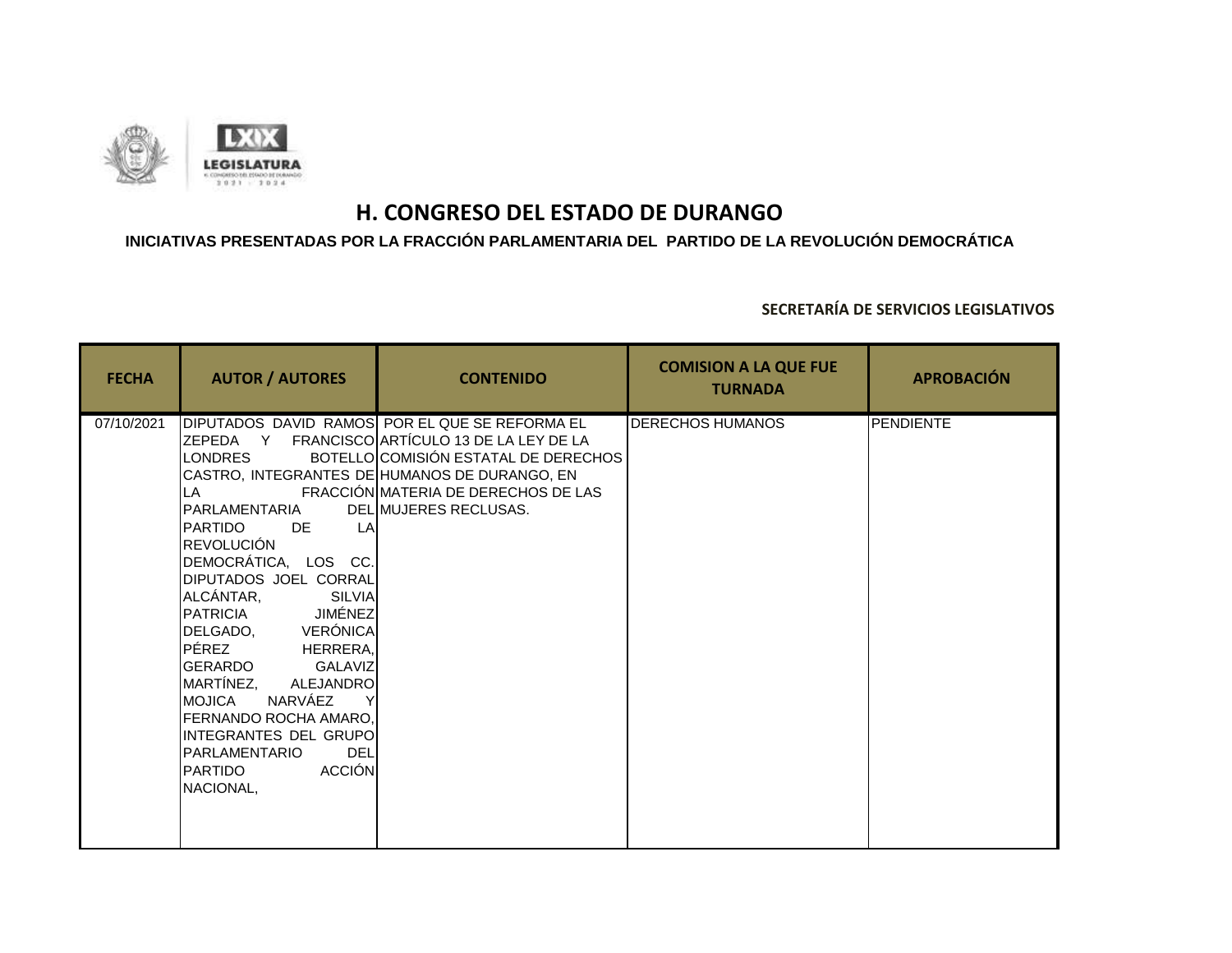

### **INICIATIVAS PRESENTADAS POR LA FRACCIÓN PARLAMENTARIA DEL PARTIDO DE LA REVOLUCIÓN DEMOCRÁTICA**

| <b>FECHA</b> | <b>AUTOR / AUTORES</b>                                                                                                                                                                                                                                                                                                                                                                                                                              | <b>CONTENIDO</b>                                                                                                                                                                                    | <b>COMISION A LA QUE FUE</b><br><b>TURNADA</b> | <b>APROBACIÓN</b> |
|--------------|-----------------------------------------------------------------------------------------------------------------------------------------------------------------------------------------------------------------------------------------------------------------------------------------------------------------------------------------------------------------------------------------------------------------------------------------------------|-----------------------------------------------------------------------------------------------------------------------------------------------------------------------------------------------------|------------------------------------------------|-------------------|
| 07/10/2021   | LONDRES<br>CASTRO, INTEGRANTES DE ESTADO DE DURANGO, EN<br>LA<br>PARLAMENTARIA<br>PARTIDO<br>DE.<br>LA<br><b>REVOLUCIÓN</b><br>DEMOCRÁTICA, EN SESIÓN<br>ORDINARIA SE ADHIEREN<br>LOS CC. DIPUTADOS:<br>PÉREZ<br>VERONICA<br>HERRERA, SUSY CAROLINA<br><b>JOEL</b><br>TORRECILLAS,<br>CORRAL ALCÁNTAR,<br>GABRIELA HERNÁNDEZ,<br>SILVIA PATRICIA JIMÉNEZ<br>DELGADO,<br>FERNANDO<br>ROCHA<br>AMARO<br><b>MOJICA</b><br>ALEJANDRO<br><b>INARVAEZ</b> | DIPUTADOS DAVID RAMOS POR EL QUE SE ADICIONAN LOS<br>ZEPEDA Y FRANCISCO ARTÍCULOS 11 BIS, 11 TER Y 11<br>BOTELLO QUÁTER A LA LEY DE SALUD DEL<br>FRACCIÓN MATERIA DE OBJECIÓN DE<br>DEL CONCIENCIA. | SALUD PÚBLICA                                  | <b>PENDIENTE</b>  |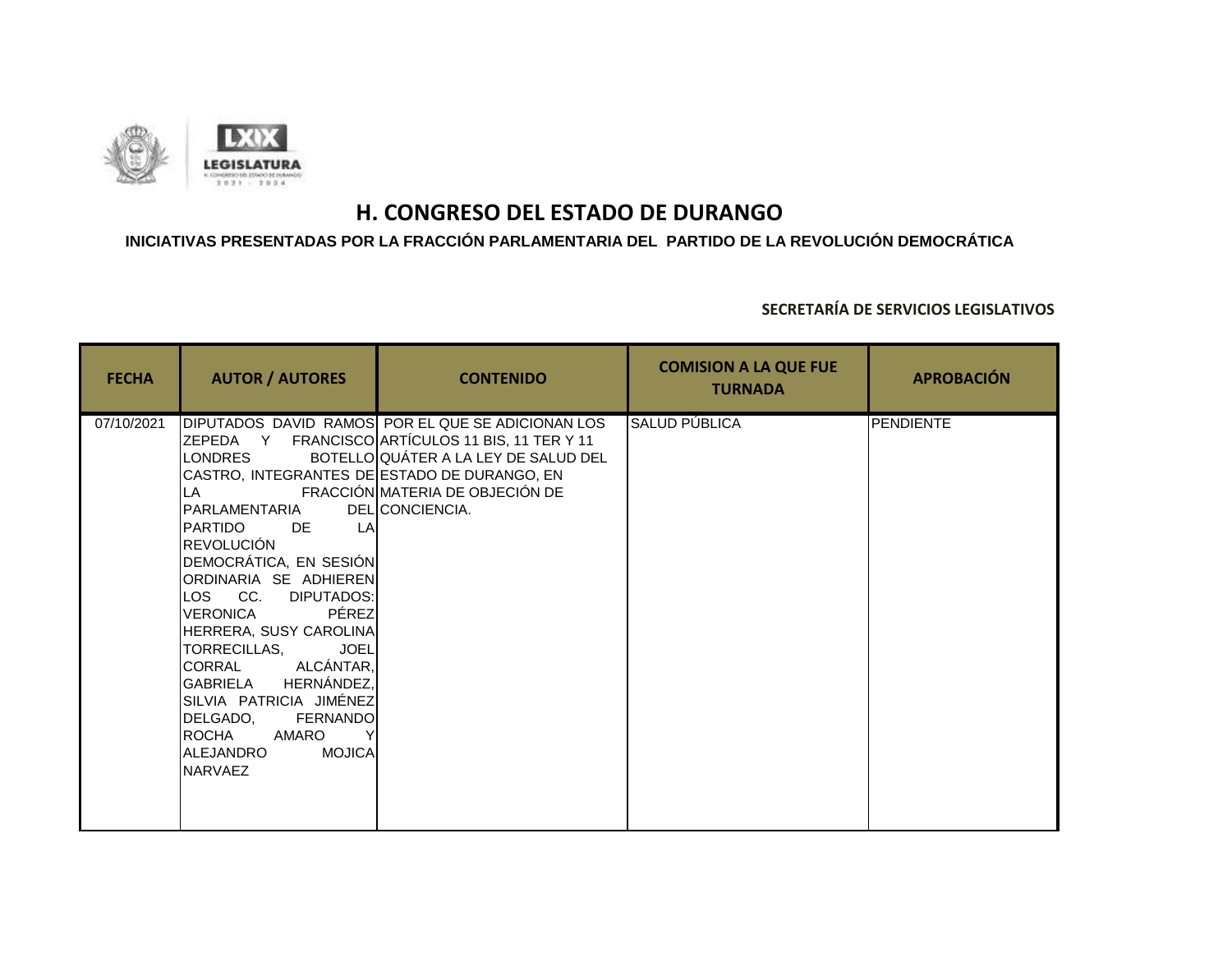

### **INICIATIVAS PRESENTADAS POR LA FRACCIÓN PARLAMENTARIA DEL PARTIDO DE LA REVOLUCIÓN DEMOCRÁTICA**

| <b>FECHA</b> | <b>AUTOR / AUTORES</b>                                                                                                                                                                                                                                                                                                                                                                                                                                                                           | <b>CONTENIDO</b>                                                                                                                                                                                                  | <b>COMISION A LA QUE FUE</b><br><b>TURNADA</b> | <b>APROBACIÓN</b>                   |
|--------------|--------------------------------------------------------------------------------------------------------------------------------------------------------------------------------------------------------------------------------------------------------------------------------------------------------------------------------------------------------------------------------------------------------------------------------------------------------------------------------------------------|-------------------------------------------------------------------------------------------------------------------------------------------------------------------------------------------------------------------|------------------------------------------------|-------------------------------------|
| 12/10/2021   | ALCÁNTAR,<br>PÉREZ HERRERA, MATERIA DE CONCEPTO DE<br>GERARDO<br>MARTÍNEZ, ALEJANDRO<br>IMOJICA<br>NARVAEZ<br><b>I</b> FERNANDO ROCHA AMARO.<br>INTEGRANTES DEL GRUPO<br>PARLAMENTARIO<br><b>DEL</b><br>ACCIÓN<br><b>PARTIDO</b><br>NACIONAL Y LOS CC.<br>DIPUTADOS DAVID RAMOS<br>ZEPEDA Y FRANCISCO<br><b>LONDRES</b><br><b>BOTELLO</b><br>CASTRO, INTEGRANTES DE<br><b>FRACCIÓN</b><br>LA I<br><b>DEL</b><br>PARLAMENTARIA<br>LA<br><b>PARTIDO</b><br>DE<br><b>REVOLUCIÓN</b><br>DEMOCRÁTICA, | DIPUTADOS JOEL CORRAL POR EL QUE SE REFORMAN LOS<br>SILVIA ARTÍCULOS 14,17 Y 18 DEL CÓDIGO<br>PATRICIA JIMÉNEZ PENAL DEL ESTADO LIBRE Y<br>DELGADO, VERÓNICA SOBERANO DE DURANGO, EN<br>GALAVIZ DELITO EN LA LEY. | <b>JUSTICIA</b>                                | DECRETO 102, 03 DE<br>MARZO DE 2022 |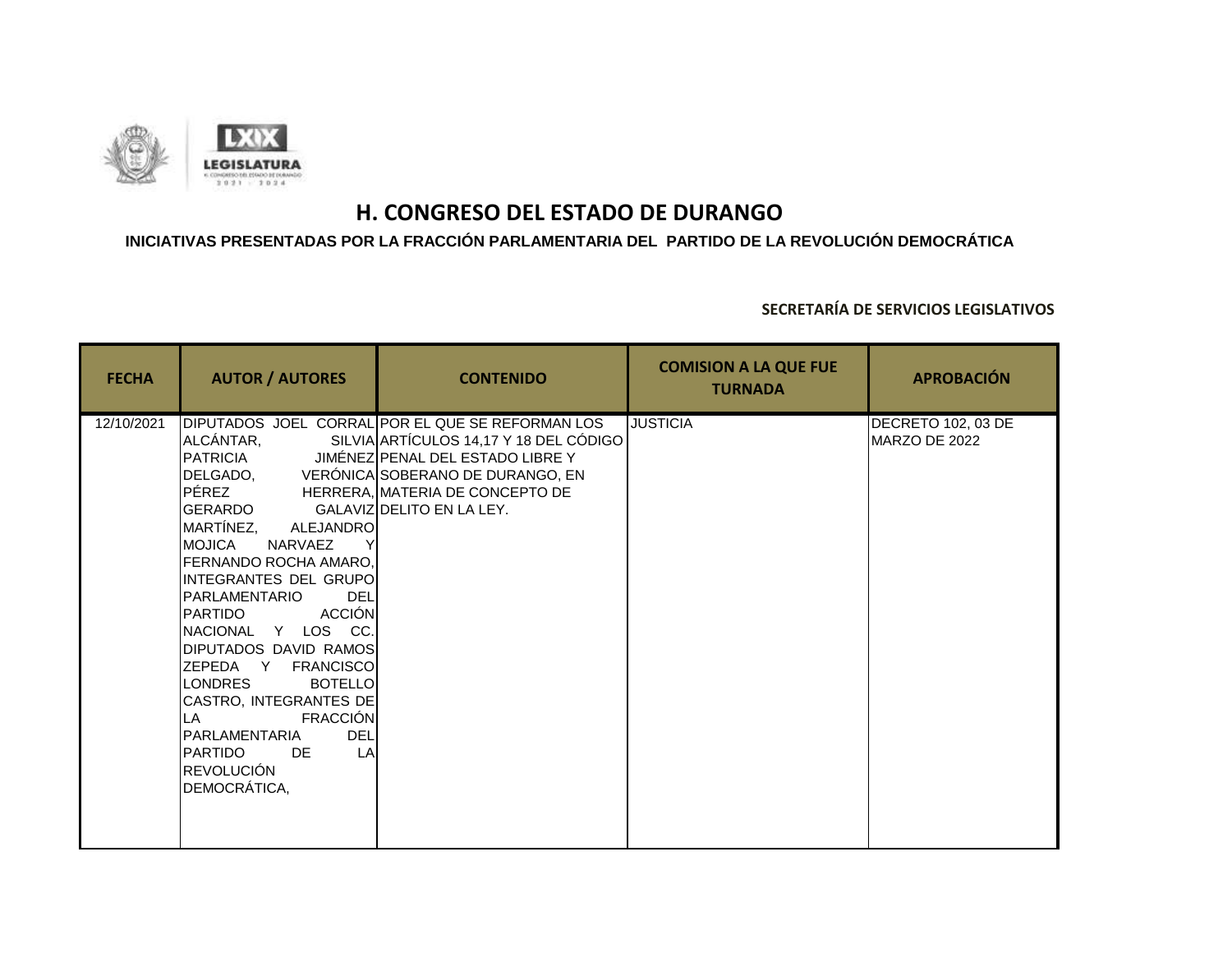

### **INICIATIVAS PRESENTADAS POR LA FRACCIÓN PARLAMENTARIA DEL PARTIDO DE LA REVOLUCIÓN DEMOCRÁTICA**

| <b>FECHA</b> | <b>AUTOR / AUTORES</b>                                                                                                                                                                                                                                                                                                                                                                                                                                                                             | <b>CONTENIDO</b>                                                                                                                                                                                                   | <b>COMISION A LA QUE FUE</b><br><b>TURNADA</b> | <b>APROBACIÓN</b> |
|--------------|----------------------------------------------------------------------------------------------------------------------------------------------------------------------------------------------------------------------------------------------------------------------------------------------------------------------------------------------------------------------------------------------------------------------------------------------------------------------------------------------------|--------------------------------------------------------------------------------------------------------------------------------------------------------------------------------------------------------------------|------------------------------------------------|-------------------|
| 14/10/2021   | ALCÁNTAR,<br>PÉREZ HERRERA, MATERIA DE ROBO A<br>GERARDO<br>MARTÍNEZ, ALEJANDRO<br><b>IMOJICA</b><br>NARVAEZ<br>FERNANDO ROCHA AMARO,<br>INTEGRANTES DEL GRUPOI<br><b>DEL</b><br>IPARLAMENTARIO<br>ACCIÓN<br><b>PARTIDO</b><br>NACIONAL Y LOS CC.<br><b>DIPUTADOS DAVID RAMOS</b><br>ZEPEDA Y FRANCISCO<br><b>LONDRES</b><br><b>BOTELLO</b><br>CASTRO, INTEGRANTES DE<br><b>FRACCIÓN</b><br>LA.<br><b>DEL</b><br>PARLAMENTARIA<br><b>IPARTIDO</b><br>LA<br>DE<br><b>REVOLUCIÓN</b><br>DEMOCRÁTICA, | DIPUTADOS JOEL CORRAL QUE CONTIENE REFORMA AL<br>SILVIA ARTÍCULO 197 BIS DEL CÓDIGO<br>PATRICIA JIMÉNEZ PENAL DEL ESTADO LIBRE Y<br>DELGADO, VERÓNICA SOBERANO DE DURANGO, EN<br>GALAVIZ INSTITUCIONES EDUCATIVAS. | <b>JUSTICIA</b>                                | <b>PENDIENTE</b>  |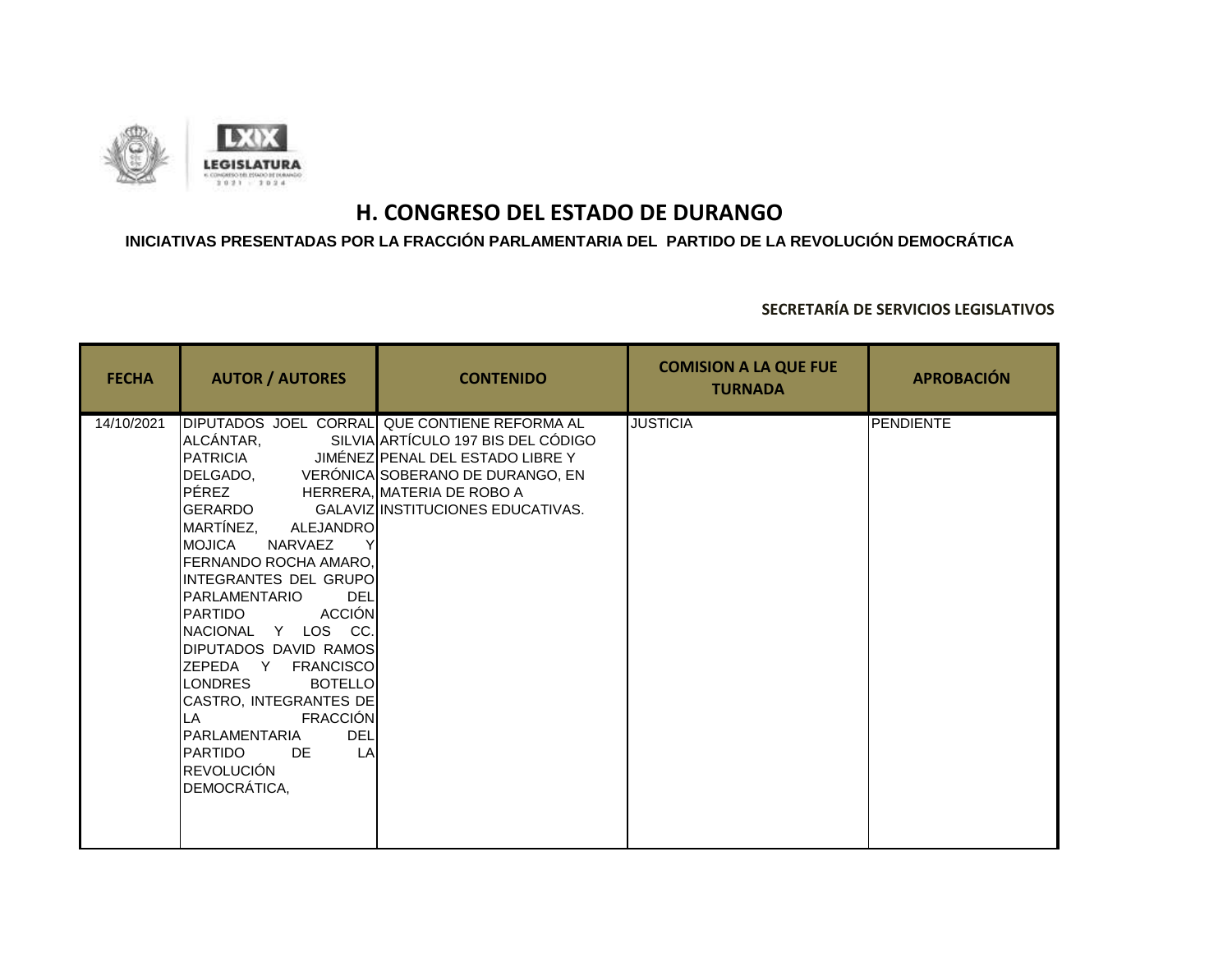

### **INICIATIVAS PRESENTADAS POR LA FRACCIÓN PARLAMENTARIA DEL PARTIDO DE LA REVOLUCIÓN DEMOCRÁTICA**

| <b>FECHA</b> | <b>AUTOR / AUTORES</b>                                                                                                                                                                                                                                                                                                                                                                        | <b>CONTENIDO</b>                                                                                                                                                                                                                                    | <b>COMISION A LA QUE FUE</b><br><b>TURNADA</b> | <b>APROBACIÓN</b> |
|--------------|-----------------------------------------------------------------------------------------------------------------------------------------------------------------------------------------------------------------------------------------------------------------------------------------------------------------------------------------------------------------------------------------------|-----------------------------------------------------------------------------------------------------------------------------------------------------------------------------------------------------------------------------------------------------|------------------------------------------------|-------------------|
| 14/10/2021   | <b>I</b> LONDRES<br><b>I</b> LA<br>IPARLAMENTARIA<br><b>I</b> PARTIDO<br>DE.<br>LA<br><b>REVOLUCIÓN</b><br>DEMOCRÁTICA, EN SESIÓN<br>ORDINARIA SE ADHIEREN<br>LOS CC. DIPUTADOS:<br>VERONICA<br>PEREZ.<br>MARISOL QUIROGA, SUSY<br>CAROLINA TORRECILLAS,<br>GARCÍA,<br><b>I</b> EDUARDO<br>SANDRA LILIA<br>AMAYA,<br>BERNABÉ AGUILAR, OFELIA<br>RENTERIA DELGADILLO Y<br>ALEJANDRA DEL VALLE. | DIPUTADOS DAVID RAMOSQUE CONTIENE REFORMAS Y<br>ZEPEDA Y FRANCISCO ADICIONES AL ARTÍCULO 59 DE LA<br>BOTELLO CONSTITUCIÓN POLÍTICA DEL<br>CASTRO, INTEGRANTES DE ESTADO LIBRE Y SOBERANO DE<br>FRACCIÓN DURANGO. (PRESUPUESTO<br>DEL PARTICIPATIVO) | PUNTOS CONSTITUCIONALES                        | <b>PENDIENTE</b>  |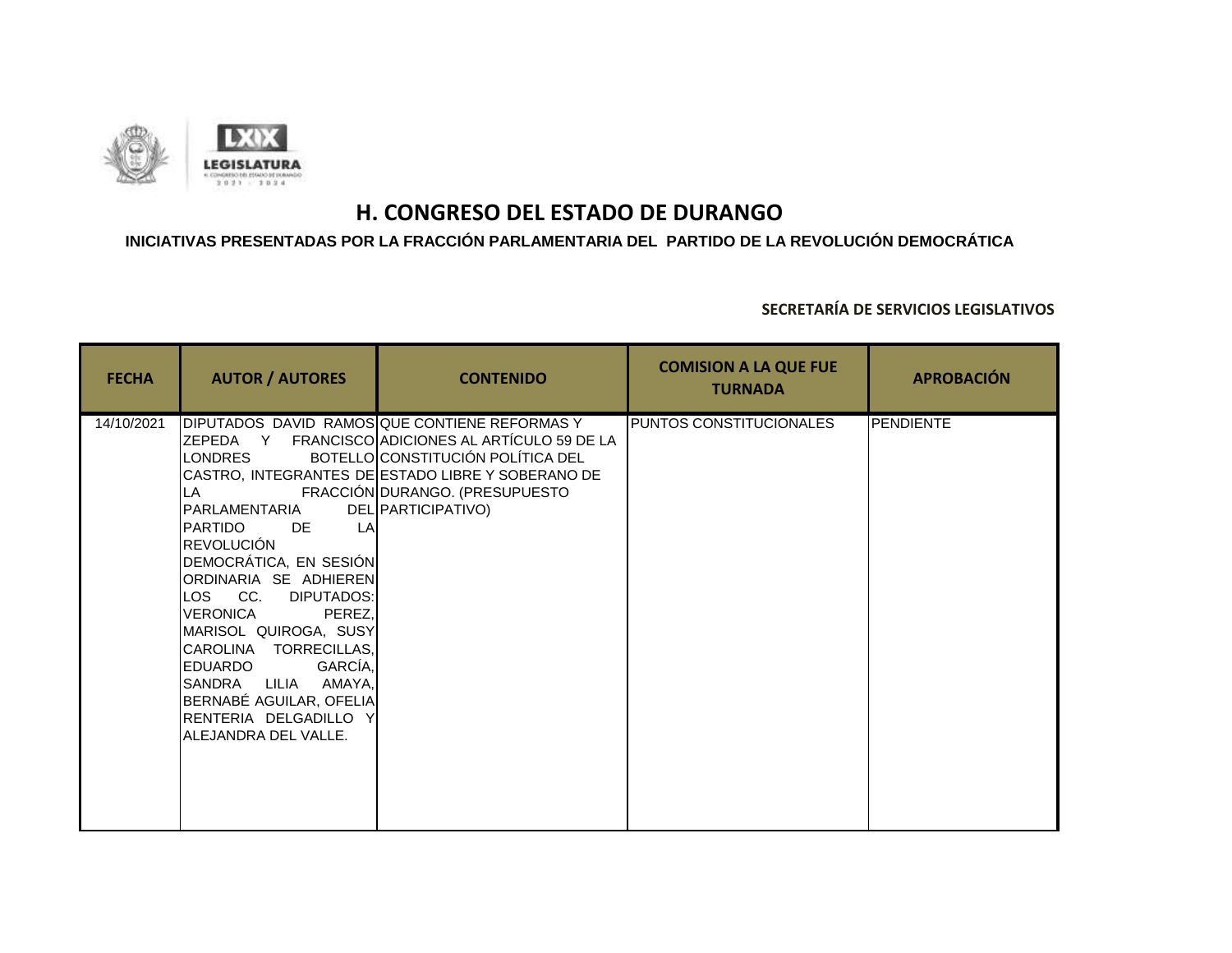

## **INICIATIVAS PRESENTADAS POR LA FRACCIÓN PARLAMENTARIA DEL PARTIDO DE LA REVOLUCIÓN DEMOCRÁTICA**

| <b>FECHA</b> | <b>AUTOR / AUTORES</b>                                                                                                                                                                                                                                                                                                                                                                                                                                                                                                                   | <b>CONTENIDO</b>                                                                                                                                                                                      | <b>COMISION A LA QUE FUE</b><br><b>TURNADA</b> | <b>APROBACIÓN</b> |
|--------------|------------------------------------------------------------------------------------------------------------------------------------------------------------------------------------------------------------------------------------------------------------------------------------------------------------------------------------------------------------------------------------------------------------------------------------------------------------------------------------------------------------------------------------------|-------------------------------------------------------------------------------------------------------------------------------------------------------------------------------------------------------|------------------------------------------------|-------------------|
| 14/10/2021   | <b>DIPUTADOS</b><br>ROSALES.<br>CARRILLO<br>ALEJANDRA DEL VALLE<br>RAMÍREZ, OFELIA<br>RENTERÍA DELGADILLO,<br><b>EDUARDO GARCÍA REYES Y</b><br>BERNABÉ AGUILAR<br>CARRILLO, INTEGRANTES<br><b>Example 19 GRUPO</b><br>DEL<br><b>DEL</b><br>PARLAMENTARIO<br>PARTIDO MOVIMIENTO DE<br>REGENERACIÓN NACIONAL<br>(MORENA), EN SESIÓN<br>ORDINARIA SE ADHIEREN<br>LOS CC. DIPUTADOS:<br>LÓPEZ<br><b>RICARDO</b><br>PESCADOR, JOEL CORRAL<br>ALCÁNTAR, MA. DE LOS<br>ANGELES ROJAS,<br>MÓJICA<br>ALEJANDRO<br>NARVAEZ Y DAVID RAMOS<br>ZEPEDA | CHRISTIAN QUE CONTIENE REFORMAS AL<br>ALÁN JEAN ESPARZA, CÓDIGO PENAL DEL ESTADO LIBRE<br>SANDRA LILIA AMAYA Y SOBERANO DE DURANGO.<br>MARISOL (AGRAVAR PENA DELITOS CONTRA<br>QUIROGA, LOS ANIMALES) | <b>JUSTICIA</b>                                | PENDIENTE         |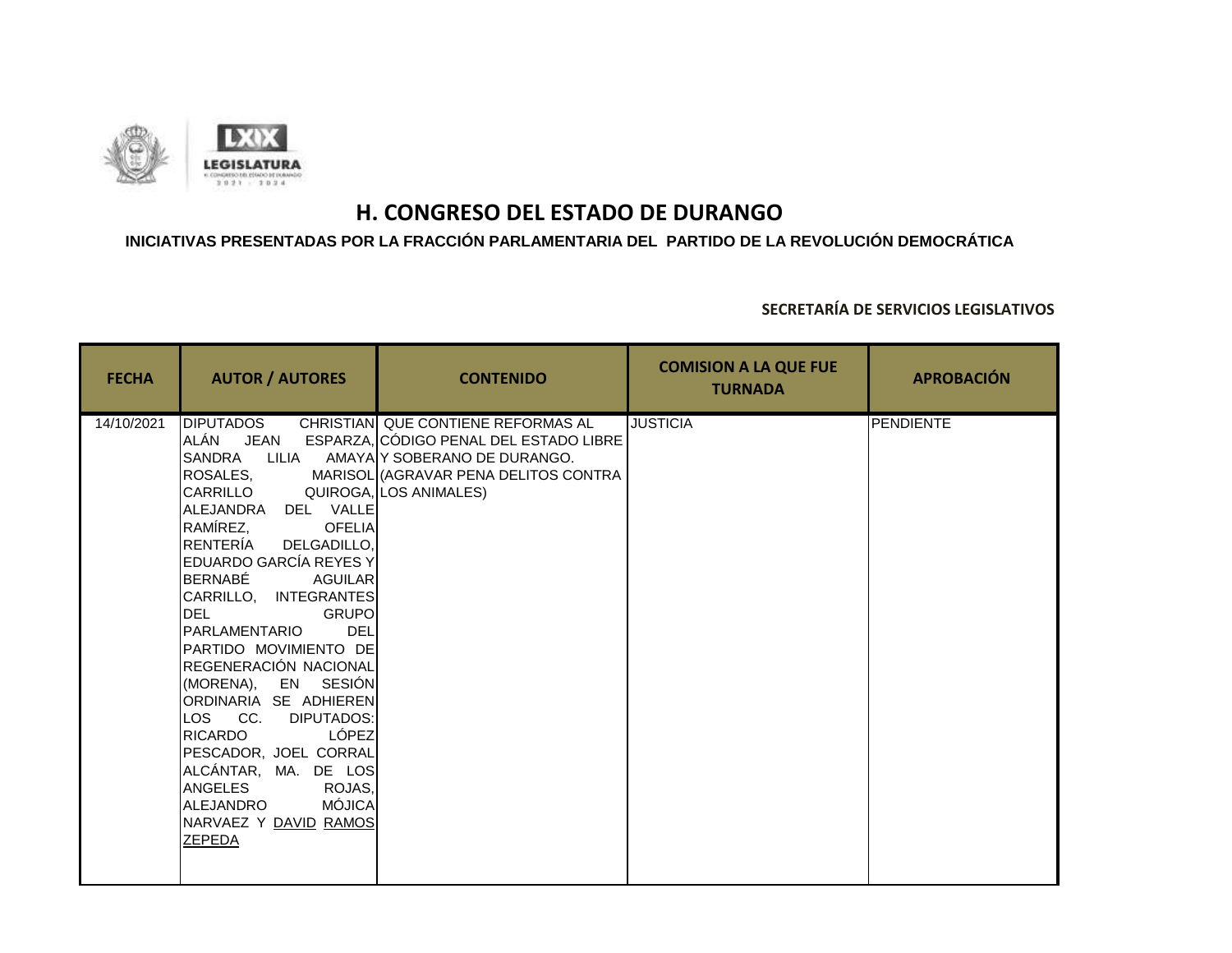

## **INICIATIVAS PRESENTADAS POR LA FRACCIÓN PARLAMENTARIA DEL PARTIDO DE LA REVOLUCIÓN DEMOCRÁTICA**

| <b>FECHA</b> | <b>AUTOR / AUTORES</b>                                                                                                                                                                                                                                                                                                                                                                     | <b>CONTENIDO</b>                                                                                                                                                                                  | <b>COMISION A LA QUE FUE</b><br><b>TURNADA</b> | <b>APROBACIÓN</b> |
|--------------|--------------------------------------------------------------------------------------------------------------------------------------------------------------------------------------------------------------------------------------------------------------------------------------------------------------------------------------------------------------------------------------------|---------------------------------------------------------------------------------------------------------------------------------------------------------------------------------------------------|------------------------------------------------|-------------------|
| 14/10/2021   | <b>REPRESENTANTE</b><br>IPARTIDO<br>ECOLOGÍSTA DE MÉXICO, VIOLENCIA DEL ESTADO DE<br>EN SESIÓN ORDINARIA SE DURANGO, EN MATERIA DE<br><b>LOS</b><br>ADHIEREN<br>DIPUTADOS:<br><b>RICARDOI</b><br>LÓPEZ<br>PESCADOR.<br>CARRILLO.<br>MARISOL<br>AMAYA.<br>SANDRA<br>LILIA<br>DAVID RAMOS<br>ZEPEDA<br><b>OFELIA</b><br>RENTERIA<br>DELGADILLO. EDUARDOI<br>GARCÍA Y ALEJANDRA DEL<br>VALLE. | DIPUTADA MARÍA DE LOSIQUE CONTIENE REFORMAS A LOS<br>ANGELES ROJAS RIVERA, ARTÍCULOS 21 FRACCIÓN IV Y 50<br>DELIFRACCIÓN XII DE LA LEY DE LAS<br>VERDEIMUJERES PARA UNA VIDA SIN<br>CC.IREFUGIOS. | <b>I</b> DERECHOS HUMANOS                      | <b>PENDIENTE</b>  |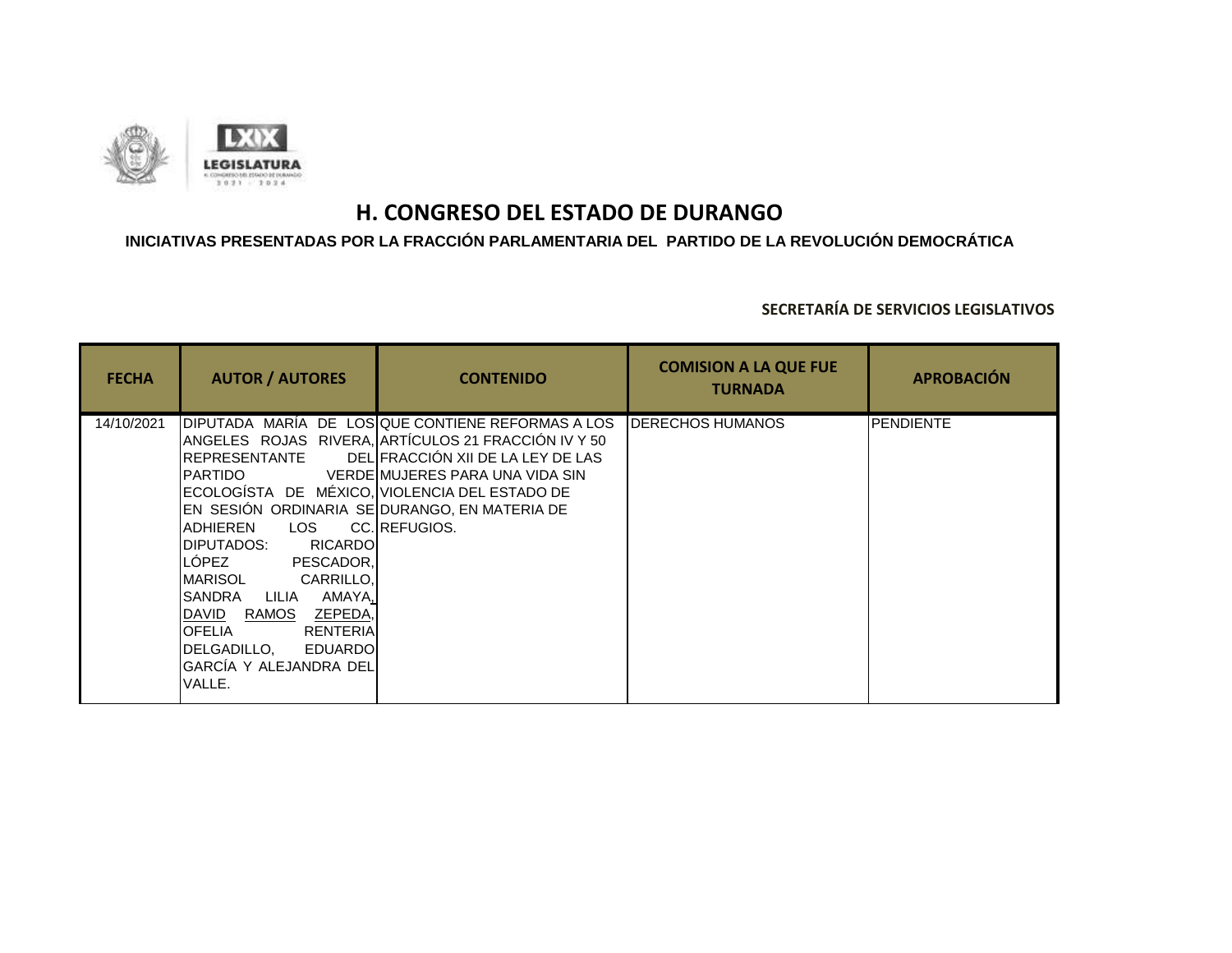

### **INICIATIVAS PRESENTADAS POR LA FRACCIÓN PARLAMENTARIA DEL PARTIDO DE LA REVOLUCIÓN DEMOCRÁTICA**

| <b>FECHA</b> | <b>AUTOR / AUTORES</b>                                                                                                                                                                                                                                                                                                                                                                                                                                                          | <b>CONTENIDO</b>                                                                                                                                                                                                                                                                   | <b>COMISION A LA QUE FUE</b><br><b>TURNADA</b> | <b>APROBACIÓN</b> |
|--------------|---------------------------------------------------------------------------------------------------------------------------------------------------------------------------------------------------------------------------------------------------------------------------------------------------------------------------------------------------------------------------------------------------------------------------------------------------------------------------------|------------------------------------------------------------------------------------------------------------------------------------------------------------------------------------------------------------------------------------------------------------------------------------|------------------------------------------------|-------------------|
| 19/10/2021   | ALCÁNTAR,<br>PATRICIA<br>DELGADO, ALEJANDRODE JUSTICIA PENAL PARA<br>VERÓNICA<br>HERRERA Y FERNANDO<br>ROCHA<br><b>AMARO</b><br>INTEGRANTES DEL GRUPO<br>PARLAMENTARIO<br><b>DEL</b><br><b>ACCIÓN</b><br>PARTIDO<br>NACIONAL Y LOS CC.<br>DIPUTADOS DAVID RAMOS<br>ZEPEDA Y FRANCISCO<br><b>LONDRES</b><br><b>BOTELLO</b><br>CASTRO, INTEGRANTES DE<br><b>FRACCIÓN</b><br>LA.<br><b>DEL</b><br>PARLAMENTARIA<br>LA<br><b>PARTIDO</b><br>DE<br><b>REVOLUCIÓN</b><br>DEMOCRÁTICA, | DIPUTADOS JOEL CORRAL POR EL QUE SE ADICIONAN LOS<br>GERARDO ARTÍCULOS 108 BIS, 108 TER, 108<br>GALAVIZ MARTÍNEZ, SILVIA QUATER Y 108 QUINQUIES A LA LEY<br>JIMÉNEZ NACIONAL DEL SISTEMA INTEGRAL<br>MOJICA NARVAEZ, ADOLESCENTES, EN MATERIA DE<br>PÉREZ PROCEDIMIENTO ABREVIADO. | <b>JUSTICIA</b>                                | <b>PENDIENTE</b>  |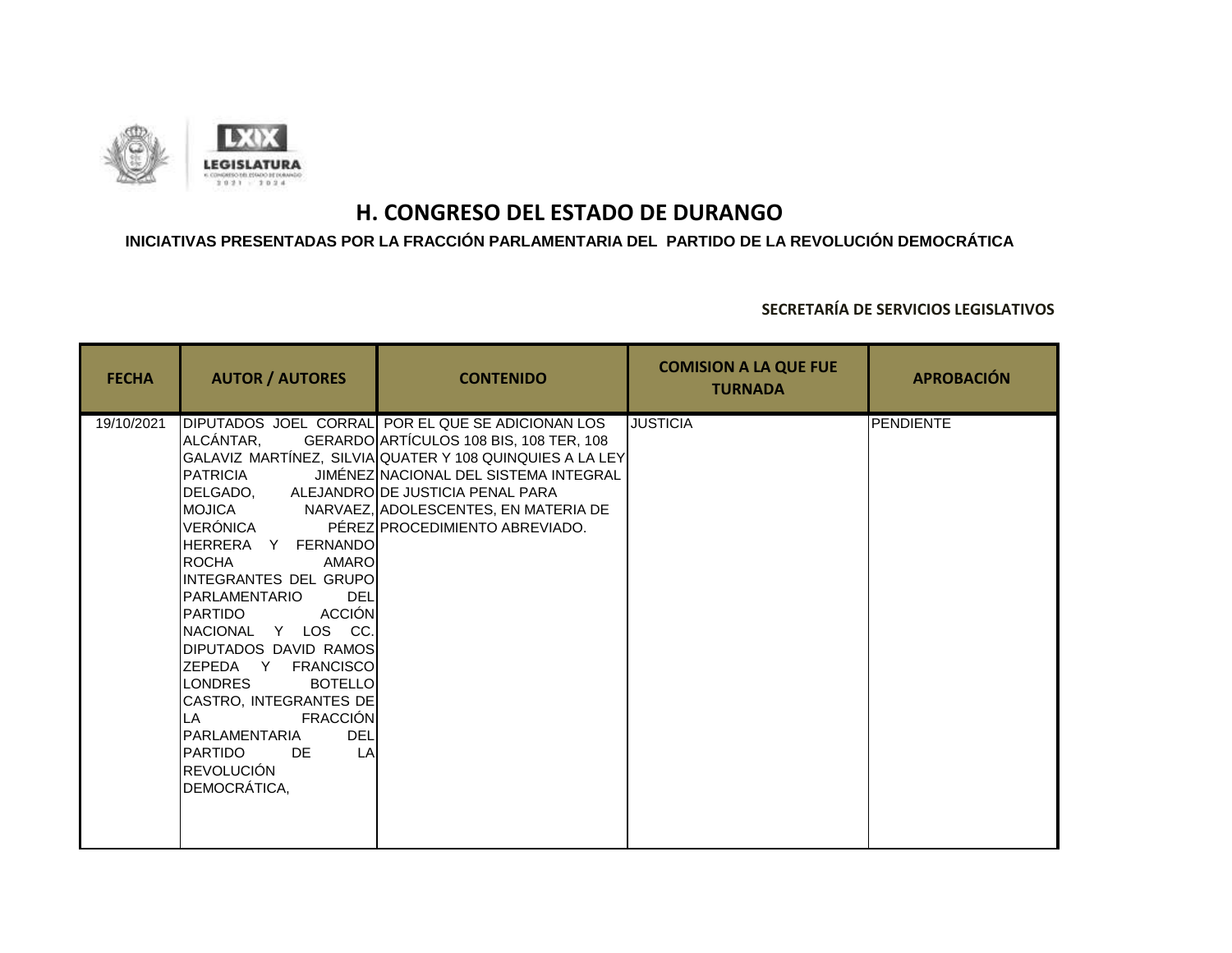

### **INICIATIVAS PRESENTADAS POR LA FRACCIÓN PARLAMENTARIA DEL PARTIDO DE LA REVOLUCIÓN DEMOCRÁTICA**

| <b>FECHA</b> | <b>AUTOR / AUTORES</b>                                                                                                                                                                                                                                                                                                                                                                                                                                                                                              | <b>CONTENIDO</b>                                                                                                                            | <b>COMISION A LA QUE FUE</b><br><b>TURNADA</b> | <b>APROBACIÓN</b> |
|--------------|---------------------------------------------------------------------------------------------------------------------------------------------------------------------------------------------------------------------------------------------------------------------------------------------------------------------------------------------------------------------------------------------------------------------------------------------------------------------------------------------------------------------|---------------------------------------------------------------------------------------------------------------------------------------------|------------------------------------------------|-------------------|
| 21/10/2021   | <b>DIPUTADOS DAVID RAMOS</b><br><b>ZEPEDA Y FRANCISCO</b><br>LONDRES BOTELLO<br>LA FRACCIÓN<br><b>PARLAMENTARIA DEL</b><br><b>PARTIDO DE LA</b><br><b>REVOLUCIÓN</b><br><b>DEMOCRÁTICA Y LAS</b><br><b>DIPUTADAS Y DIPUTADOS</b><br>JOEL CORRAL ALCÁNTAR,<br><b>GERARDO GALAVIZ</b><br>MARTÍNEZ, SILVIA PATRICIA<br>JIMÉNEZ DELGADO,<br>ALEJANDRO MOJICA<br>NARVAEZ, VERÓNICA<br>PÉREZ HERRERA Y<br>FERNANDO ROCHA AMARO<br><b>INTEGRANTES DEL GRUPO</b><br><b>PARLAMENTARIO DEL</b><br>PARTIDO ACCIÓN<br>NACIONAL, | QUE CONTIENE REFORMA AL<br>ARTÍCULO 381 BIS DEL CÓDIGO<br>PENAL FEDERAL, EN MATERIA DE<br>CASTRO, INTEGRANTES DE ROBO A CENTROS EDUCATIVOS. | <b>JUSTICIA</b>                                | PENDIENTE         |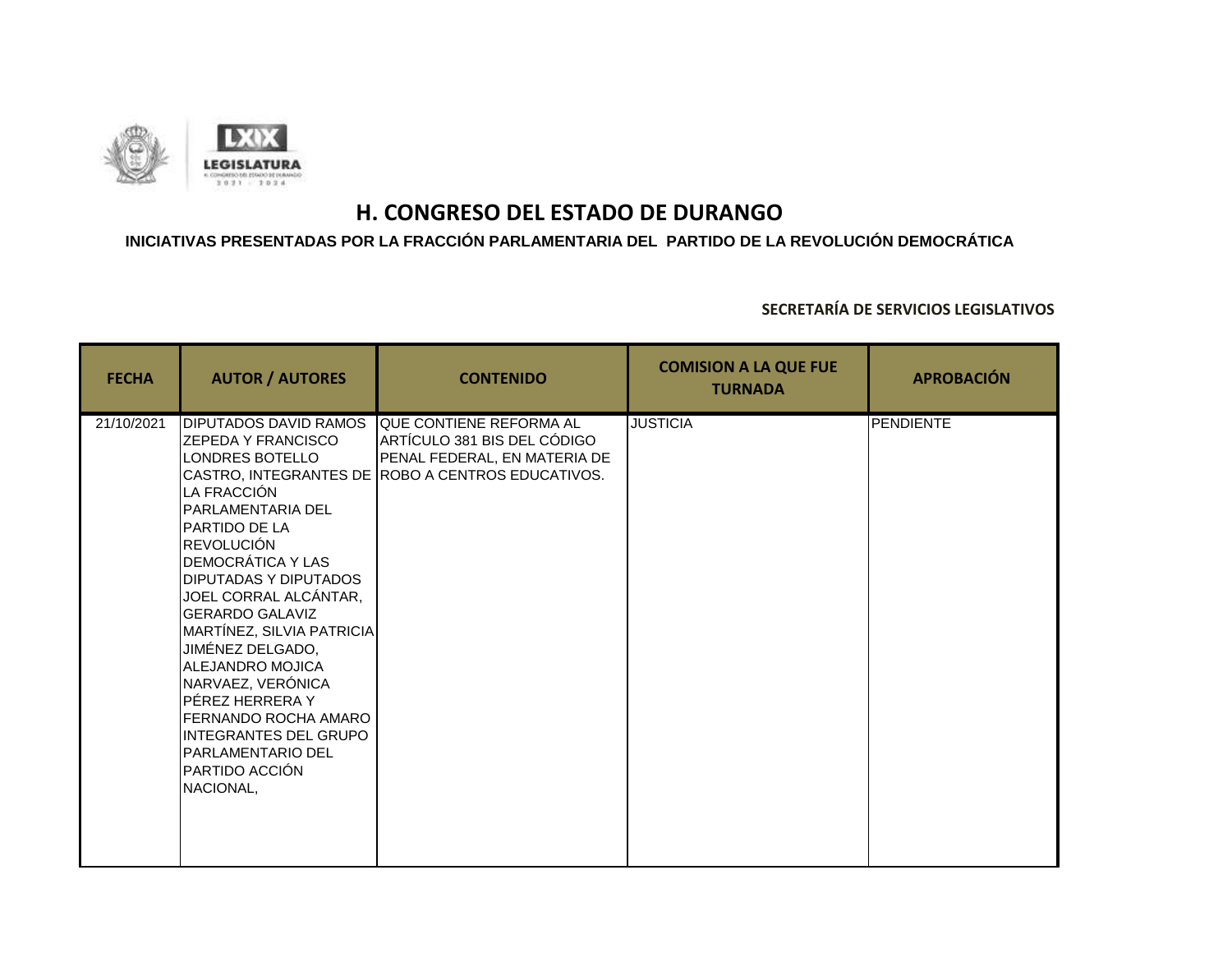

## **INICIATIVAS PRESENTADAS POR LA FRACCIÓN PARLAMENTARIA DEL PARTIDO DE LA REVOLUCIÓN DEMOCRÁTICA**

| <b>FECHA</b> | <b>AUTOR / AUTORES</b>                                                                                                                                                                                                                                                                                                                                                                                                                                      | <b>CONTENIDO</b>                                                                                                                | <b>COMISION A LA QUE FUE</b><br><b>TURNADA</b> | <b>APROBACIÓN</b>                   |
|--------------|-------------------------------------------------------------------------------------------------------------------------------------------------------------------------------------------------------------------------------------------------------------------------------------------------------------------------------------------------------------------------------------------------------------------------------------------------------------|---------------------------------------------------------------------------------------------------------------------------------|------------------------------------------------|-------------------------------------|
| 26/10/2021   | <b>DIPUTADOS</b><br>ALÁN<br>JEAN<br>RAMÍREZ,<br><b>OFELIA</b><br>RENTERÍA<br>DELGADILLO,<br>EDUARDO GARCÍA REYES,<br>SANDRA<br>AMAYA<br>LILIA<br>ROSALES.<br>MARISOL<br>CARRILLO QUIROGA<br>BERNABÉ<br><b>AGUILAR</b><br>CARRILLO, INTEGRANTES<br><b>GRUPO</b><br><b>DEL</b><br><b>DEL</b><br>PARLAMENTARIO<br>PARTIDO MOVIMIENTO DE<br>REGENERACIÓN NACIONAL<br>(MORENA), EN SESIÓN<br>ORDINARIA SE ADHIERE EL<br>C. DIPUTADO DAVID RAMOS<br><b>ZEPEDA</b> | CHRISTIAN POR EL CUAL SE ADICIONA UN<br>ESPARZA, ARTÍCULO 150 TER AL CÓDIGO<br>ALEJANDRA DEL VALLE CIVIL DEL ESTADO DE DURANGO. | <b>JUSTICIA</b>                                | SE DESESTIMA, 03 DE<br>MAYO DE 2022 |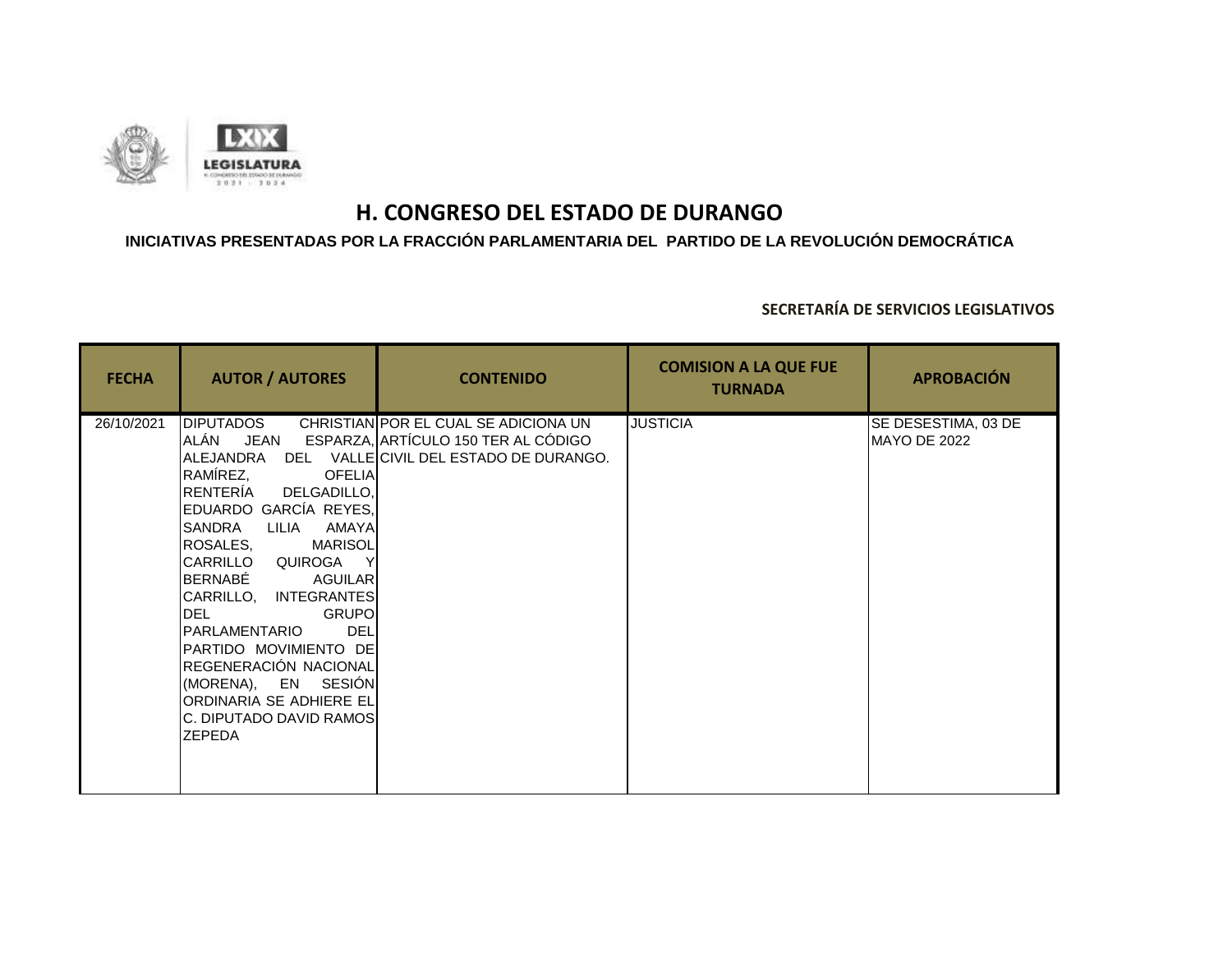

### **INICIATIVAS PRESENTADAS POR LA FRACCIÓN PARLAMENTARIA DEL PARTIDO DE LA REVOLUCIÓN DEMOCRÁTICA**

| <b>FECHA</b> | <b>AUTOR / AUTORES</b>                                                                                                                                                                                                                                                                                                                                                                                                                                                                                       | <b>CONTENIDO</b>                                                                                                                                                                                          | <b>COMISION A LA QUE FUE</b><br><b>TURNADA</b> | <b>APROBACIÓN</b> |
|--------------|--------------------------------------------------------------------------------------------------------------------------------------------------------------------------------------------------------------------------------------------------------------------------------------------------------------------------------------------------------------------------------------------------------------------------------------------------------------------------------------------------------------|-----------------------------------------------------------------------------------------------------------------------------------------------------------------------------------------------------------|------------------------------------------------|-------------------|
| 26/10/2021   | ALCÁNTAR,<br>PATRICIA<br>DELGADO, ALEJANDRO ESTADO DE DURANGO, EN<br>VERÓNICA<br>IHERRERA Y FERNANDOI<br><b>IROCHA</b><br>AMARO<br>INTEGRANTES DEL GRUPO<br><b>DEL</b><br>PARLAMENTARIO<br><b>Example 2</b> ACCIÓN<br>IPARTIDO<br>INACIONAL Y LOS CC.<br>DIPUTADOS DAVID RAMOS<br>ZEPEDA Y FRANCISCO<br><b>LONDRES</b><br><b>BOTELLO</b><br>CASTRO, INTEGRANTES DE<br>FRACCIÓN<br>LA<br>IPARLAMENTARIA<br><b>DEL</b><br>LA<br>IPARTIDO<br>DE<br><b>REVOLUCION</b><br>IDEMOCRATICA DE LA LXIX<br>LEGISLATURA. | DIPUTADOS JOEL CORRAL POR EL QUE SE REFORMA EL<br>GERARDO ARTÍCULO 86 Y SE ADICIONA UN<br>GALAVIZ MARTÍNEZ, SILVIA ARTÍCULO 86 BIS DE LA LEY DE<br>JIMÉNEZ SEGURIDAD PÚBLICA PARA EL<br>PÉREZ A POLICÍAS. | SEGURIDAD PÚBLICA                              | <b>PENDIENTE</b>  |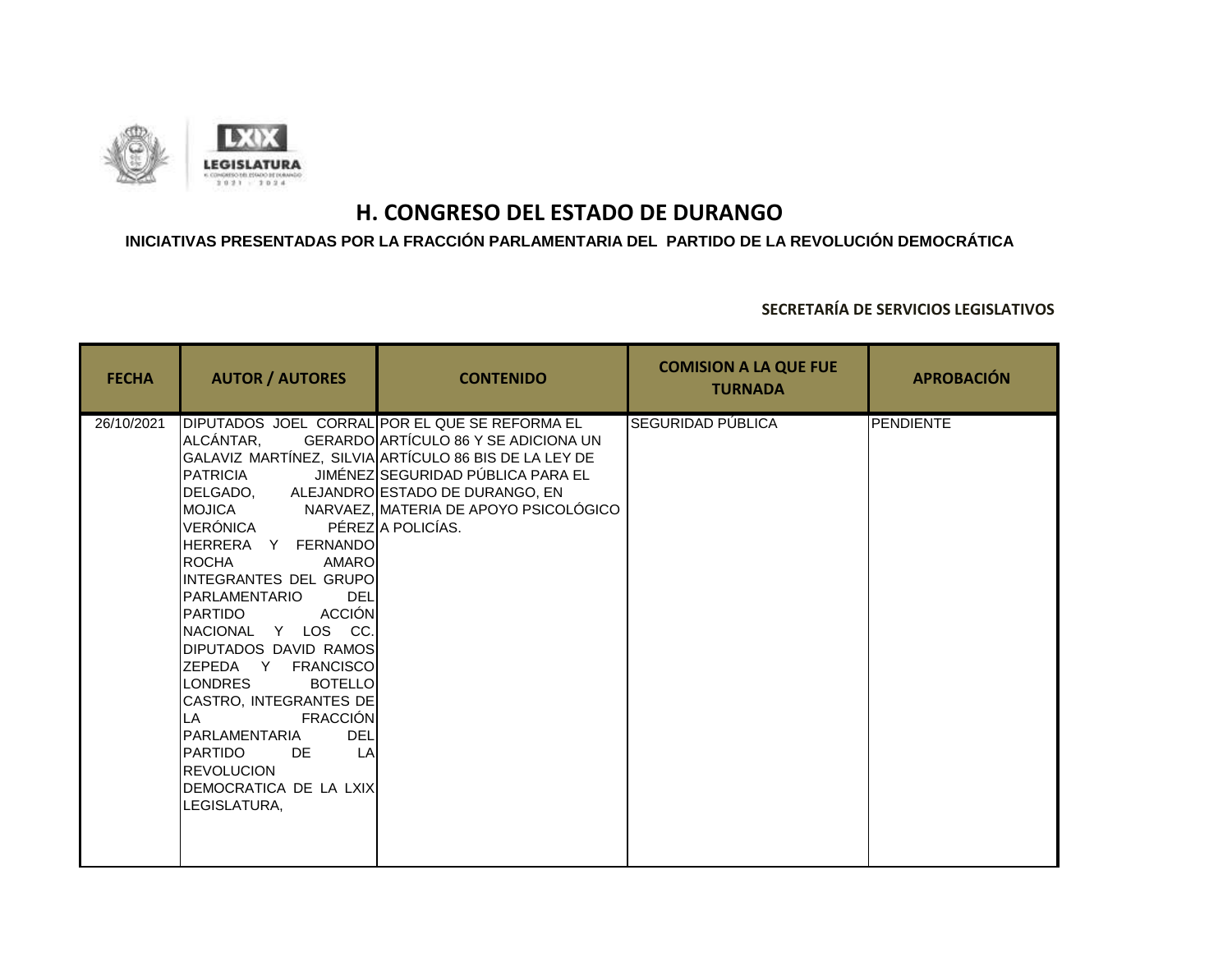

## **INICIATIVAS PRESENTADAS POR LA FRACCIÓN PARLAMENTARIA DEL PARTIDO DE LA REVOLUCIÓN DEMOCRÁTICA**

| <b>FECHA</b> | <b>AUTOR / AUTORES</b>                                                                                                                                                                                                                                                                                                                                            | <b>CONTENIDO</b>                                                                                                                                                    | <b>COMISION A LA QUE FUE</b><br><b>TURNADA</b> | <b>APROBACIÓN</b> |
|--------------|-------------------------------------------------------------------------------------------------------------------------------------------------------------------------------------------------------------------------------------------------------------------------------------------------------------------------------------------------------------------|---------------------------------------------------------------------------------------------------------------------------------------------------------------------|------------------------------------------------|-------------------|
| 26/10/2021   | <b>DIPUTADOS</b><br>PATRICIA<br>CHRISTIAN ALÁN JEANDURANGO.<br>ALEJANDRO<br>ESPARZA,<br>MOJICA NARVAEZ, ALICIA<br>GUADALUPE<br><b>GAMBOA</b><br>MARTÍNEZ, <u>DAVID</u> RAMOS<br>ZEPEDA Y ALEJANDRA DEL<br>VALLE RAMÍREZ,<br>INTEGRANTES DE LA<br>COMISIÓN DE HACIENDA,<br>PRESUPUESTO Y CUENTA<br>PUBLICA DE<br>LA<br>SEXAGÉSIMA<br><b>NOVENA</b><br>LEGISLATURA, | SILVIAIPOR EL CUAL SE EXPIDE UNA<br>JIMÉNEZINUEVA LEY DE FISCALIZACIÓN<br>DELGADO, LUIS ENRIQUE SUPERIOR Y RENDICIÓN DE<br>BENÍTEZ OJEDA, CUENTAS PARA EL ESTADO DE | HACIENDA, PRESUPUESTO Y<br>CUENTA PÚBLICA      | <b>PENDIENTE</b>  |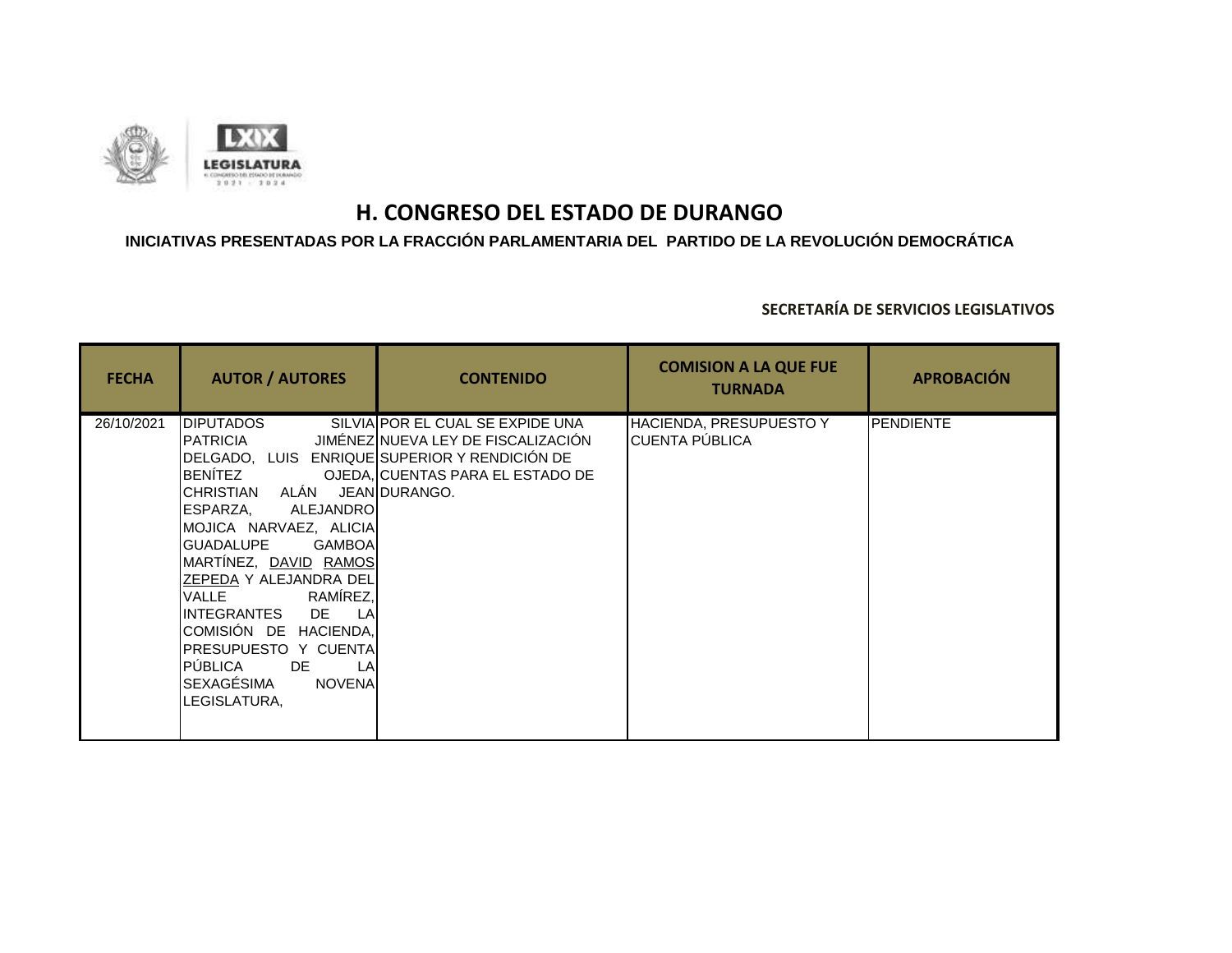

### **INICIATIVAS PRESENTADAS POR LA FRACCIÓN PARLAMENTARIA DEL PARTIDO DE LA REVOLUCIÓN DEMOCRÁTICA**

| <b>FECHA</b> | <b>AUTOR / AUTORES</b>                                                                                            | <b>CONTENIDO</b>                                                                                                                                                                                                                     | <b>COMISION A LA QUE FUE</b><br><b>TURNADA</b>                                                                                                                                                                                                                  | <b>APROBACIÓN</b>                                                                                                               |
|--------------|-------------------------------------------------------------------------------------------------------------------|--------------------------------------------------------------------------------------------------------------------------------------------------------------------------------------------------------------------------------------|-----------------------------------------------------------------------------------------------------------------------------------------------------------------------------------------------------------------------------------------------------------------|---------------------------------------------------------------------------------------------------------------------------------|
|              | 28/10/2021 OFICIO S/N.- PRESENTADO<br>IPOR EL C. DIPUTADO<br><b>I</b> FRANCISCO LONDRÉS<br><b>BOTELLO CASTRO.</b> | MEDIANTE EL CUAL SOLICITA<br><b>ILICENCIA PARA SEPARARSE DEL</b><br>ICARGO DE DIPUTADO POR<br><b>IMOTIVOS DE CARÁCTER</b><br>PERSONAL, POR TIEMPO<br><b>INDETERMINADO, CON EFECTOS A</b><br>PARTIR DEL DÍA 31 DE OCTUBRE<br>DE 2021. | EN TÉRMINOS DEL PÁRRAFO<br><b>SEGUNDO DEL ARTÍCULO 41 DE</b><br>LA LEY ORGÁNICA DEL<br>CONGRESO, SE SOMETE A<br>CONSIDERACIÓN DE ESTE PLENO ANTONIO SOLÍS CAMPOS,<br><b>ILA LICENCIA SOLICITADA POR EL</b><br>IC. DIPUTADO FRANCISCO<br>LONDRÉS BOTELLO CASTRO. | APROBADA, EN SESIÓN<br>ORDINARIA DEL DIA 04 DE<br><b>INOVIEMBRE DE TOMA LA</b><br>IPROTESTA AL C. JOSE<br><b>ICOMO DIPUTADO</b> |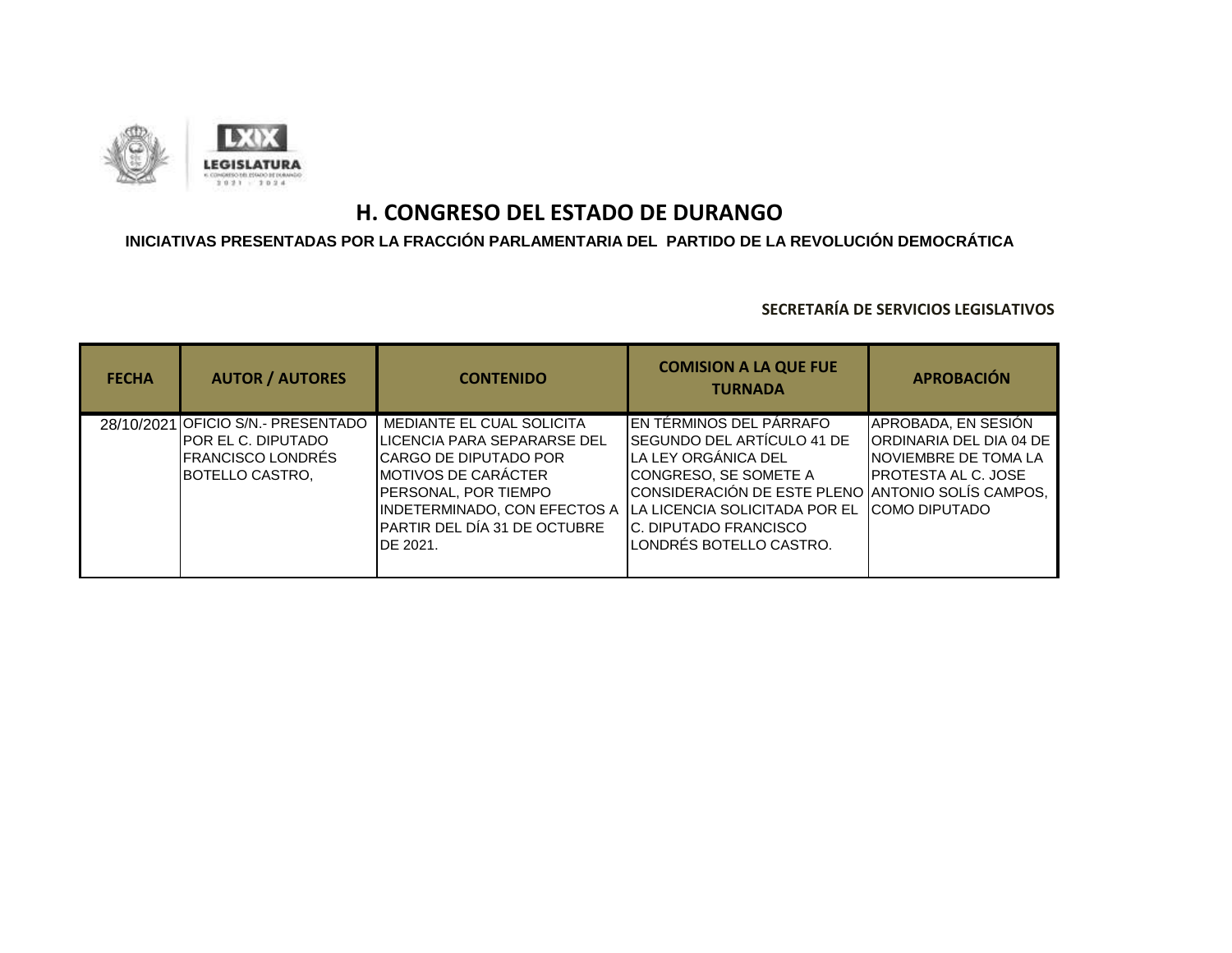

### **INICIATIVAS PRESENTADAS POR LA FRACCIÓN PARLAMENTARIA DEL PARTIDO DE LA REVOLUCIÓN DEMOCRÁTICA**

| <b>FECHA</b>   | <b>AUTOR / AUTORES</b>                                                                                                                                                                                                                                                                                 | <b>CONTENIDO</b>                                                                                                                                                                                                                             | <b>COMISION A LA QUE FUE</b><br><b>TURNADA</b>          | <b>APROBACIÓN</b>                             |
|----------------|--------------------------------------------------------------------------------------------------------------------------------------------------------------------------------------------------------------------------------------------------------------------------------------------------------|----------------------------------------------------------------------------------------------------------------------------------------------------------------------------------------------------------------------------------------------|---------------------------------------------------------|-----------------------------------------------|
| 04/11/2021 CC. | SILVIA<br>JIMÉNEZ DELGADO, LUIS ARTÍCULO 45 DE LA LEY DE<br>GUADALUPE<br><b>GAMBOA</b><br>MARTÍNEZ, DAVID RAMOS<br>ZEPEDA Y ALEJANDRA DEL<br>VALLE RAMÍREZ,<br>INTEGRANTES DE LA<br>COMISIÓN DE HACIENDA,<br>IPRESUPUESTO Y CUENTAI<br>PÚBLICA DE<br>LA<br>SEXAGÉSIMA<br><b>NOVENA</b><br>LEGISLATURA, | PATRICIA QUE CONTIENE REFORMA AL<br>ENRIQUE BENÍTEZ OJEDA, PRESUPUESTO, CONTABILIDAD Y<br>CHRISTIAN ALÁN JEAN GASTO PÚBLICO DEL ESTADO DE<br>ESPARZA, ALEJANDRO DURANGO, EN MATERIA DEL<br>MOJICA NARVAEZ, ALICIA FONDO DE LAUDOS LABORALES. | <b>HACIENDA, PRESUPUESTO Y</b><br><b>CUENTA PUBLICA</b> | <b>18 DE NOVIEMBRE DE</b><br>2021, DECRETO 10 |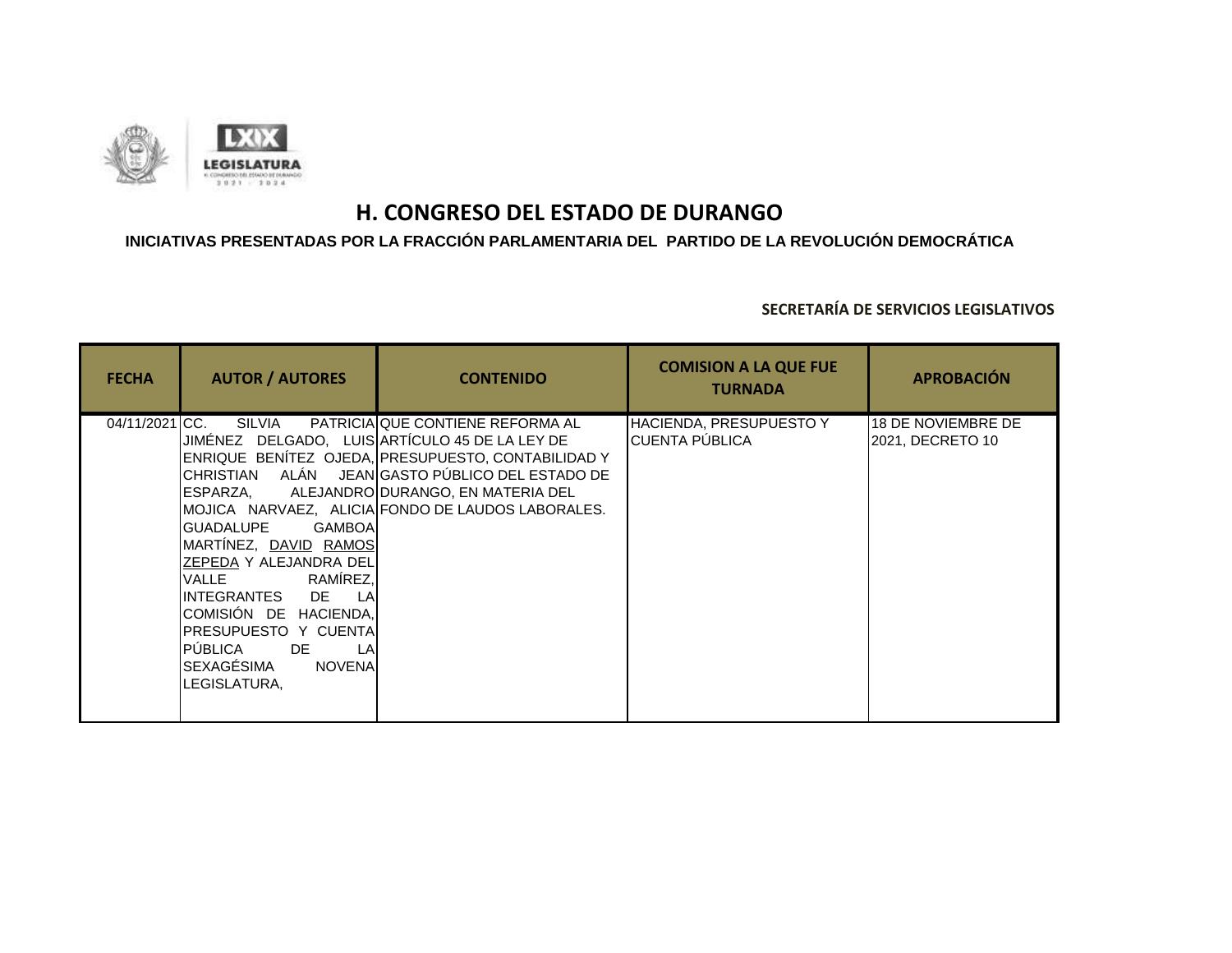

### **INICIATIVAS PRESENTADAS POR LA FRACCIÓN PARLAMENTARIA DEL PARTIDO DE LA REVOLUCIÓN DEMOCRÁTICA**

| <b>FECHA</b> | <b>AUTOR / AUTORES</b>                                                                                                                                                                                                                                                                                                                                                                                                                                                                                            | <b>CONTENIDO</b>                                                                                                                                                                                                                               | <b>COMISION A LA QUE FUE</b><br><b>TURNADA</b> | <b>APROBACIÓN</b> |
|--------------|-------------------------------------------------------------------------------------------------------------------------------------------------------------------------------------------------------------------------------------------------------------------------------------------------------------------------------------------------------------------------------------------------------------------------------------------------------------------------------------------------------------------|------------------------------------------------------------------------------------------------------------------------------------------------------------------------------------------------------------------------------------------------|------------------------------------------------|-------------------|
|              | LÓPEZ, JOSÉ RICARDO<br>LÓPEZ PESCADOR,<br>RICARDO FIDEL PACHECO<br>RODRÍGUEZ, ALICIA<br><b>GUADALUPE GAMBOA</b><br>MARTÍNEZ, SUGHEY<br><b>ADRIANA TORRES</b><br>RODRÍGUEZ, SUSY<br><b>CAROLINA TORRECILLAS</b><br>SALAZAR, SANDRA LUZ<br><b>REYES RODRÍGUEZ Y LUIS</b><br><b>ENRIQUE BENÍTEZ OJEDA,</b><br><b>INTEGRANTES DEL GRUPO</b><br><b>PARLAMENTARIO DEL</b><br><b>PARTIDO</b><br><b>REVOLUCIONARIO</b><br>INSTITUCIONAL, EN SESIÓN<br>ORDINARIA SE ADHIERE EL<br>C. DIPUTADO DAVID RAMOS<br><b>ZEPEDA</b> | 18/11/2021 CC. GABRIELA HERNÁNDEZ POR EL QUE SE ADICIONA UN<br>ARTÍCULO 170 BIS A LA LEY DE<br>SEGURIDAD PÚBLICA PARA EL<br><b>ESTADO DE DURANGO, EN</b><br>IMATERIA DE PREVENCIÓN DE<br>VIOLENCIA A NIÑAS, NIÑOS,<br>IADOLESCENTES Y MUJERES. | SEGURIDAD PÚBLICA                              | <b>PENDIENTE</b>  |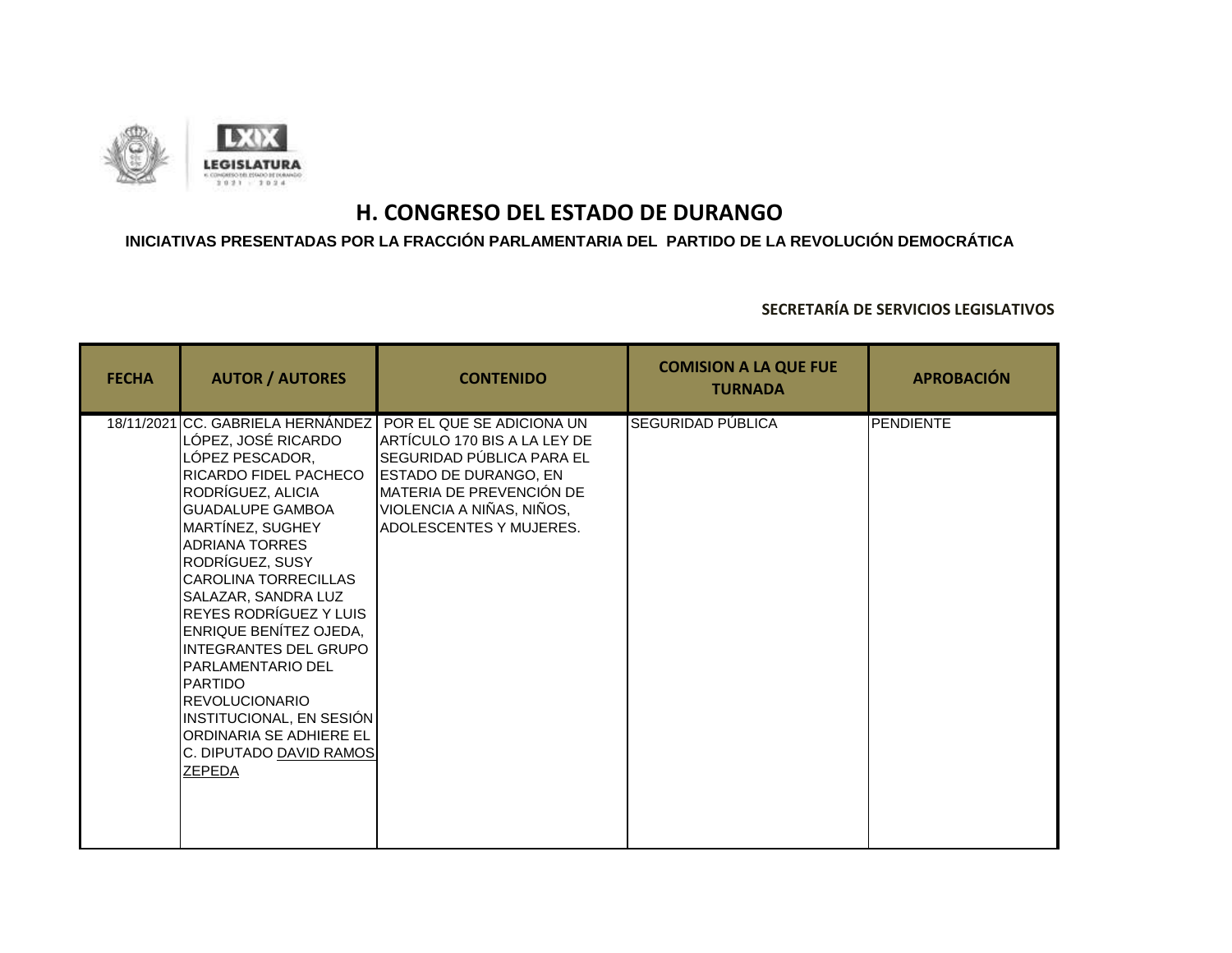

### **INICIATIVAS PRESENTADAS POR LA FRACCIÓN PARLAMENTARIA DEL PARTIDO DE LA REVOLUCIÓN DEMOCRÁTICA**

| <b>FECHA</b> | <b>AUTOR / AUTORES</b>                                                                                                                                                                                                                                                                                                                                                                                                                                                                                                                                                        | <b>CONTENIDO</b>                                                                                                                                                                                                                        | <b>COMISION A LA QUE FUE</b><br><b>TURNADA</b> | <b>APROBACIÓN</b> |
|--------------|-------------------------------------------------------------------------------------------------------------------------------------------------------------------------------------------------------------------------------------------------------------------------------------------------------------------------------------------------------------------------------------------------------------------------------------------------------------------------------------------------------------------------------------------------------------------------------|-----------------------------------------------------------------------------------------------------------------------------------------------------------------------------------------------------------------------------------------|------------------------------------------------|-------------------|
|              | 18/11/2021 CC. ALICIA GUADALUPE<br>GAMBOA MARTÍNEZ, JOSÉ<br>RICARDO LÓPEZ<br>PESCADOR, RICARDO<br><b>FIDEL PACHECO</b><br>RODRÍGUEZ, SUGHEY<br><b>ADRIANA TORRES</b><br>RODRÍGUEZ, GABRIELA<br>HERNÁNDEZ LÓPEZ, SUSY<br><b>CAROLINA TORRECILLAS</b><br>SALAZAR, SANDRA LUZ<br>REYES RODRÍGUEZ, Y LUIS<br>ENRIQUE BENÍTEZ OJEDA,<br><b>INTEGRANTES DEL GRUPO</b><br><b>PARLAMENTARIO DEL</b><br><b>PARTIDO</b><br><b>REVOLUCIONARIO</b><br>INSTITUCIONAL, EN SESIÓN<br><b>ORDINARIA SE ADHIEREN</b><br>LOS CC. DIPUTADOS DAVID<br>RAMOS ZEPEDA Y JOSÉ<br>ANTONIO SOLIS CAMPOS. | QUE CONTIENE REFORMAS Y<br><b>JADICIONES A LA LEY DE LAS</b><br>IMUJERES PARA UNA VIDA SIN<br>VIOLENCIA, EN MATERIA DE<br>ATENCIÓN Y SEGUIMIENTO A LA<br>REEDUCACIÓN DEL AGRESOR<br>PARA LA NO REPETICIÓN DEL<br><b>IHECHO VIOLENTO</b> | <b>IGUALDAD DE GÉNERO</b>                      | <b>PENDIENTE</b>  |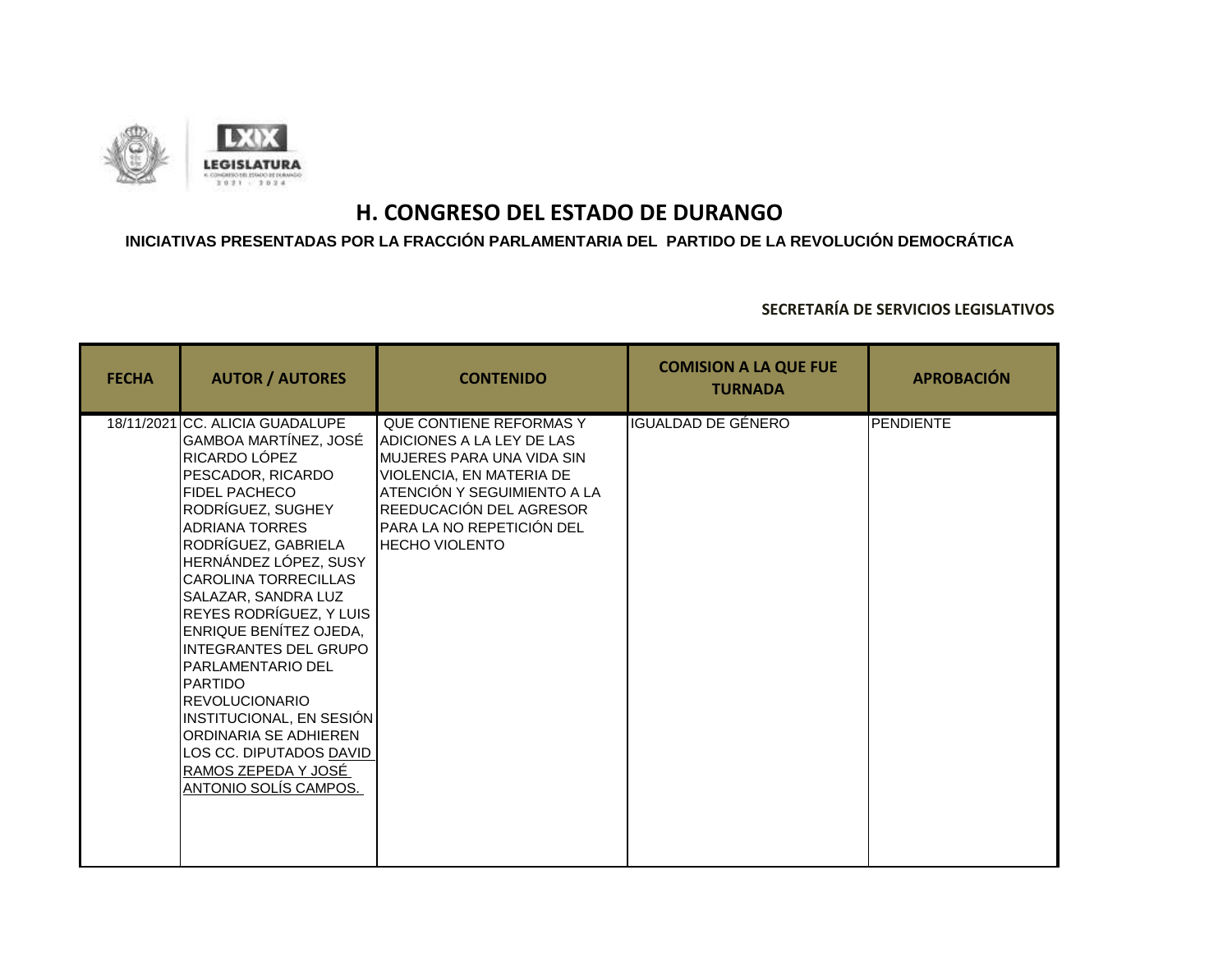

## **INICIATIVAS PRESENTADAS POR LA FRACCIÓN PARLAMENTARIA DEL PARTIDO DE LA REVOLUCIÓN DEMOCRÁTICA**

| <b>FECHA</b> | <b>AUTOR / AUTORES</b>                                                                                                                                 | <b>CONTENIDO</b>                                                                                                                                                                                                                                                                     | <b>COMISION A LA QUE FUE</b><br><b>TURNADA</b> | <b>APROBACIÓN</b>                    |
|--------------|--------------------------------------------------------------------------------------------------------------------------------------------------------|--------------------------------------------------------------------------------------------------------------------------------------------------------------------------------------------------------------------------------------------------------------------------------------|------------------------------------------------|--------------------------------------|
|              | 18/11/2021 CC. DAVID RAMOS ZEPEDA  <br>Y JOSÉ ANTONIO SOLÍS<br>LA FRACCIÓN<br>PARLAMENTARIA DEL<br>IPARTIDO DE LA<br><b>REVOLUCIÓN</b><br>DEMOCRÁTICA, | QUE CONTIENE REFORMA AL<br>ARTÍCULO 3 DE LA CONSTITUCIÓN<br>CAMPOS, INTEGRANTES DE POLÍTICA DEL ESTADO LIBRE Y<br>ISOBERANO DE DURANGO                                                                                                                                               | <b>I</b> PUNTOS CONSTITUCIONALES               | 23 DE FEBRERO DE 2022,<br>DECRETO 97 |
|              | LA<br>IPARLAMENTARIA<br>PARTIDO DE<br><b>REVOLUCIÓN</b><br>DEMOCRÁTICA,                                                                                | 18/11/2021 CC. DAVID RAMOS ZEPEDA QUE CONTIENE REFORMAS A LOS<br>JOSÉ ANTONIO SOLÍS ARTÍCULOS 10, 11, 12, 13, 42, 46 Y<br>CAMPOS, INTEGRANTES DE 76 DE LA LEY DEL NOTARIADO<br>FRACCIÓN PARA EL ESTADO DE DURANGO,<br>DELIEN MATERIA DE REQUISITOS PARA<br>LAIEL EJERCICIO NOTARIAL. | IGOBERNACIÓN                                   | <b>PENDIENTE</b>                     |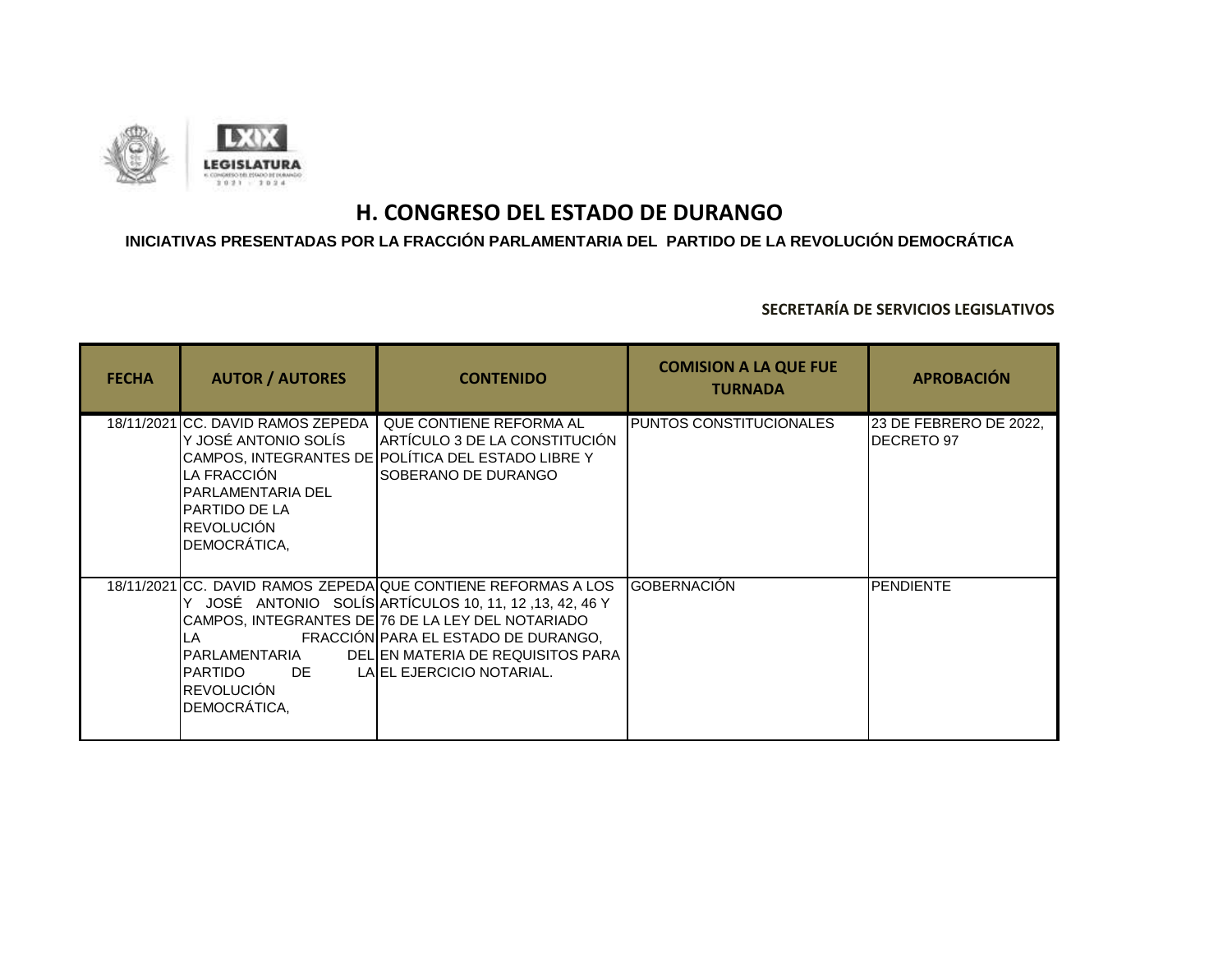

### **INICIATIVAS PRESENTADAS POR LA FRACCIÓN PARLAMENTARIA DEL PARTIDO DE LA REVOLUCIÓN DEMOCRÁTICA**

| <b>FECHA</b> | <b>AUTOR / AUTORES</b>                                                                                                                                                                                                                                                                                                                                                                                                                                                                                                                                                                                                                                                                                                                                                    | <b>CONTENIDO</b>                                                                                                    | <b>COMISION A LA QUE FUE</b><br><b>TURNADA</b> | <b>APROBACIÓN</b>                                                  |
|--------------|---------------------------------------------------------------------------------------------------------------------------------------------------------------------------------------------------------------------------------------------------------------------------------------------------------------------------------------------------------------------------------------------------------------------------------------------------------------------------------------------------------------------------------------------------------------------------------------------------------------------------------------------------------------------------------------------------------------------------------------------------------------------------|---------------------------------------------------------------------------------------------------------------------|------------------------------------------------|--------------------------------------------------------------------|
| 23/11/2021   | GAMBOA MARTÍNEZ, JOSÉ ADICIONES A DIVERSOS<br>RICARDO<br>PESCADOR, RICARDO ESTADO DE DURANGO, EN<br><b>FIDEL</b><br>RODRÍGUEZ, GABRIELA ALIMENTARIOS MOROSOS.<br>HERNÁNDEZ LÓPEZ, SUSY<br>CAROLINA TORRECILLAS<br>SALAZAR, SANDRA LUZ<br>REYES RODRÍGUEZ, LUIS<br><b>ENRIQUE BENÍTEZ OJEDA Y</b><br>SUGHEY ADRIANA TORRESI<br>RODRÍGUEZ INTEGRANTES<br><b>DEL</b><br><b>GRUPO</b><br><b>PARLAMENTARIO</b><br><b>DEL</b><br><b>I</b> PARTIDO<br><b>REVOLUCIONARIO</b><br><b>SE</b><br><b>INSTITUCIONAL.</b><br>CC.<br>LOS<br><b>ADHIEREN</b><br>DIPUTADOS: DAVID RAMOS<br>ZEPEDA, VERÓNICA PÉREZ<br>HERRERA, MARIA DE LOS<br>ANGELES ROJAS RIVERA,<br>JOSÉ<br>SOLIS<br><u>ANTONIO</u><br>CAMPOS,<br><b>ALEJANDRO</b><br>MOJICA Y SILVIA PATRICIA<br><b>JIMENEZ DELGADO</b> | CC. ALICIA GUADALUPE QUE CONTIENE REFORMAS Y<br>LÓPEZ ARTÍCULOS DEL CÓDIGO CIVIL DEL<br>PACHECO MATERIA DE DEUDORES | <b>JUSTICIA</b>                                | SE DESESTIMA EN SESIÓN<br>ORDINARIA DEL DIA 01 DE<br>MARZO DE 2022 |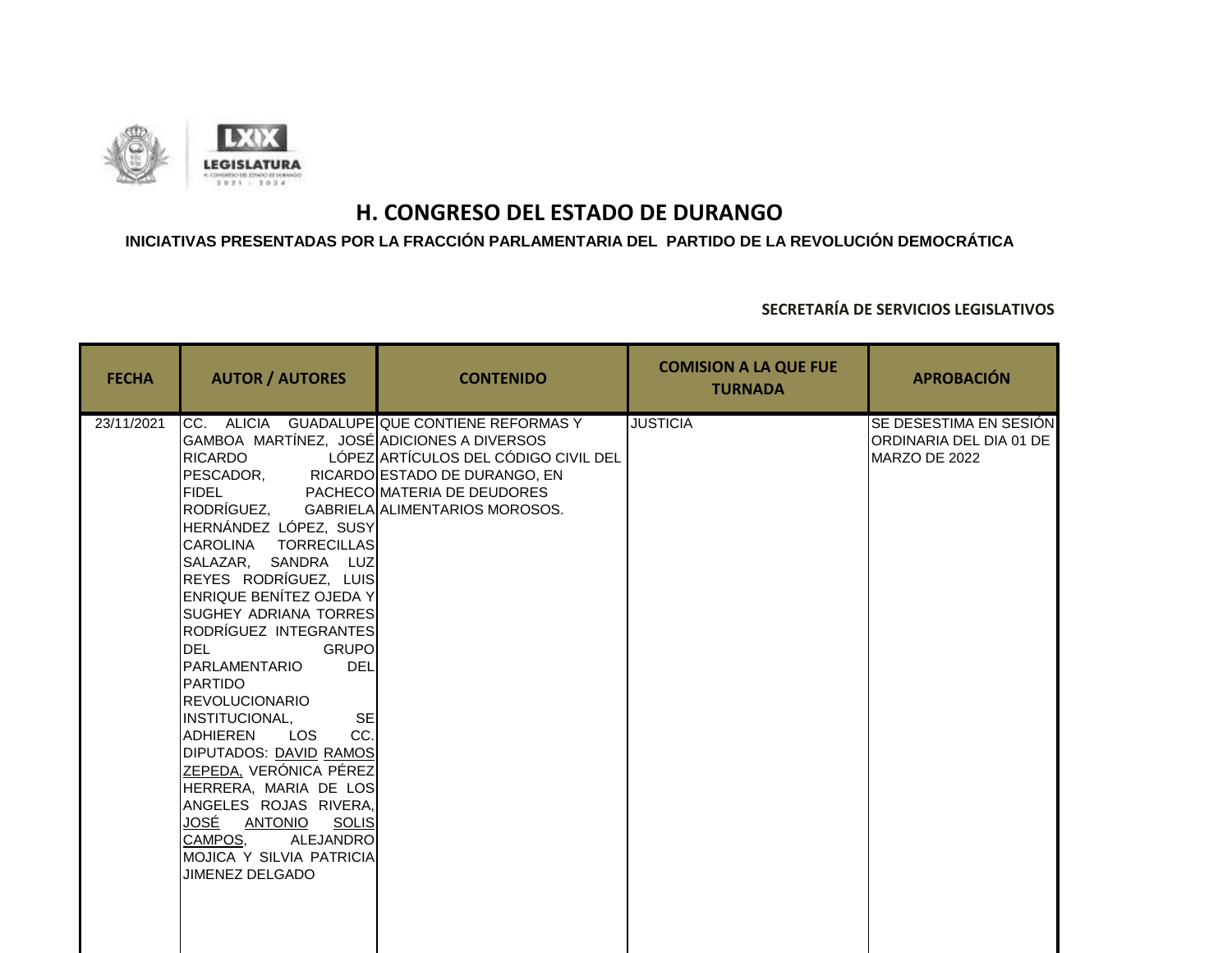

## **INICIATIVAS PRESENTADAS POR LA FRACCIÓN PARLAMENTARIA DEL PARTIDO DE LA REVOLUCIÓN DEMOCRÁTICA**

| <b>FECHA</b> | <b>AUTOR / AUTORES</b>                                                                                                                                                                                                                                                                                                                                                                                                                                                                                                                                                                                                                                   | <b>CONTENIDO</b>                                                                         | <b>COMISION A LA QUE FUE</b><br><b>TURNADA</b>                  | <b>APROBACIÓN</b> |
|--------------|----------------------------------------------------------------------------------------------------------------------------------------------------------------------------------------------------------------------------------------------------------------------------------------------------------------------------------------------------------------------------------------------------------------------------------------------------------------------------------------------------------------------------------------------------------------------------------------------------------------------------------------------------------|------------------------------------------------------------------------------------------|-----------------------------------------------------------------|-------------------|
| 25/11/2021   | LÓPEZ, JOSÉ RICARDO REGISTRO PÚBLICO DE<br>LÓPEZ<br>RICARDO FIDEL PACHECO ESTADO DE DURANGO.<br>RODRÍGUEZ,<br><b>ALICIA</b><br>GUADALUPE GAMBOA<br>MARTÍNEZ, SUGHEY<br><b>TORRES</b><br>ADRIANA<br>RODRÍGUEZ,<br><b>SUSY</b><br>CAROLINA TORRECILLAS<br>SALAZAR, SANDRA LUZ<br>REYES RODRÍGUEZ, Y LUIS<br>ENRIQUE BENÍTEZ OJEDA,<br>INTEGRANTES DEL GRUPO<br><b>DEL</b><br>PARLAMENTARIO<br><b>PARTIDO</b><br><b>REVOLUCIONARIO</b><br>IINSTITUCIONAL.<br><b>SE</b><br>CC.<br>LOS<br>ADHIEREN<br>DIPUTADOS VERÓNICA<br>PÉREZ HERRERA, SILVIA<br>JIMÉNEZ<br><b>PATRICIA</b><br>DELGADO. ALEJANDRO<br>MOJICA,<br>FERNANDO<br>ROCHA Y DAVID RAMOS<br>ZEPEDA | CC. GABRIELA HERNÁNDEZ POR LA QUE SE CREA LA LEY DEL<br>PESCADOR, AGRESORES SEXUALES DEL | COMISIONES UNIDAS DE JUSTICIA PENDIENTE<br>E IGUALDAD DE GÉNERO |                   |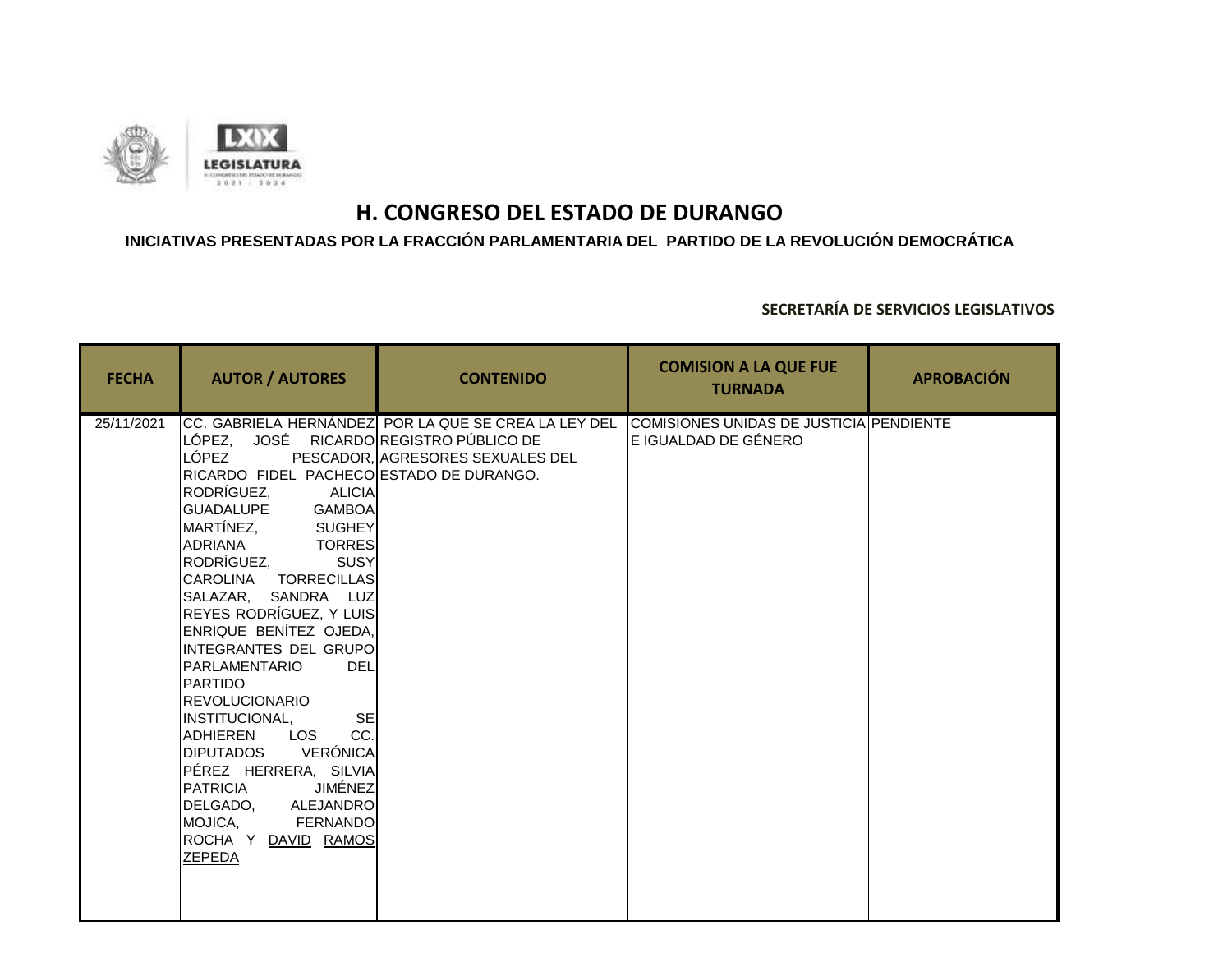

## **INICIATIVAS PRESENTADAS POR LA FRACCIÓN PARLAMENTARIA DEL PARTIDO DE LA REVOLUCIÓN DEMOCRÁTICA**

| <b>FECHA</b> | <b>AUTOR / AUTORES</b>                                                 | <b>CONTENIDO</b>                                                                                                                                                                                                                            | <b>COMISION A LA QUE FUE</b><br><b>TURNADA</b> | <b>APROBACIÓN</b>                    |
|--------------|------------------------------------------------------------------------|---------------------------------------------------------------------------------------------------------------------------------------------------------------------------------------------------------------------------------------------|------------------------------------------------|--------------------------------------|
| 25/11/2021   | IPARLAMENTARIA<br>IPARTIDO<br>DE<br><b>IREVOLUCIÓN</b><br>DEMOCRÁTICA, | CC. DAVID RAMOS ZEPEDA QUE CONTIENE REFORMAS A LOS<br>JOSÉ ANTONIO SOLÍS ARTÍCULOS 113, 116 Y 1169 DEL<br>CAMPOS, INTEGRANTES DE CÓDIGO CIVIL VIGENTE EN EL<br>FRACCIÓN ESTADO DE DURANGO, EN<br>DELIMATERIA DE DERECHOS POST<br>LAIMORTEM. | <b>JUSTICIA</b>                                | SE DESESTIMA, 19 DE<br>ABRIL DE 2022 |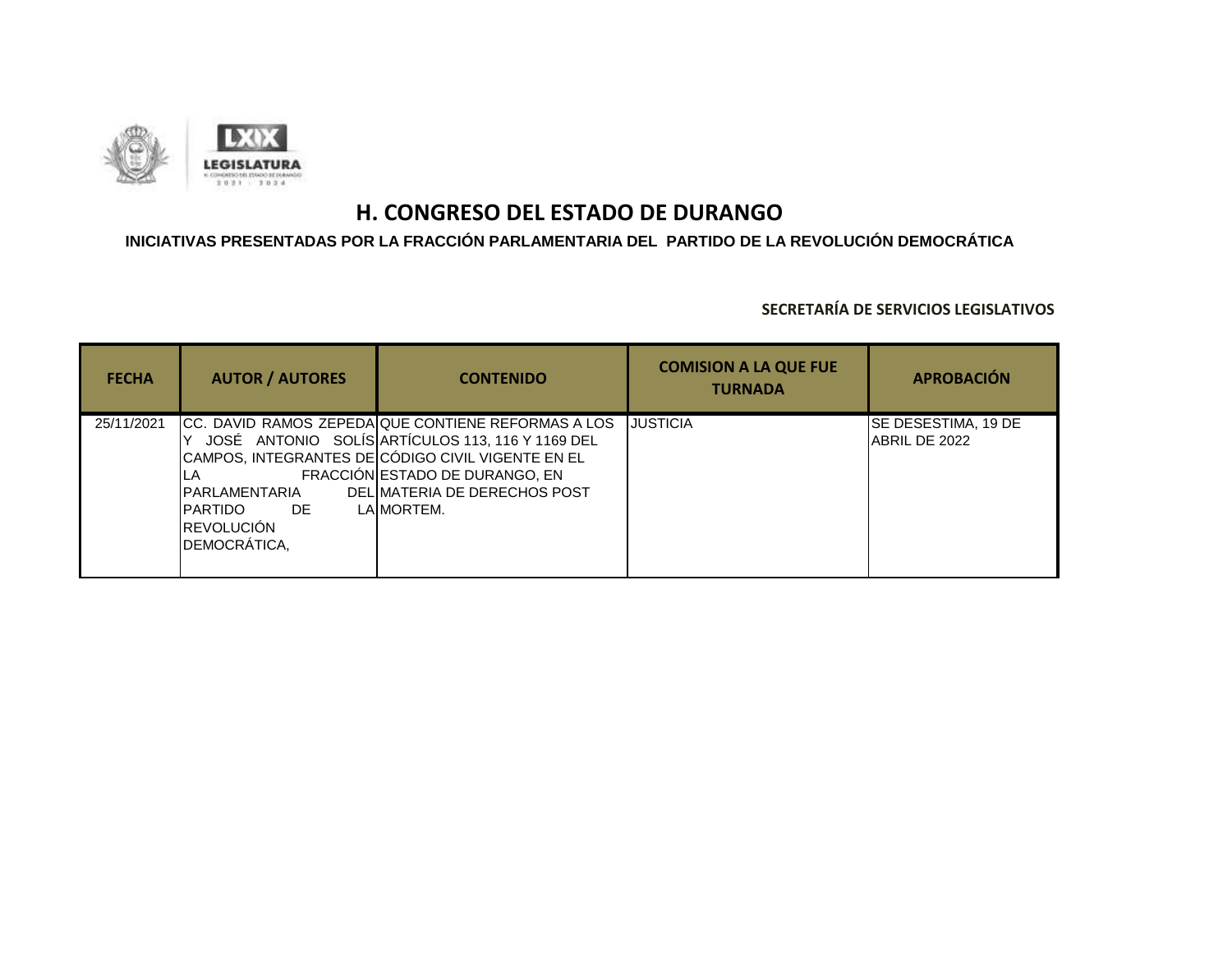

### **INICIATIVAS PRESENTADAS POR LA FRACCIÓN PARLAMENTARIA DEL PARTIDO DE LA REVOLUCIÓN DEMOCRÁTICA**

| <b>FECHA</b> | <b>AUTOR / AUTORES</b>                                                                                                                                                                                                                                                                                                                                                                                                     | <b>CONTENIDO</b>                                                                                                                | <b>COMISION A LA QUE FUE</b><br><b>TURNADA</b> | <b>APROBACIÓN</b> |
|--------------|----------------------------------------------------------------------------------------------------------------------------------------------------------------------------------------------------------------------------------------------------------------------------------------------------------------------------------------------------------------------------------------------------------------------------|---------------------------------------------------------------------------------------------------------------------------------|------------------------------------------------|-------------------|
| 30/11/2021   | CC. CHRISTIAN ALÁN JEAN<br>ESPARZA, ALEJANDRA DEL<br>VALLE RAMÍREZ, OFELIA<br>RENTERÍA DELGADILLO,<br>EDUARDO GARCÍA REYES,<br>SANDRA LILIA AMAYA<br>ROSALES, DIANA MARIBEL<br><b>TORRES TORRES Y</b><br><b>BERNABÉ AGUILAR</b><br>CARRILLO, INTEGRANTES<br><b>DEL GRUPO</b><br>PARLAMENTARIO DEL<br>PARTIDO MOVIMIENTO DE<br>REGENERACIÓN NACIONAL<br>(MORENA), SE ADHIERE EL<br>C. DIPUTADO DAVID RAMOS<br><b>ZEPEDA</b> | QUE CONTIENE REFORMA AL<br><b>JARTICULO 76 ADICIONANDO</b><br>PÁRRAFO QUINTO A LA LEY DE<br>EDUCACIÓN DEL ESTADO DE<br>DURANGO. | EDUCACIÓN PÚBLICA                              | <b>PENDIENTE</b>  |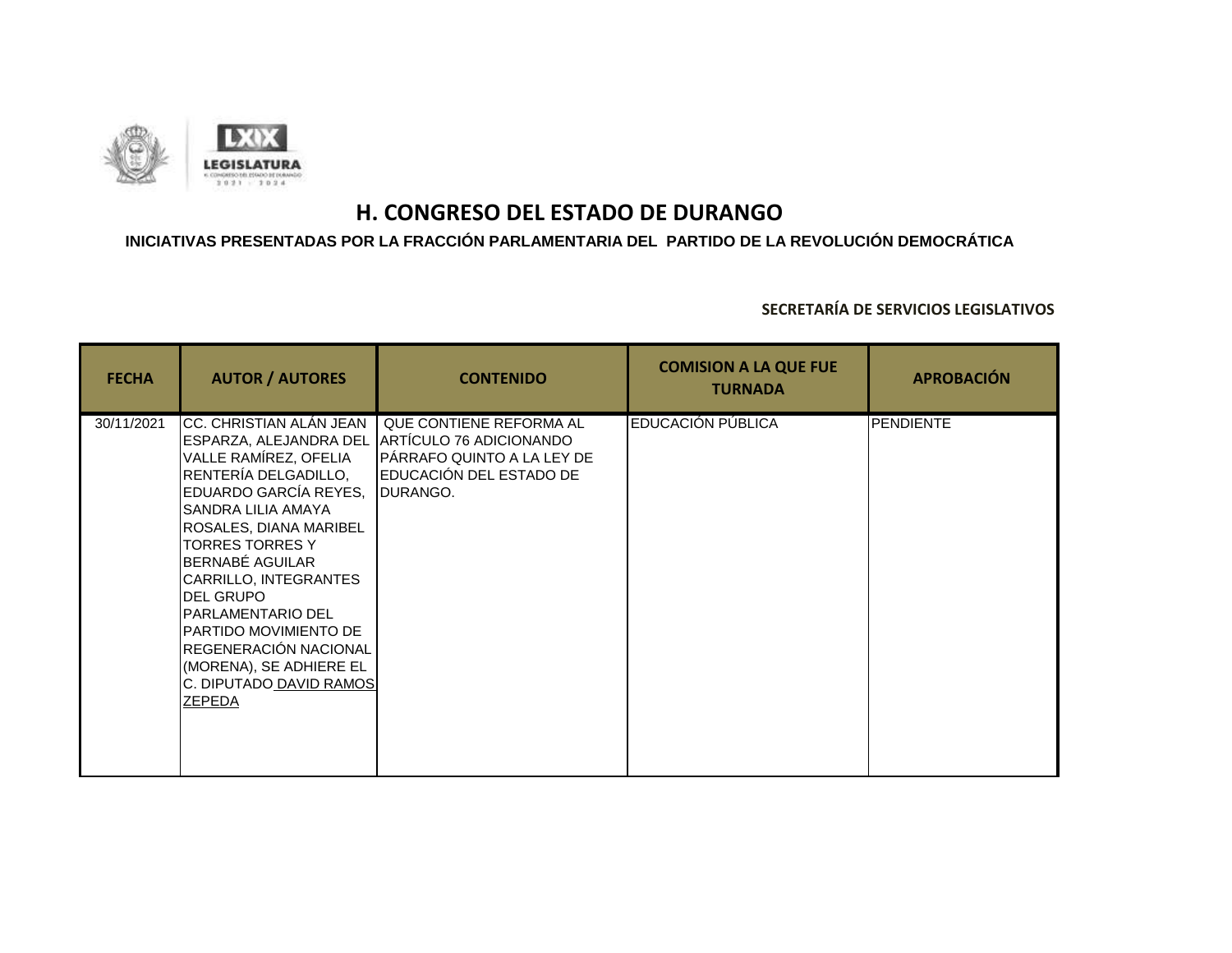

### **INICIATIVAS PRESENTADAS POR LA FRACCIÓN PARLAMENTARIA DEL PARTIDO DE LA REVOLUCIÓN DEMOCRÁTICA**

| <b>FECHA</b> | <b>AUTOR / AUTORES</b>                                                                                                                   | <b>CONTENIDO</b>                                                                                                                                                                                                                                                                                                                                                                                                                                                                                                                          | <b>COMISION A LA QUE FUE</b><br><b>TURNADA</b> | <b>APROBACIÓN</b> |
|--------------|------------------------------------------------------------------------------------------------------------------------------------------|-------------------------------------------------------------------------------------------------------------------------------------------------------------------------------------------------------------------------------------------------------------------------------------------------------------------------------------------------------------------------------------------------------------------------------------------------------------------------------------------------------------------------------------------|------------------------------------------------|-------------------|
| 02/12/2021   | CC. DAVID RAMOS ZEPEDA<br>Y JOSÉ ANTONIO SOLÍS<br>LA FRACCIÓN<br>PARLAMENTARIA DEL<br>PARTIDO DE LA<br><b>REVOLUCIÓN</b><br>DEMOCRÁTICA, | QUE CONTIENE REFORMA A LA<br><b>ILEY DE RESPONSABILIDADES DE</b><br>CAMPOS, INTEGRANTES DE LOS SERVIDORES PÚBLICOS, EN<br><b>IMATERIA DE JUICIO POLÍTICO.</b><br>DECLARACIÓN DE PROCEDENCIA Y<br><b>IEL EJERCICIO DE FACULTADES</b><br><b>I</b> LEGISLATIVAS EN MATERIA DE<br><b>ENJUICIAMIENTO POR</b><br>RESPONSABILIDADES PUBLICAS,<br>MODIFICÁNDOSE LOS INCISOS B),<br>C) Y E), ADICIONANDO UN INCISO<br>F), DE LA FRACCIÓN IV DE SU<br>ARTÍCULO 46.<br>CORRESPONDIENTES AL CAPÍTULO<br>QUINTO; DE LAS<br>RESPONSABILIDADES DIVERSAS. | <b>IRESPONSABILIDADES</b>                      | <b>PENDIENTE</b>  |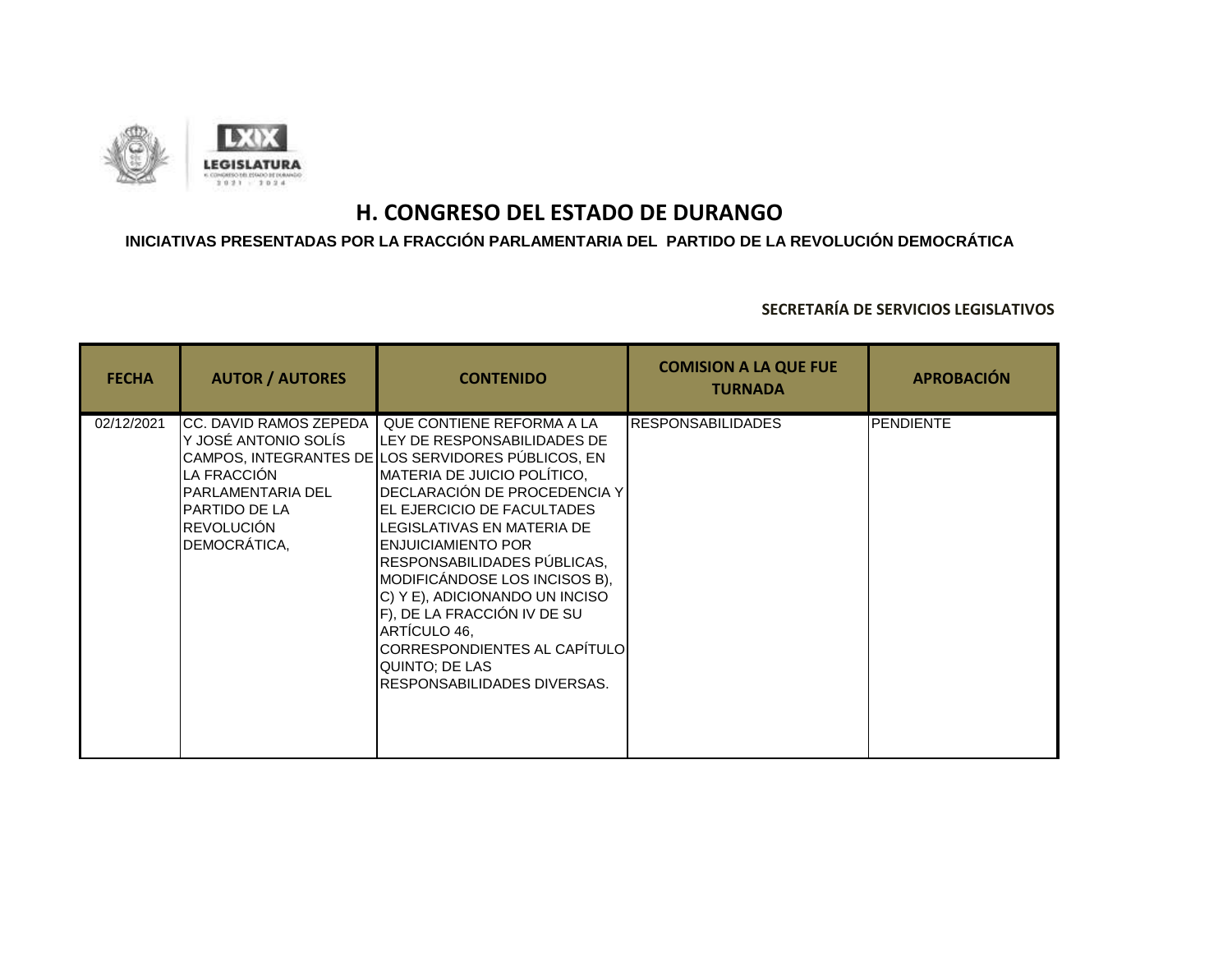

### **INICIATIVAS PRESENTADAS POR LA FRACCIÓN PARLAMENTARIA DEL PARTIDO DE LA REVOLUCIÓN DEMOCRÁTICA**

| <b>FECHA</b> | <b>AUTOR / AUTORES</b>                                                                                                             | <b>CONTENIDO</b>                                                                                                                                                                                                       | <b>COMISION A LA QUE FUE</b><br><b>TURNADA</b> | <b>APROBACIÓN</b> |
|--------------|------------------------------------------------------------------------------------------------------------------------------------|------------------------------------------------------------------------------------------------------------------------------------------------------------------------------------------------------------------------|------------------------------------------------|-------------------|
| 07/12/2021   | Y JOSÉ ANTONIO SOLÍS<br>LA FRACCIÓN<br>PARLAMENTARIA DEL<br>PARTIDO DE LA<br><b>REVOLUCIÓN</b><br>DEMOCRÁTICA,                     | CC. DAVID RAMOS ZEPEDA QUE CONTIENE REFORMA A LOS<br>ARTÍCULOS 6, 10 Y 12 DE LA LEY<br>CAMPOS, INTEGRANTES DE DE VÍCTIMAS DEL ESTADO DE<br>DURANGO.                                                                    | <b>SEGURIDAD PÚBLICA</b>                       | PENDIENTE         |
| 01/02/2022   | LEGISLATURA POR<br>EL<br>LA<br><b>PARTIDO</b><br>DE.<br><b>REVOLUCIÓN</b><br>DEMOCRÁTICA,                                          | CC. DAVID RAMOS ZEPEDA QUE CONTIENE REFORMA A LOS<br>Y JOSÉ ANTONIO SOLÍS ARTÍCULOS 33, 55, 65, 75 Y 91 DE<br>CAMPOS, INTEGRANTES DE LA LEY ORGÁNICA DEL MUNICIPIO<br>LA SEXÁGESIMA NOVENALIBRE DEL ESTADO DE DURANGO. | <b>GOBERNACIÓN</b>                             | <b>PENDIENTE</b>  |
| 01/02/2022   | ICC.<br><b>JOEL</b><br>ALCÁNTAR,<br><b>PATRICIA</b><br>DELGADO.<br>MOJICA NARVAEZ, TERESA ATENCIÓN A USUARIOS.<br>SOTO RODRÍGUEZ Y | CORRAL QUE CONTIENE REFORMAS A LOS<br>GERARDO ARTÍCULOS 29 Y 33 DE LA LEY DEL<br>GALAVIZ MARTÍNEZ, SILVIA INSTITUTO DE DEFENSORÍA<br>JIMÉNEZ PÚBLICA DEL ESTADO DE<br>ALEJANDRO DURANGO, EN MATERIA DE                 | <b>JUSTICIA</b>                                | <b>PENDIENTE</b>  |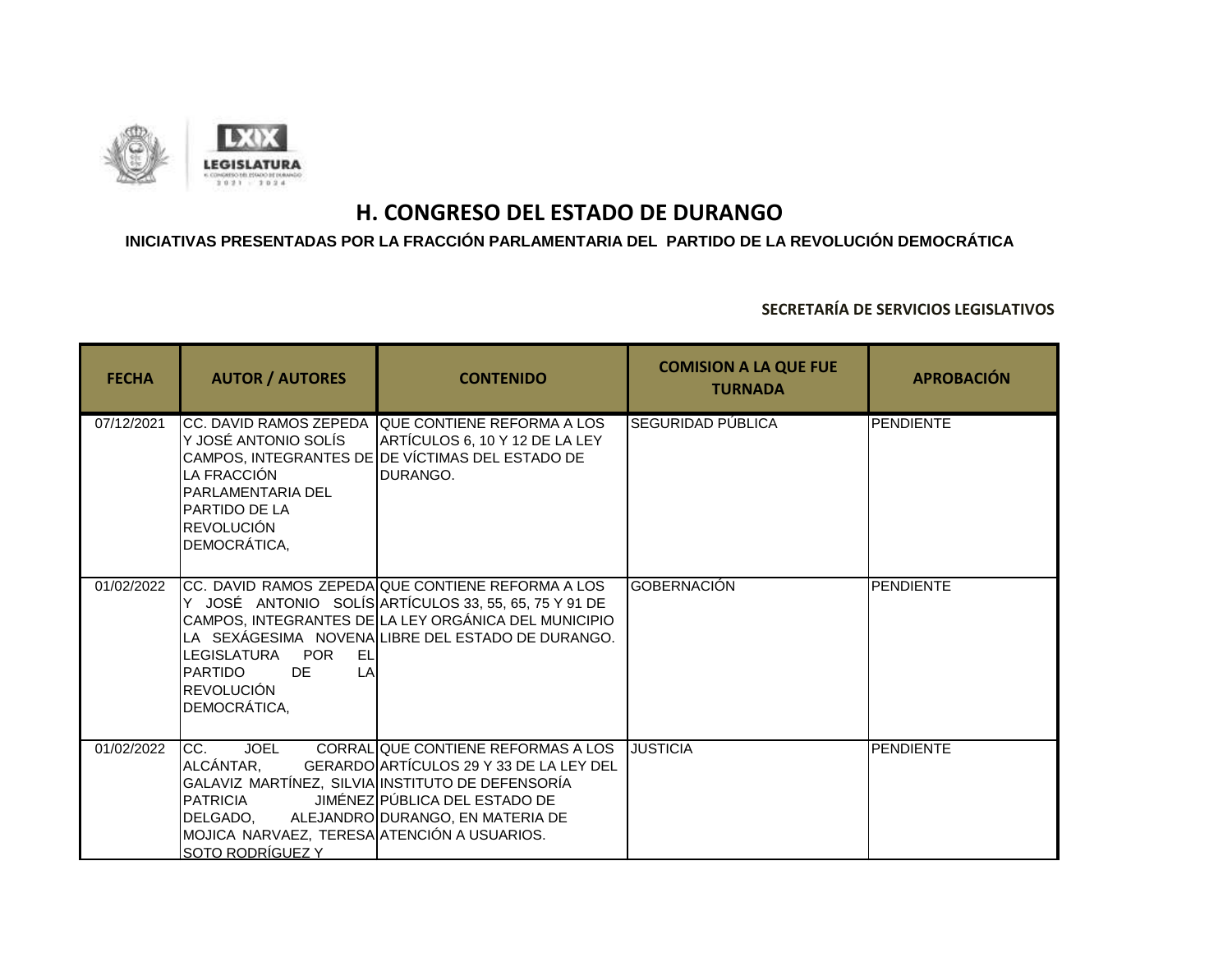

### **INICIATIVAS PRESENTADAS POR LA FRACCIÓN PARLAMENTARIA DEL PARTIDO DE LA REVOLUCIÓN DEMOCRÁTICA**

| <b>FECHA</b> | <b>AUTOR / AUTORES</b>                                                                                                               | <b>CONTENIDO</b>                                                                                                                                                                                                                                                                                                                                                                                                                                                                                                                                       | <b>COMISION A LA QUE FUE</b><br><b>TURNADA</b>                                                                              | <b>APROBACIÓN</b> |
|--------------|--------------------------------------------------------------------------------------------------------------------------------------|--------------------------------------------------------------------------------------------------------------------------------------------------------------------------------------------------------------------------------------------------------------------------------------------------------------------------------------------------------------------------------------------------------------------------------------------------------------------------------------------------------------------------------------------------------|-----------------------------------------------------------------------------------------------------------------------------|-------------------|
| 09/02/2022   | Y JOSÉ ANTONIO SOLÍS ADICIONES A LA LEY DE<br><b>POR</b><br>LEGISLATURA<br>DE<br><b>PARTIDO</b><br><b>REVOLUCIÓN</b><br>DEMOCRÁTICA, | CC. DAVID RAMOS ZEPEDAQUE CONTIENE REFORMAS Y<br>CAMPOS, INTEGRANTES DE PARTICIPACIÓN CIUDADANA PARA PRESUPUESTO Y CUENTA<br>LA SEXAGÉSIMA NOVENA EL ESTADO DE DURANGO, A LA LEY PÚBLICA<br>ELIDEL SISTEMA DE MEDIOS DE<br>LA IMPUGNACIÓN EN MATERIA<br>IELECTORAL Y DE PARTICIPACIÓN<br><b>ICIUDADANA PARA EL ESTADO DE</b><br>DURANGO, A LA LEY DE<br>FISCALIZACIÓN SUPERIOR DEL<br>ESTADO DE DURANGO, A LA LEY<br>ORGÁNICA DEL MUNICIPIO LIBRE<br>DEL ESTADO DE DURANGO Y A LA<br>LEY DE HACIENDA PARA LOS<br>MUNICIPIOS DEL ESTADO DE<br>IDURANGO. | PARTICIPACIÓN CIUDADANA,<br>GOBERNACIÓN Y HACIENDA,                                                                         | <b>PENDIENTE</b>  |
| 23/02/2022   | DAVID RAMOS ZEPEDA,                                                                                                                  | OFICIO S/N. PRESENTADO EN EL CUAL SOLICITA LICENCIA<br>POR EL C. DIPUTADOIPOR TIEMPO INDETERMINADO<br>PARA SEPARARSE DEL CARGO DE<br>DIPUTADO PROPIETARIO A PARTÍR<br>DEL 1º. DE MARZO DEL PRESENTE<br>AÑO.                                                                                                                                                                                                                                                                                                                                            | SE APRUEBA. EL 01 DE MARZO DE 2022, SE TOMA LA<br>PROTESTA DE LEY A SU SUPLENTE EL C. J. CARMEN<br><b>FERNANDEZ PADILLA</b> |                   |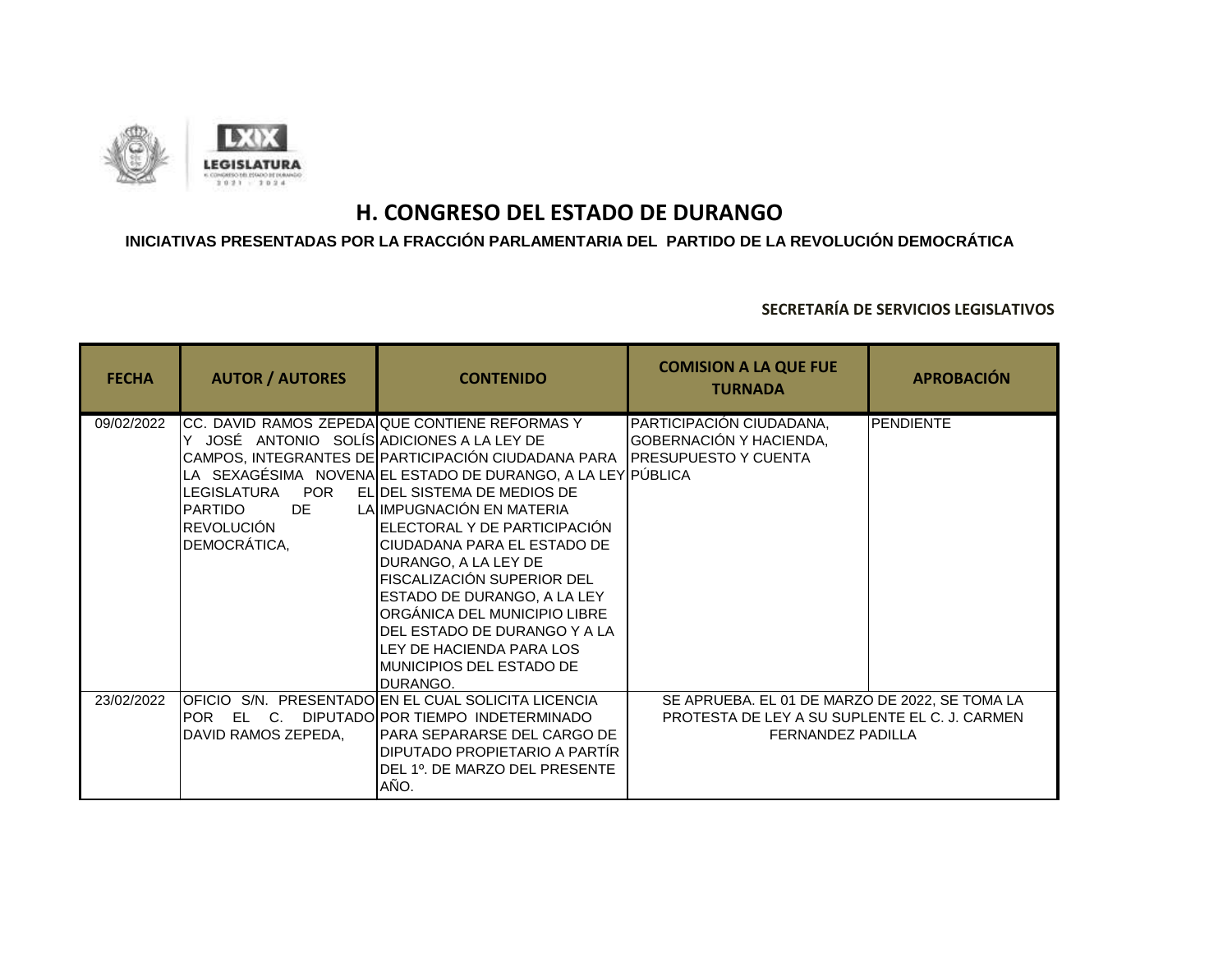

## **INICIATIVAS PRESENTADAS POR LA FRACCIÓN PARLAMENTARIA DEL PARTIDO DE LA REVOLUCIÓN DEMOCRÁTICA**

| <b>FECHA</b> | <b>AUTOR / AUTORES</b>                                                                                                                                                                                                                                                                                          | <b>CONTENIDO</b>                                                                                                                                      | <b>COMISION A LA QUE FUE</b><br><b>TURNADA</b>                       | <b>APROBACIÓN</b> |
|--------------|-----------------------------------------------------------------------------------------------------------------------------------------------------------------------------------------------------------------------------------------------------------------------------------------------------------------|-------------------------------------------------------------------------------------------------------------------------------------------------------|----------------------------------------------------------------------|-------------------|
| 03/03/2022   | ICC.<br><b>INTEGRANTES</b><br>IGRUPO I<br>IDEL<br><b>I</b> REVOLUCIONARIO<br>INSTITUCIONAL, EN SESIÓN DE DURANGO.<br>IORDINARIA SE ADHIERENI<br><b>DIPUTADOSI</b><br>CC.<br>LOS.<br>IMARISOL<br>CARRILLOI<br>QUIROGA <u>, JOSÉ ANTONIO</u><br><b>CAMPOS</b><br>ISOLIS<br>FERNANDEZ<br><b>CARMEN</b><br>IPADILLA | DEL POR LA QUE SE CREA LA LEY<br>PARLAMENTARIOIPARA EL DESARROLLO Y LA<br>PARTIDO INCLUSIÓN DE LAS PERSONAS<br><b>ICON DISCAPACIDAD EN EL ESTADOI</b> | ATENCIÓN A PERSONAS CON<br>DISCAPACIDAD Y ADULTOS<br><b>IMAYORES</b> | <b>PENDIENTE</b>  |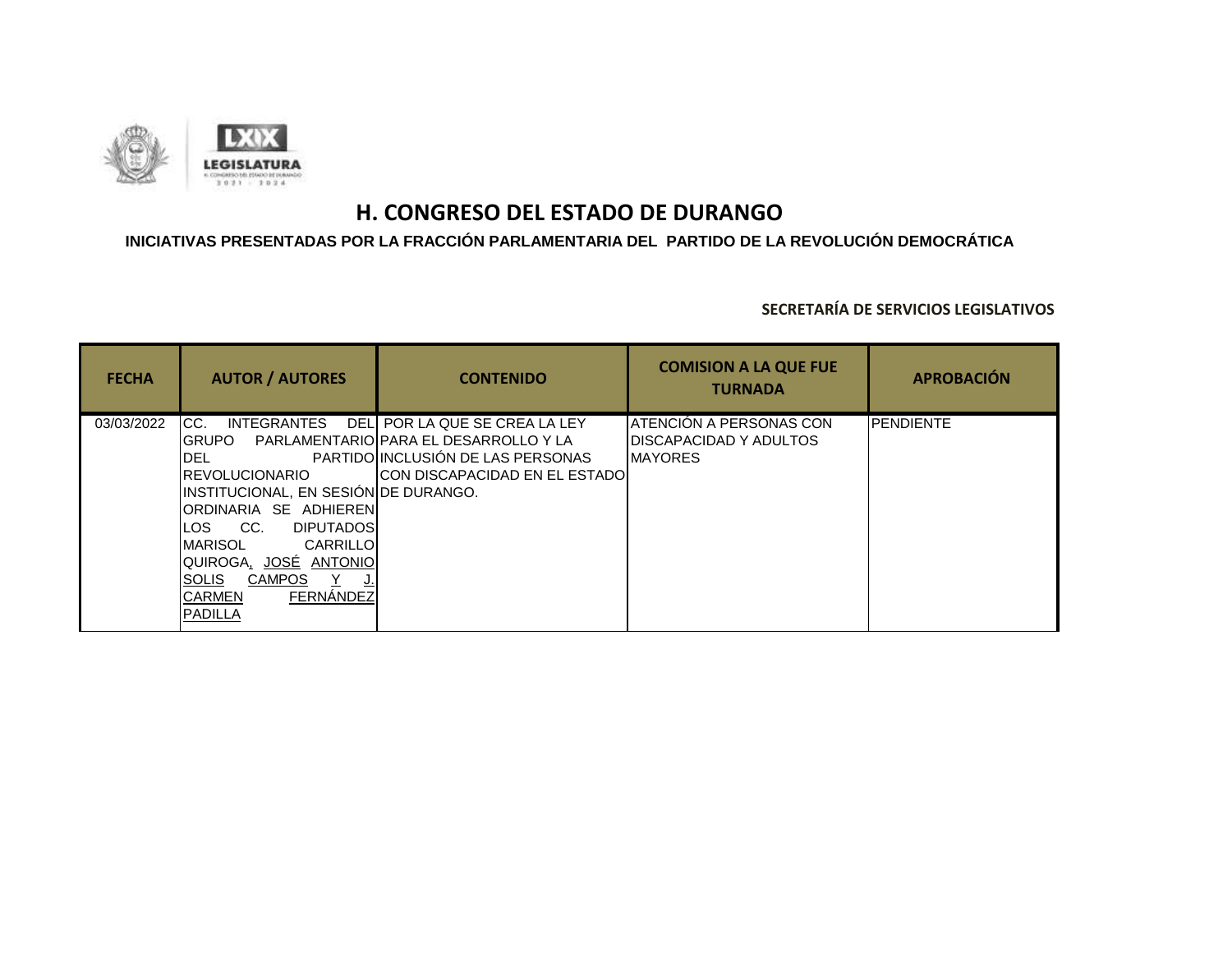

### **INICIATIVAS PRESENTADAS POR LA FRACCIÓN PARLAMENTARIA DEL PARTIDO DE LA REVOLUCIÓN DEMOCRÁTICA**

| <b>FECHA</b> | <b>AUTOR / AUTORES</b>                                                                                                                                                                                                                                                                                                                                                                                                                                                     | <b>CONTENIDO</b>                                                                                                                                                                                                                                          | <b>COMISION A LA QUE FUE</b><br><b>TURNADA</b> | <b>APROBACIÓN</b> |
|--------------|----------------------------------------------------------------------------------------------------------------------------------------------------------------------------------------------------------------------------------------------------------------------------------------------------------------------------------------------------------------------------------------------------------------------------------------------------------------------------|-----------------------------------------------------------------------------------------------------------------------------------------------------------------------------------------------------------------------------------------------------------|------------------------------------------------|-------------------|
| 16/03/2022   | <b>CC. JOEL CORRAL</b><br>ALCÁNTAR, GERARDO<br>GALAVIZ MARTÍNEZ, SILVIA<br>PATRICIA JIMÉNEZ<br>DELGADO, ALEJANDRO<br>SOTO RODRÍGUEZ Y<br>FERNANDO ROCHA AMARO ICONTRA LA MUJER.<br>INTEGRANTES DEL GRUPO<br><b>I</b> PARLAMENTARIO DEL<br>PARTIDO ACCIÓN<br>INACIONAL, SE ADHIEREN<br>LOS CC. DIPUTADOS:<br><b>I</b> MARISOL CARRILLO<br>QUIROGA, ALEJANDRA DEL<br>VALLE, SANDRA LUZ<br>REYES, JOSÉ ANTONIO<br><b>SOLIS, ROSA MARÍA</b><br>TRIANA Y J. CARMEN<br>FERNANDEZ | QUE CONTIENE REFORMAS A LAS<br><b>FRACCIONES IX Y X DEL ARTÍCULO</b><br>4 Y LOS ARTÍCULOS 46 Y 48, DE LA<br>LEY DE LAS MUJERES PARA UNA<br>IVIDA SIN VIOLENCIA VIGENTE EN<br>MOJICA NARVAEZ, TERESA EL ESTADO DE DURANGO, EN<br>MATERIA DE DISCRIMINACIÓN | IGUALDAD DE GÉNERO                             | <b>PENDIENTE</b>  |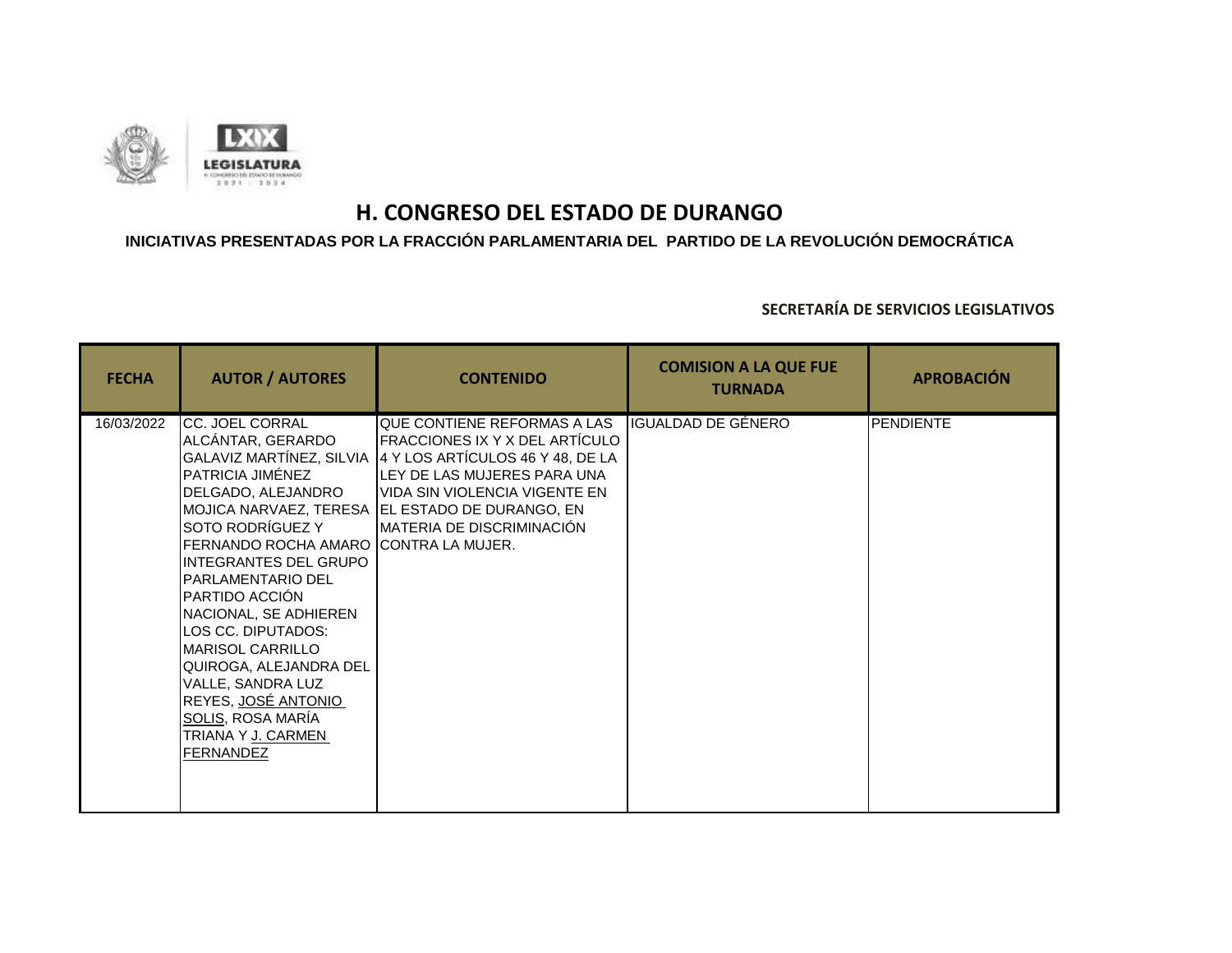

## **INICIATIVAS PRESENTADAS POR LA FRACCIÓN PARLAMENTARIA DEL PARTIDO DE LA REVOLUCIÓN DEMOCRÁTICA**

| <b>FECHA</b> | <b>AUTOR / AUTORES</b>                                                                                                                                                                  | <b>CONTENIDO</b>                                                                                               | <b>COMISION A LA QUE FUE</b><br><b>TURNADA</b> | <b>APROBACIÓN</b> |
|--------------|-----------------------------------------------------------------------------------------------------------------------------------------------------------------------------------------|----------------------------------------------------------------------------------------------------------------|------------------------------------------------|-------------------|
| 24/03/2022   | <b>I</b> CAMPOS Y J.<br>FERNÁNDEZ<br><b>IINTEGRANTES</b><br>DE.<br>LA<br><b>IFRACCIÓN</b><br><b>DEL</b><br><b>IPARLAMENTARIA</b><br>IPARTIDO<br>DE.<br>LA<br>REVOLUCIÓN<br>DEMOCRÁTICA, | CC. JOSÉ ANTONIO SOLÍS QUE CONTIENE REFORMA AL<br>CARMEN ARTÍCULO 439 DEL CÓDIGO CIVIL<br>PADILLA. DEL ESTADO. | <b>JUSTICIA</b>                                | <b>IPENDIENTE</b> |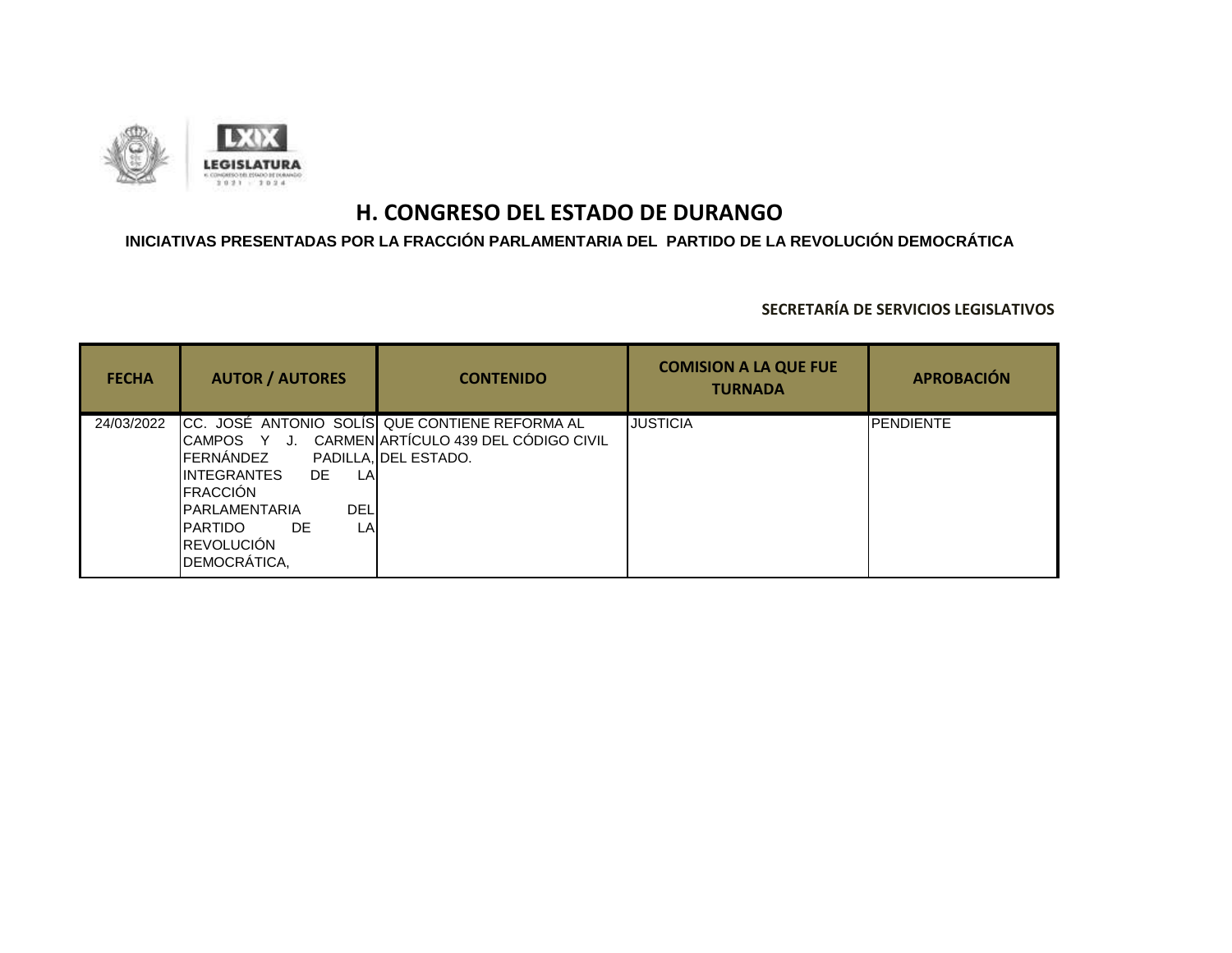

### **INICIATIVAS PRESENTADAS POR LA FRACCIÓN PARLAMENTARIA DEL PARTIDO DE LA REVOLUCIÓN DEMOCRÁTICA**

| <b>FECHA</b> | <b>AUTOR / AUTORES</b>                                                                                                                                                                                                                                                                                                                                                                                                                      | <b>CONTENIDO</b>                                                                                                                                                                                                                                            | <b>COMISION A LA QUE FUE</b><br><b>TURNADA</b>                             | <b>APROBACIÓN</b> |
|--------------|---------------------------------------------------------------------------------------------------------------------------------------------------------------------------------------------------------------------------------------------------------------------------------------------------------------------------------------------------------------------------------------------------------------------------------------------|-------------------------------------------------------------------------------------------------------------------------------------------------------------------------------------------------------------------------------------------------------------|----------------------------------------------------------------------------|-------------------|
| 05/04/2022   | CC. JOEL CORRAL<br>ALCÁNTAR, GERARDO<br>GALAVIZ MARTÍNEZ, SILVIA<br>PATRICIA JIMÉNEZ<br>DELGADO, ALEJANDRO<br>SOTO RODRÍGUEZ Y<br>FERNANDO ROCHA AMARO,<br><b>INTEGRANTES DEL GRUPO</b><br><b>PARLAMENTARIO DEL</b><br>PARTIDO ACCIÓN<br>NACIONAL, SE ADHIEREN<br>EN SESIÓN LOS CC.<br><b>DIPUTADOS: SUSY</b><br>CAROLINA TORRECILLAS,<br>GABRIELA HERNÁNDEZ,<br>LUIS ENRIQUE BENITEZ, J.<br><b>CARMEN FERNÁNDEZ Y</b><br>ROSA MARÍA TRIANA | POR EL QUE SE ADICIONA UN<br>ARTÍCULO 72 BIS Y UN CAPÍTULO<br>XXVI AL TÍTULO II DE LA LEY DE<br>INCLUSIÓN PARA LAS PERSONAS<br><b>ICON DISCAPACIDAD EN EL ESTADOI</b><br>MOJICA NARVAEZ, TERESA IDE DURANGO, EN MATERIA DE<br>PARTICIPACIÓN EN LA NORMATIVA | ATENCIÓN A PERSONAS CON<br><b>DISCAPACIDAD Y ADULTOS</b><br><b>MAYORES</b> | <b>PENDIENTE</b>  |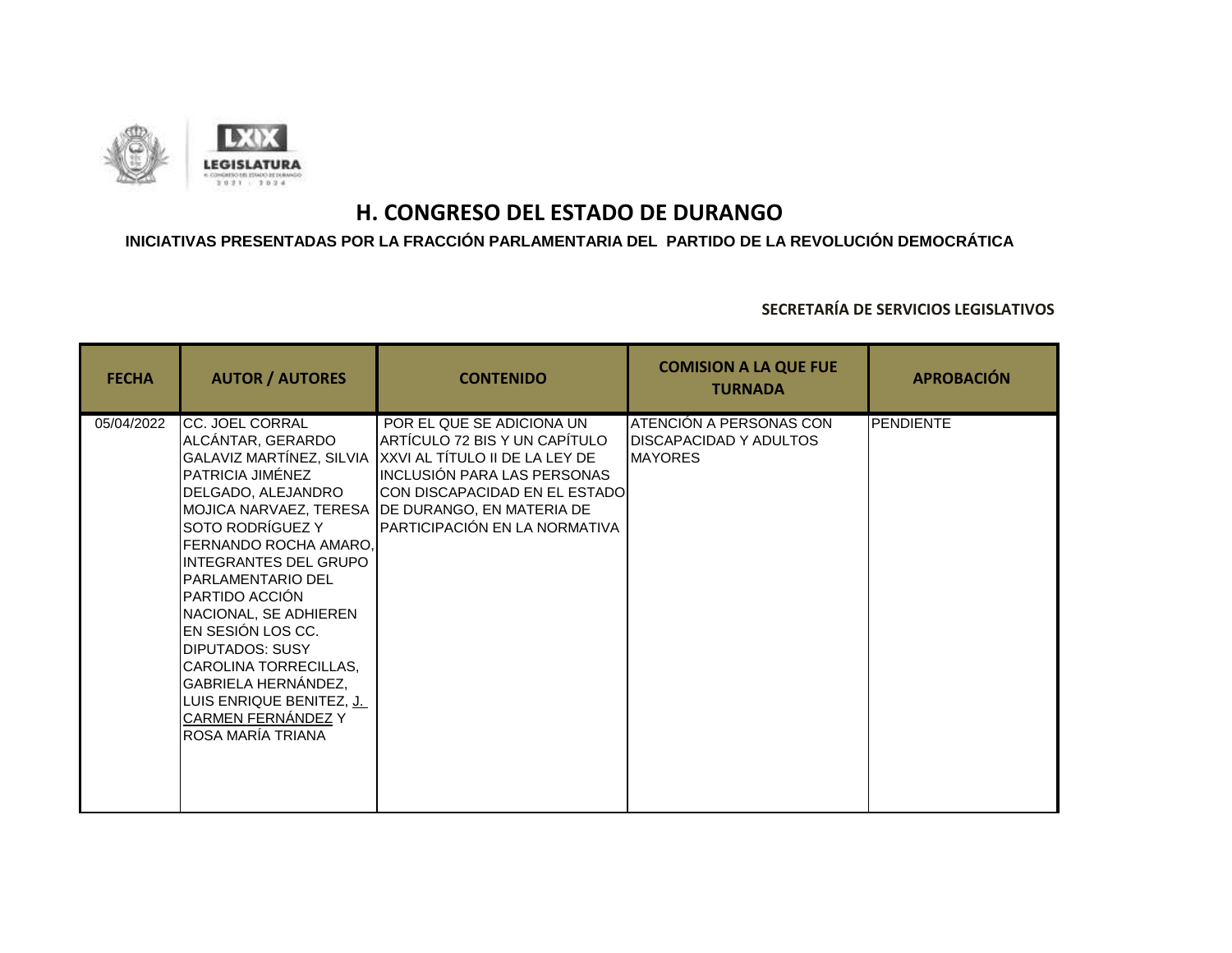

## **INICIATIVAS PRESENTADAS POR LA FRACCIÓN PARLAMENTARIA DEL PARTIDO DE LA REVOLUCIÓN DEMOCRÁTICA**

| <b>FECHA</b> | <b>AUTOR / AUTORES</b>                                                                                                                                                                                                | <b>CONTENIDO</b>                                                                                                                                                                                                                           | <b>COMISION A LA QUE FUE</b><br><b>TURNADA</b> | <b>APROBACIÓN</b> |
|--------------|-----------------------------------------------------------------------------------------------------------------------------------------------------------------------------------------------------------------------|--------------------------------------------------------------------------------------------------------------------------------------------------------------------------------------------------------------------------------------------|------------------------------------------------|-------------------|
|              | 19/04/2022 CC. JOSÉ ANTONIO SOLÍS<br>CAMPOS Y J. CARMEN<br>FERNÁNDEZ PADILLA,<br><b>INTEGRANTES DE LA</b><br><b>FRACCIÓN</b><br><b>PARLAMENTARIA DEL</b><br><b>PARTIDO DE LA</b><br><b>REVOLUCIÓN</b><br>DEMOCRÁTICA, | <b>I</b> QUE CONTIENE REFORMA AL<br>ARTÍCULO 23 DEL CÓDIGO CIVIL<br>VIGENTE EN EL ESTADO DE<br>DURANGO, EN MATERIA DE CAUSA<br>DE DIGNIDAD DE<br><b>IDISCAPACITADOS.</b>                                                                   | <b>JUSTICIA</b>                                | <b>PENDIENTE</b>  |
|              | 20/04/2022 CC. JOSÉ ANTONIO SOLÍS<br>CAMPOS Y J. CARMEN<br>FERNÁNDEZ PADILLA,<br>INTEGRANTES DE LA<br><b>FRACCIÓN</b><br><b>PARLAMENTARIA DEL</b><br><b>PARTIDO DE LA</b><br><b>REVOLUCIÓN</b><br>DEMOCRÁTICA,        | <b>IQUE CONTIENE REFORMAS A LOS</b><br>ARTÍCULOS 1 Y 2 DE LA LEY QUE<br>CREA EL INSTITUTO DE ATENCIÓN<br>Y PROTECCIÓN AL MIGRANTE Y SU<br>FAMILIA DEL ESTADO DE<br>DURANGO, EN MATERIA DE CAUSA<br>DE HOSPITALIDAD E<br>INTERCULTURALIDAD. | <b>ATENCIÓN A MIGRANTES</b>                    | <b>PENDIENTE</b>  |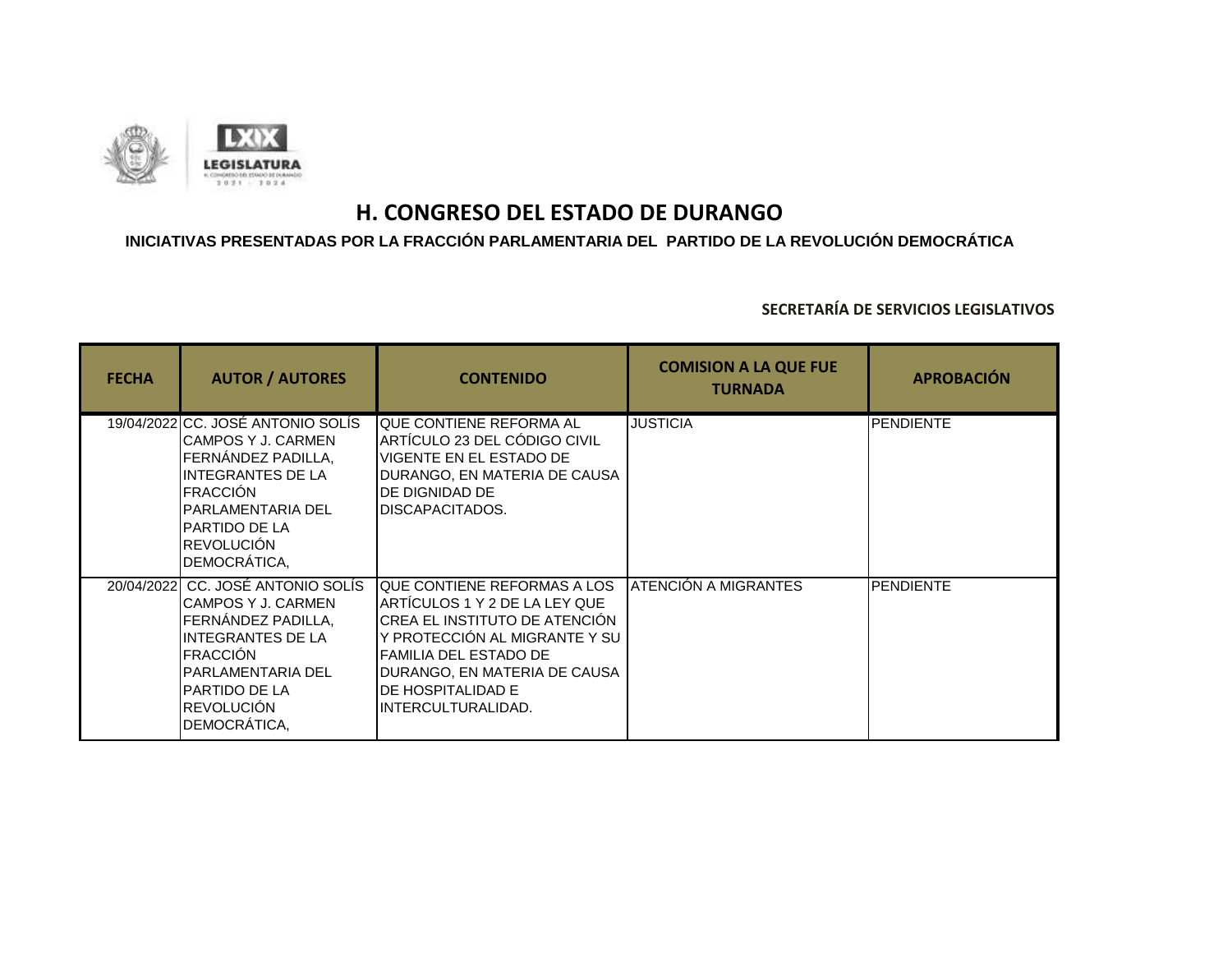

## **INICIATIVAS PRESENTADAS POR LA FRACCIÓN PARLAMENTARIA DEL PARTIDO DE LA REVOLUCIÓN DEMOCRÁTICA**

| <b>FECHA</b> | <b>AUTOR / AUTORES</b>                                                                                                                                                                                                | <b>CONTENIDO</b>                                                                                                                                   | <b>COMISION A LA QUE FUE</b><br><b>TURNADA</b> | <b>APROBACIÓN</b> |
|--------------|-----------------------------------------------------------------------------------------------------------------------------------------------------------------------------------------------------------------------|----------------------------------------------------------------------------------------------------------------------------------------------------|------------------------------------------------|-------------------|
|              | 26/04/2022 CC. JOSÉ ANTONIO SOLÍS<br>CAMPOS Y J. CARMEN<br>FERNANDEZ PADILLA,<br><b>INTEGRANTES DE LA</b><br><b>FRACCIÓN</b><br>IPARLAMENTARIA DEL<br><b>PARTIDO DE LA</b><br><b>REVOLUCIÓN</b><br>DEMOCRÁTICA,       | POR EL QUE SE REFORMA EL<br>ARTÍCULO 205 DEL CÓDIGO PENAL<br>DEL ESTADO LIBRE Y SOBERANO<br>DE DURANGO, EN MATERIA DE<br>ROBO DE GANADO.           | <b>JUSTICIA</b>                                | <b>PENDIENTE</b>  |
|              | 26/04/2022 CC. JOSÉ ANTONIO SOLÍS<br>CAMPOS Y J. CARMEN<br>FERNÁNDEZ PADILLA.<br><b>INTEGRANTES DE LA</b><br><b>FRACCIÓN</b><br><b>PARLAMENTARIA DEL</b><br><b>PARTIDO DE LA</b><br><b>REVOLUCIÓN</b><br>DEMOCRÁTICA, | POR EL QUE SE REFORMA EL<br>ARTÍCULO 306 DEL CÓDIGO PENAL<br>DEL ESTADO LIBRE Y SOBERANO<br>DE DURANGO, EN MATERIA DE<br>DELITO DE DISCRIMINACIÓN. | <b>JUSTICIA</b>                                | <b>PENDIENTE</b>  |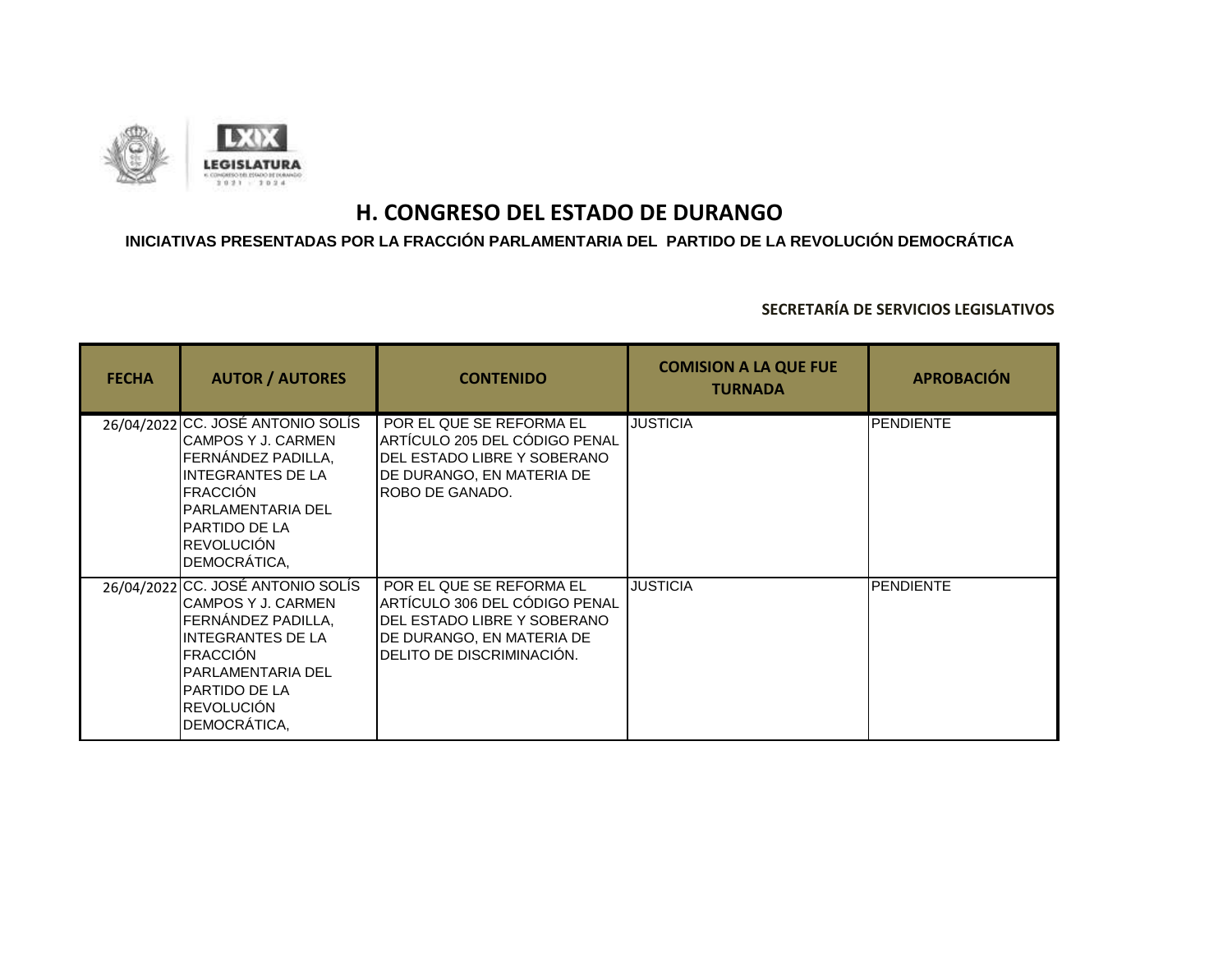

### **INICIATIVAS PRESENTADAS POR LA FRACCIÓN PARLAMENTARIA DEL PARTIDO DE LA REVOLUCIÓN DEMOCRÁTICA**

| <b>FECHA</b> | <b>AUTOR / AUTORES</b>                                                                                                                                                                                | <b>CONTENIDO</b>                                                                                                                                                                                                                                                  | <b>COMISION A LA QUE FUE</b><br><b>TURNADA</b> | <b>APROBACIÓN</b>                         |
|--------------|-------------------------------------------------------------------------------------------------------------------------------------------------------------------------------------------------------|-------------------------------------------------------------------------------------------------------------------------------------------------------------------------------------------------------------------------------------------------------------------|------------------------------------------------|-------------------------------------------|
| 18/05/2022   | CC. JOSÉ ANTONIO SOLÍS<br>CAMPOS Y J. CARMEN<br>FERNÁNDEZ PADILLA,<br><b>INTEGRANTES DE LA</b><br><b>FRACCIÓN</b><br>PARLAMENTARIA DEL<br><b>I</b> PARTIDO DE LA<br>REVOLUCIÓN<br>DEMOCRÁTICA,        | POR EL QUE SE ADICIONAN LAS<br><b>FRACCIONES I BIS, I TER Y I</b><br>QUÁTER AL ARTÍCULO 173 BIS 1, Y<br>SE ADICIONA UN ARTÍCULO 173 BIS<br>27 A LA LEY DE SALUD DEL<br><b>ESTADO DE DURANGO, EN</b><br>MATERIA DE BANCO DE CÉLULAS<br>MADRE DEL ESTADO DE DURANGO | <b>SALUD PÚBLICA</b>                           | <b>PENDIENTE</b>                          |
| 24/05/2022   | CC. JOSÉ ANTONIO SOLÍS<br>CAMPOS Y J. CARMEN<br>FERNÁNDEZ PADILLA,<br><b>INTEGRANTES DE LA</b><br><b>FRACCIÓN</b><br><b>PARLAMENTARIA DEL</b><br><b>I</b> PARTIDO DE LA<br>REVOLUCIÓN<br>DEMOCRÁTICA, | POR EL CUAL SE PROPONE EL<br><b>CAMBIO DE RECINTO OFICIAL DEL</b><br>H. CONGRESO DEL ESTADO DE<br>DURANGO A LA FACULTAD DE<br>DERECHO Y CIENCIAS POLÍTICAS<br>DE LA UNIVERSIDAD JUÁREZ DEL<br><b>ESTADO DE DURANGO.</b>                                           | <b>GOBERNACIÓN</b>                             | 25 DE MAYO DE 2022,<br><b>DECRETO 142</b> |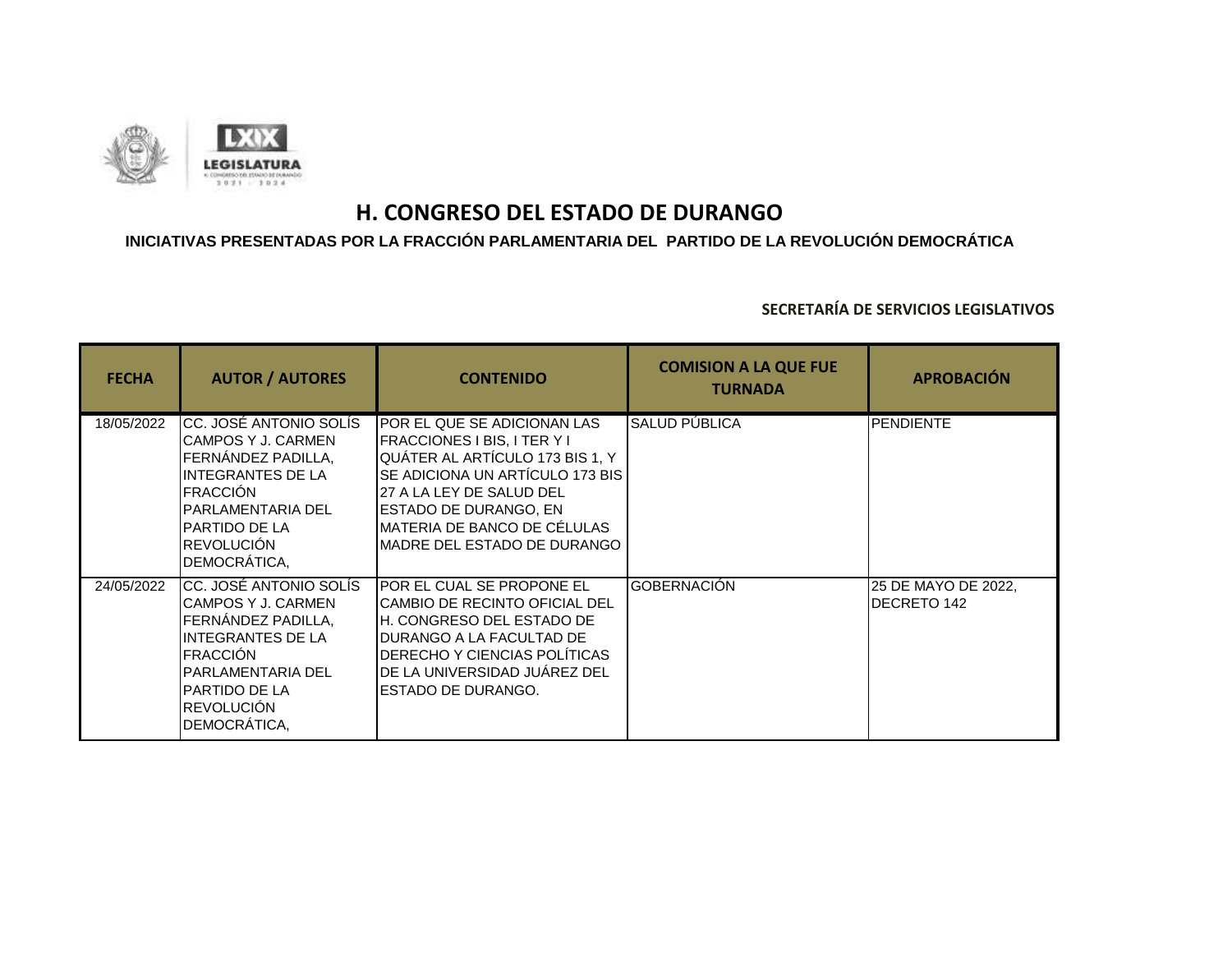

### **INICIATIVAS PRESENTADAS POR LA FRACCIÓN PARLAMENTARIA DEL PARTIDO DE LA REVOLUCIÓN DEMOCRÁTICA**

| <b>FECHA</b> | <b>AUTOR / AUTORES</b>                                                                                                                                                                               | <b>CONTENIDO</b>                                                                                                                                                                                                 | <b>COMISION A LA QUE FUE</b><br><b>TURNADA</b>     | <b>APROBACIÓN</b> |
|--------------|------------------------------------------------------------------------------------------------------------------------------------------------------------------------------------------------------|------------------------------------------------------------------------------------------------------------------------------------------------------------------------------------------------------------------|----------------------------------------------------|-------------------|
| 25/05/2022   | ICC. JOSÉ ANTONIO SOLÍS<br>ICAMPOS Y J. CARMEN<br>FERNANDEZ PADILLA,<br>IINTEGRANTES DE LA<br><b>IFRACCIÓN</b><br>IPARLAMENTARIA DEL<br><b>I</b> PARTIDO DE LA<br><b>IREVOLUCIÓN</b><br>DEMOCRÁTICA, | IPOR EL CUAL SE ADICIONA UN<br><b>I</b> TERCER PÁRRAFO AL ARTÍCULO<br>239 DE LA LEY ORGANICA DEL<br>ICONGRESO DEL ESTADO DE<br>DURANGO, EN MATERIA DE<br>ACCESO A LA NORMATIVA DE<br>IPERSONAS CON DISCAPACIDAD. | RÉGIMEN, REGLAMENTO Y<br>IPRÁCTICAS PARLAMENTARIAS | <b>PENDIENTE</b>  |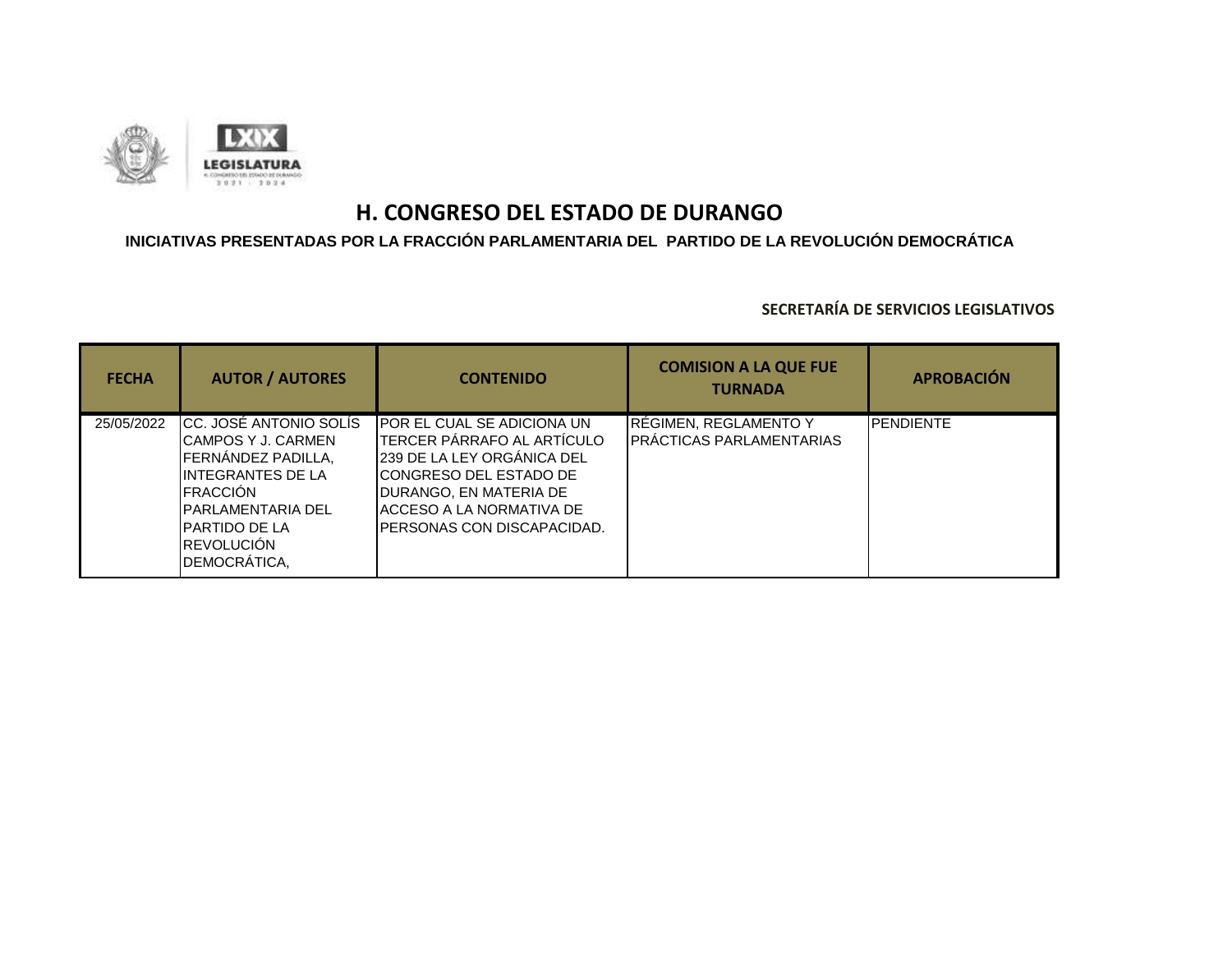

### **INICIATIVAS PRESENTADAS POR LA FRACCIÓN PARLAMENTARIA DEL PARTIDO DE LA REVOLUCIÓN DEMOCRÁTICA**

| <b>FECHA</b> | <b>AUTOR / AUTORES</b>                                                                                                                                                                                                                                                                                                                                                                                                                                                                                                                                                                                   | <b>CONTENIDO</b>                                                                                     | <b>COMISION A LA QUE FUE</b><br><b>TURNADA</b>       | <b>APROBACIÓN</b> |
|--------------|----------------------------------------------------------------------------------------------------------------------------------------------------------------------------------------------------------------------------------------------------------------------------------------------------------------------------------------------------------------------------------------------------------------------------------------------------------------------------------------------------------------------------------------------------------------------------------------------------------|------------------------------------------------------------------------------------------------------|------------------------------------------------------|-------------------|
| 31/05/2022   | CC. JOSÉ RICARDO LÓPEZ<br>PESCADOR, JOEL CORRAL<br>ALCÁNTAR, ALEJANDRO<br>MOJICA NARVAEZ,<br>RICARDO FIDEL PACHECHO<br>RODRÍGUEZ, JOSÉ<br>ANTONIO SOLÍS CAMPOS.<br><b>GABRIELA HERNÁNDEZ</b><br>LÓPEZ, SILVIA PATRICIA<br>JIMÉNEZ DELGADO, PEDRO<br><b>TOQUERO GUTIÉRREZ,</b><br><b>SUSY CAROLINA</b><br>TORRECILLAS SALAZAR, J.<br><b>CARMEN FERNÁNDEZ</b><br>PADILLA, SANDRA LUZ<br>REYES RODRÍGUEZ, ROSA<br>MARÍA TRIANA MARTÍNEZ.<br>TERESA SOTO RODRÍGUEZ,<br>FERNANDO ROCHA AMARO<br>Y SUGHEY ADRIANA<br><b>TORRES RODRÍGUEZ,</b><br><b>INTEGRANTES DE LA</b><br>SEXAGÉSIMA NOVENA<br>LEGISLATURA, | QUE CONTIENE REFORMAS A<br>DIVERSOS ARTÍCULOS DE LA LEY<br>DE ARCHIVOS PARA EL ESTADO DE<br>DURANGO. | TRANSPARENCIA Y ACCESO A LA PENDIENTE<br>INFORMACIÓN |                   |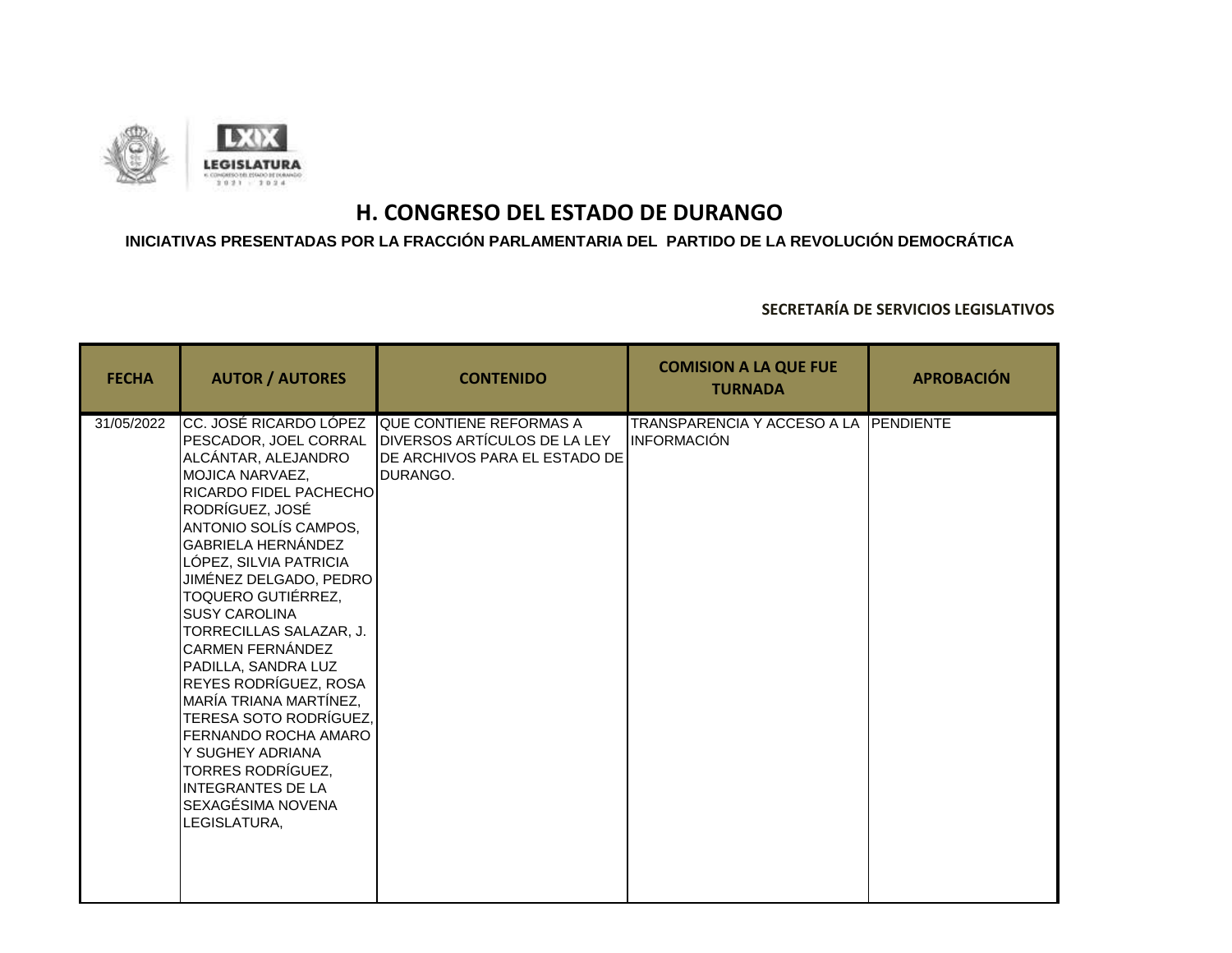

### **INICIATIVAS PRESENTADAS POR LA FRACCIÓN PARLAMENTARIA DEL PARTIDO DE LA REVOLUCIÓN DEMOCRÁTICA**

| <b>FECHA</b> | <b>AUTOR / AUTORES</b>                                                                                                                                                                                                                                                                                                                                                                                                                                                                                                                       | <b>CONTENIDO</b>                                                                                                                                                                       | <b>COMISION A LA QUE FUE</b><br><b>TURNADA</b> | <b>APROBACIÓN</b> |
|--------------|----------------------------------------------------------------------------------------------------------------------------------------------------------------------------------------------------------------------------------------------------------------------------------------------------------------------------------------------------------------------------------------------------------------------------------------------------------------------------------------------------------------------------------------------|----------------------------------------------------------------------------------------------------------------------------------------------------------------------------------------|------------------------------------------------|-------------------|
| 31/05/2022   | <b>DIPUTADO LUIS ENRIQUE</b><br>BENÍTEZ OJEDA,<br><b>INTEGRANTE DE LA</b><br>SEXAGÉSIMA NOVENA<br>LEGISLATURA, EN SESIÓN<br>ORDINARIA SE ADHIEREN<br>LOS CC. DIPUTADOS: JOSÉ<br>ANTONIO SOLIS CAMPOS,<br>SANDRA LUZ REYES,<br>TERESA SOTO, J. CARMEN<br><u>FERNÁNDEZ,</u> RICARDO<br>LÓPEZ PESCADOR, SILVIA<br>PATRICIA JIMÉNEZ<br>DELGADO, ALEJANDRA DEL<br>VALLE, BERNABE AGUILAR,<br>ROSA MARÍA TRIANA,<br>SANDRA LILIA AMAYA,<br>GABRIELA HERNÁNDEZ<br>LÓPEZ, JENNIFER ADELA<br>DERAS, EDUARDO GARCÍA<br>Y SUSY CAROLINA<br>TORRECILLAS. | QUE CONTIENE REFORMA AL<br>ARTÍCULO 3 DE LA CONSTITUCIÓN<br>POLÍTICA DEL ESTADO LIBRE Y<br>SOBERANO DE DURANGO, EN<br><b>IMATERIA DE DERECHO A UN</b><br>AMBIENTE LIBRE DE CORRUPCIÓN. | PUNTOS CONSTITUCIONALES                        | <b>PENDIENTE</b>  |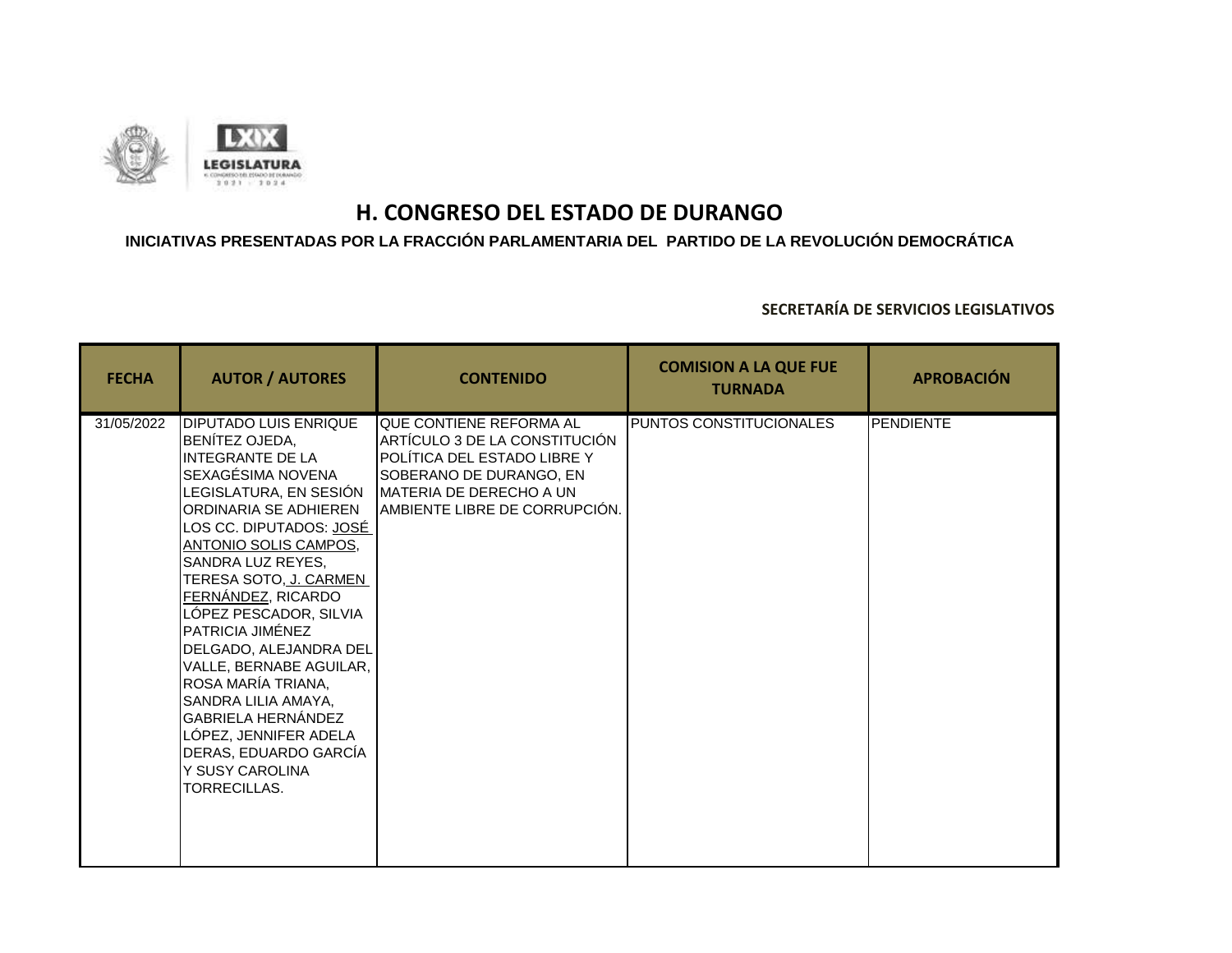

## **INICIATIVAS PRESENTADAS POR LA FRACCIÓN PARLAMENTARIA DEL PARTIDO DE LA REVOLUCIÓN DEMOCRÁTICA**

| <b>FECHA</b> | <b>AUTOR / AUTORES</b>                                                                                                                                                                 | <b>CONTENIDO</b>                                                                                                                                                      | <b>COMISION A LA QUE FUE</b><br><b>TURNADA</b>                                   | <b>APROBACIÓN</b> |
|--------------|----------------------------------------------------------------------------------------------------------------------------------------------------------------------------------------|-----------------------------------------------------------------------------------------------------------------------------------------------------------------------|----------------------------------------------------------------------------------|-------------------|
| 31/05/2022   | CC. JOSÉ ANTONIO SOLÍS<br>CAMPOS Y J. CARMEN<br>FERNÁNDEZ PADILLA.<br>INTEGRANTES DE LA<br><b>FRACCIÓN</b><br>PARLAMENTARIA DEL<br>PARTIDO DE LA<br><b>REVOLUCIÓN</b><br>DEMOCRÁTICA,  | QUE CONTIENE REFORMA AL<br>ARTÍCULO 33 DE LA LEY DE LOS<br>DERECHOS DE NIÑAS, NIÑOS Y<br>ADOLESCENTES DEL ESTADO DE<br>DURANGO, EN MATERIA DE<br>IDERECHO A LA SALUD. | ASUNTOS FAMILIARES Y DE LOS<br>DERECHOS DE NIÑAS, NIÑOS Y<br><b>ADOLESCENTES</b> | <b>IPENDIENTE</b> |
| 31/05/2022   | CC. JOSÉ ANTONIO SOLÍS<br>CAMPOS Y J. CARMEN<br>FERNÁNDEZ PADILLA,<br>INTEGRANTES DE LA<br><b>FRACCIÓN</b><br>PARLAMENTARIA DEL<br>IPARTIDO DE LA<br><b>REVOLUCIÓN</b><br>DEMOCRÁTICA, | QUE CONTIENE REFORMA AL<br>ARTÍCULO 210 DEL CÓDIGO PENAL<br>DEL ESTADO LIBRE Y SOBERANO<br>DE DURANGO, EN MATERIA DE<br>DELITO DE FRAUDE.                             | <b>JUSTICIA</b>                                                                  | <b>PENDIENTE</b>  |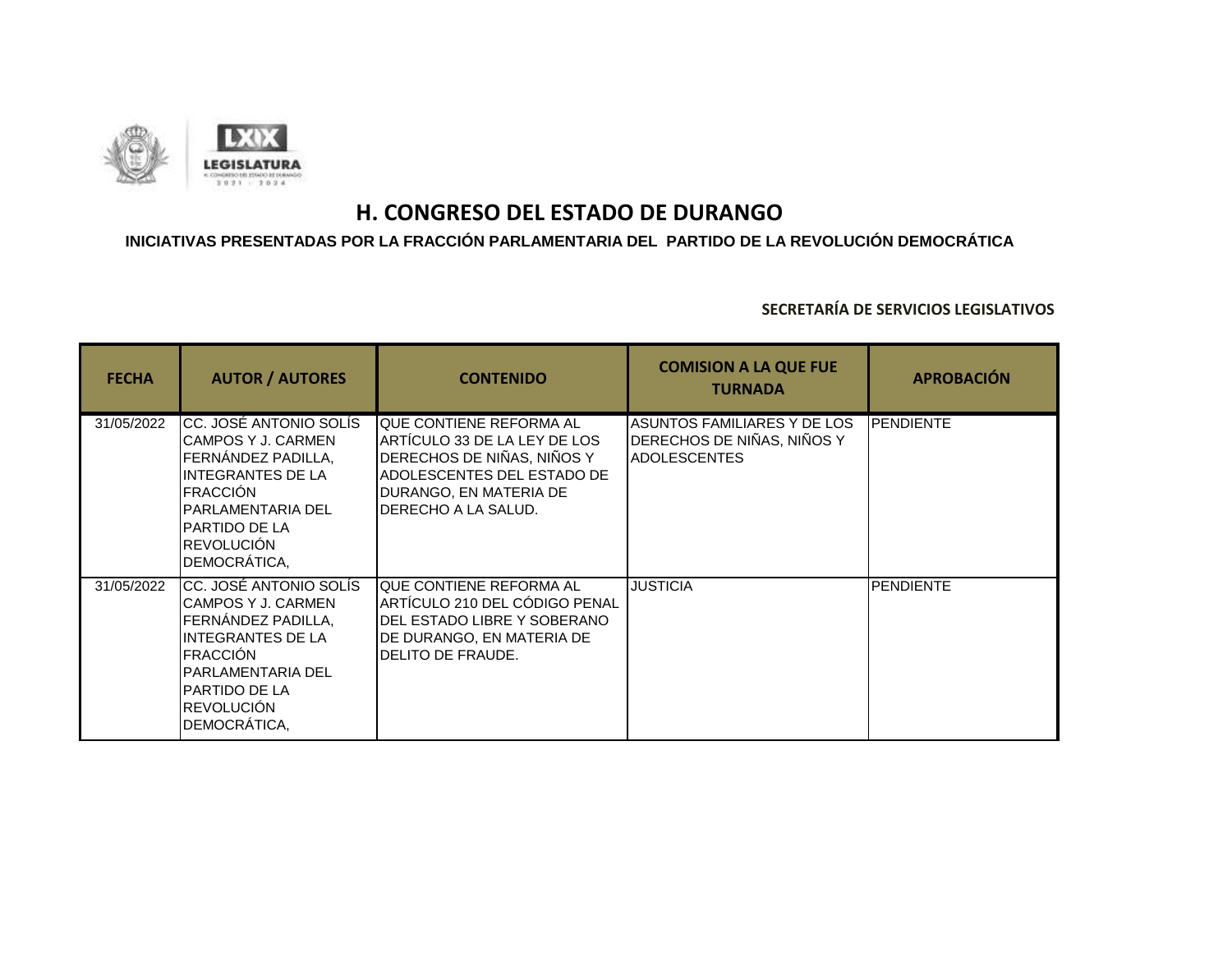

### **INICIATIVAS PRESENTADAS POR LA FRACCIÓN PARLAMENTARIA DEL PARTIDO DE LA REVOLUCIÓN DEMOCRÁTICA**

| <b>FECHA</b> | <b>AUTOR / AUTORES</b>                                                                                                                                                                                                                                                                                                                                                                                                                                                                                                                                                                                                                      | <b>CONTENIDO</b>                                                                                                                            | <b>COMISION A LA QUE FUE</b><br><b>TURNADA</b> | <b>APROBACIÓN</b> |
|--------------|---------------------------------------------------------------------------------------------------------------------------------------------------------------------------------------------------------------------------------------------------------------------------------------------------------------------------------------------------------------------------------------------------------------------------------------------------------------------------------------------------------------------------------------------------------------------------------------------------------------------------------------------|---------------------------------------------------------------------------------------------------------------------------------------------|------------------------------------------------|-------------------|
| 31/05/2022   | CC. CHRISTIAN ALÁN JEAN<br>VALLE RAMÍREZ, OFELIA<br>RENTERÍA DELGADILLO,<br>EDUARDO GARCÍA REYES,<br><b>SANDRA LILIA AMAYA</b><br>ROSALES, MARISOL<br><b>CARRILLO QUIROGA Y</b><br><b>BERNABÉ AGUILAR</b><br>CARRILLO, INTEGRANTES<br><b>DEL GRUPO</b><br><b>PARLAMENTARIO DEL</b><br>PARTIDO MOVIMIENTO DE<br>REGENERACIÓN NACIONAL<br>(MORENA), EN SESIÓN<br>ORDINARIA SE ADHIEREN<br>LOS CC. DIPUTADOS.<br>SANDRA LUZ REYES<br>RODRÍGUEZ, JOSE<br>ANTONIO SOLIS CAMPOS,<br><b>SUSY CAROLINA</b><br>TORRECILLAS SALAZAR,<br>JENNIFER ADELA DERAS.<br>LUIS ENRIQUE BENITEZ<br>OJEDA, ROSA MARÍA<br>TRIANA MARTÍNEZ Y<br><b>TERESA SOTO</b> | QUE CONTIENE REFORMA AL<br>ESPARZA, ALEJANDRA DEL ARTÍCULO 24 DE LA LEY PARA EL<br>EJERCICIO DE LAS PROFESIONES<br>EN EL ESTADO DE DURANGO. | EDUCACIÓN PÚBLICA                              | PENDIENTE         |